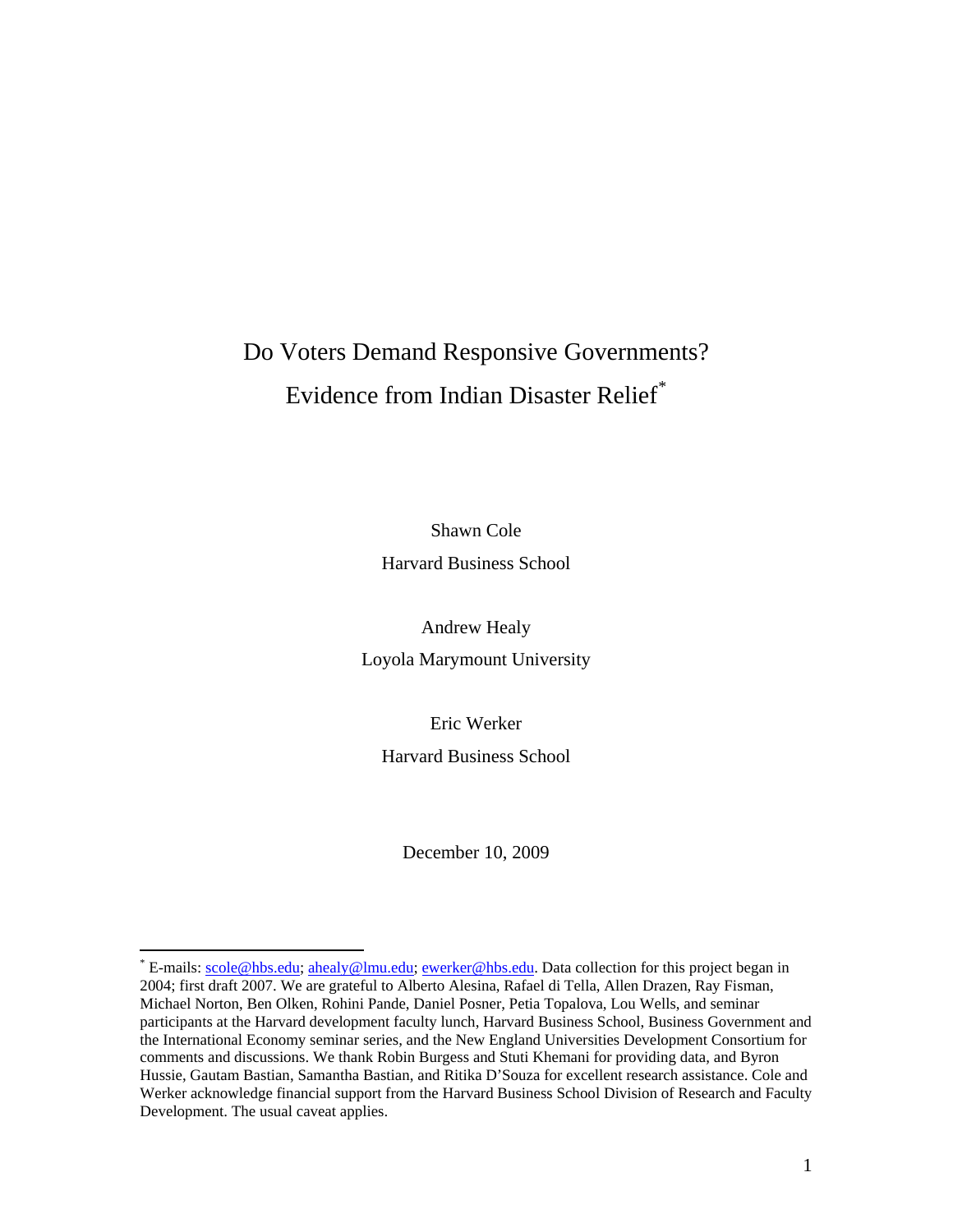# Do Voters Demand Responsive Governments? Evidence from Indian Disaster Relief

#### ABSTRACT:

Using rainfall, public relief, and election data from India, we examine how governments respond to adverse shocks and how voters react to these responses. The data show that voters punish the incumbent party for weather events beyond its control. However, fewer voters punish the ruling party when its government responds vigorously to the crisis, indicating that voters reward the government for responding to disasters. We also find evidence suggesting that voters only respond to rainfall and government relief efforts during the year immediately preceding the election. In accordance with these electoral incentives, governments appear to be more generous with disaster relief in election years. These results describe how failures in electoral accountability can lead to suboptimal policy outcomes.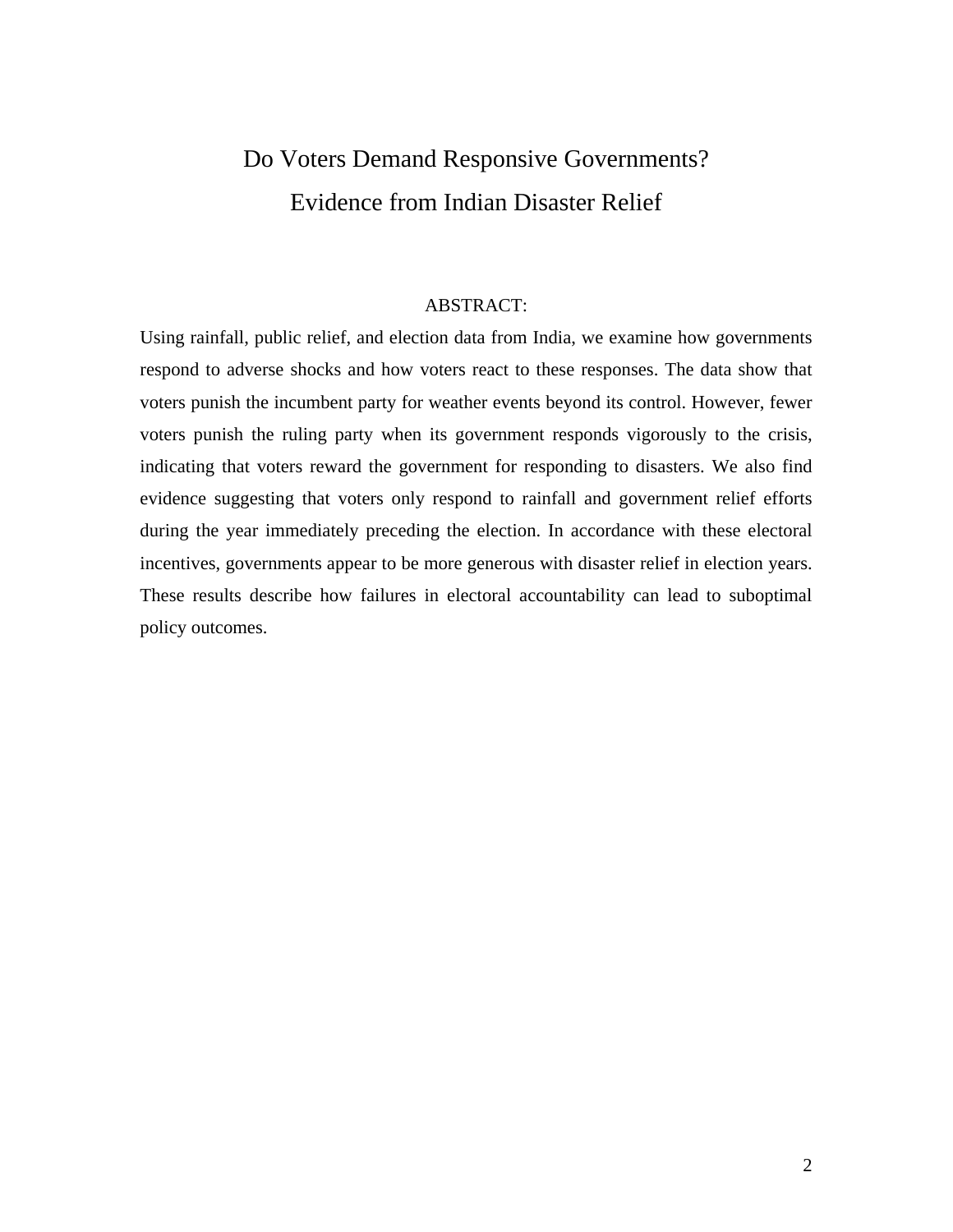## **I. Introduction**

A key feature of democracy is the accountability provided by voters, who choose whether to re-elect a politician or party based on demonstrated performance. Recent evidence suggests, however, that voters may punish politicians even for events outside their control. For example, Achen and Bartels (2004) find that leaders are punished for droughts, floods, and even shark attacks that occur under their watch. In a similar vein, Wolfers (2006) and Leigh (2009) show that incumbent politicians are rewarded or punished for movements in the economy outside their plausible sphere of influence. This behavior violates most basic models of democratic accountability, and has been advanced as evidence of voter irrationality. An inability to correctly distinguish political competence from exogenous shocks outside the control of a politician would imply weaker democratic accountability, and may reduce governmental incentives to pursue welfare-maximizing policies.

On the other hand, a bad shock does not necessarily imply political disaster for incumbent politicians. In India, for example, the Bharatiya Janata Party (BJP) leader Jagdish Shettigar remarked that "a bad monsoon per se will not affect electoral fortunes, but its management definitely will." A food shortage tested the "administrative skills" of the government. Shettigar noted that the BJP lost a round of elections in Delhi in 1998, in the so-called "onion crisis," not because of the severe drought, but because the government was perceived to have handled the crisis poorly.<sup>[1](#page-2-0)</sup>

This example suggests an omitted analysis from the recent papers that have attempted to demonstrate failures in electoral accountability by showing that voters respond to random events: the government's response to the external shock. After all, governments can take action to mitigate the effects of droughts, assist flood victims, and respond to external shocks to the economy to the benefit of local consumers and business. Indeed, it is entirely possible that voters are able to infer *more* about government competence by observing state response to a crisis, than they can from other indicators like movements in the business cycle or the budget deficit, which are plagued with multiple inference challenges (Drazen, 2000). In the context of the United States, Healy

<span id="page-2-0"></span> 1 "How Ballot Hopes Rest on Good Monsoon**,"** Financial Express, April 21, 2003.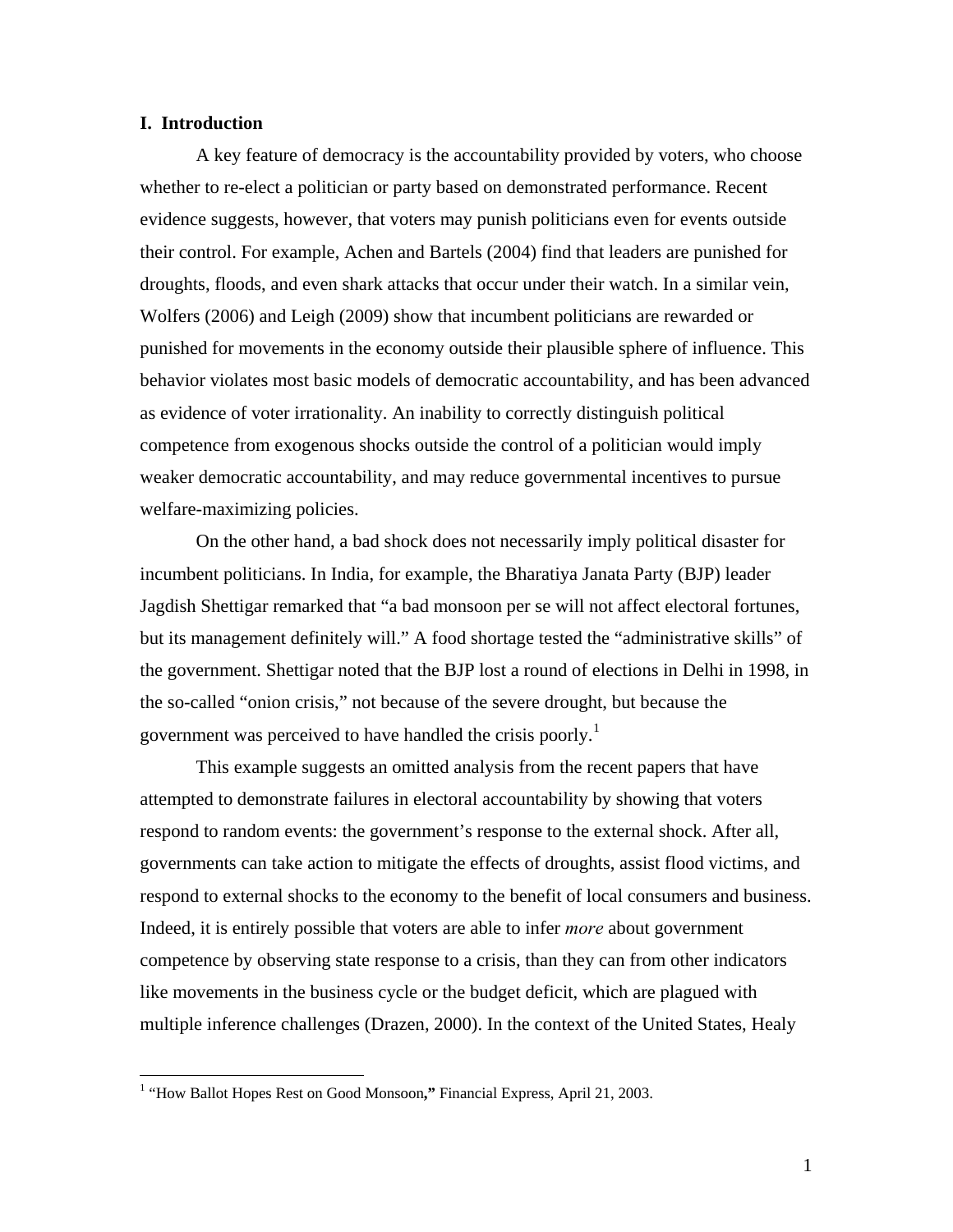and Malhotra (2009) demonstrate that voters respond to natural disaster relief efforts, although the implied electoral incentives for elected officials appear to still fall well short of public welfare maximization.

In this paper, we use weather crises in India to examine the hypothesis that voters respond to events beyond a government's control; our framework explicitly incorporates the fact that voters also evaluate the government's response to exogenous events. Specifically, we look at the decisions that Indian voters make in state elections, using the quality of the monsoon rains as an exogenous shock to welfare. We note several advantages of our setting. India's size and history yield a large sample size: there have been over 21,000 elections in over 25 states, spanning nearly a quarter century. The overwhelming majority of the population is involved in agriculture, and the quality of seasonal rains is incredibly important to household welfare. Rainfall shocks, clearly beyond the control of politicians, are measured accurately over a long time series. Moreover, the Indian government statistics on state-level disaster relief expenditures are of unusually high quality for a developing country. This enables precise estimation, as well as the flexibility to explore heterogeneous treatment effects and non-linear relationships.

In addition, we build on the small body of work beginning with Sen (1981) that explores governmental response to weather crises in India. Besley and Burgess (2002) show that state governments in India are responsive to agricultural and weather-induced catastrophes, but the degree of response depends on the sophistication of the voters. Specifically, they find that state governments increase public food distribution and calamity relief expenditures more when their electorates are characterized by higher literacy rates and greater newspaper circulation. Building on this research, we analyze the government response in a framework that acknowledges the potential for voter irrationality. Our paper seeks to make three contributions to the existing literature: we examine whether voters reward governments for responsiveness during weather crises; we identify specific behavioral biases, including the attribution bias and the recency bias that an electorate seems to collectively display; and we examine whether governments respond strategically to voter behavior.

2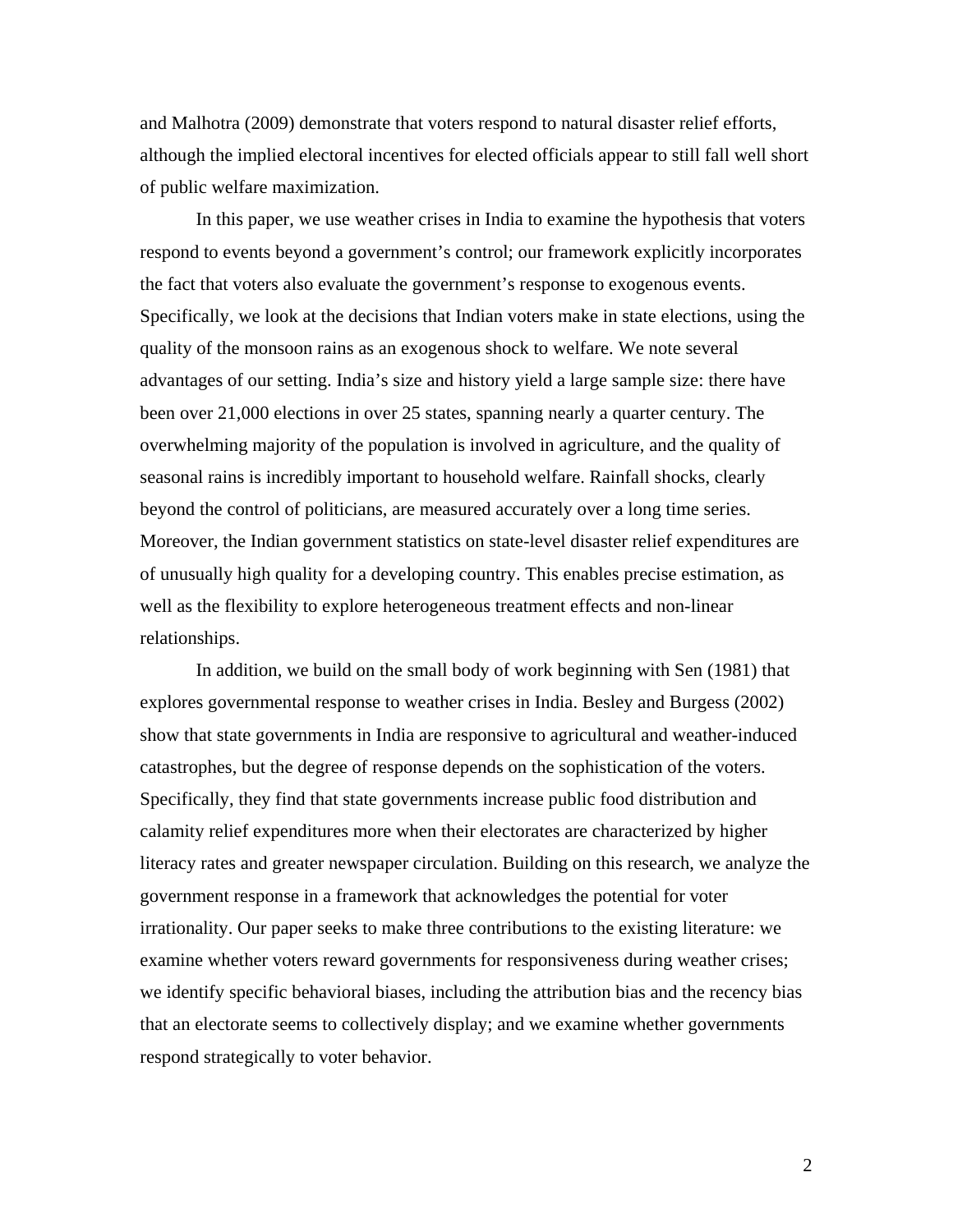Our paper first establishes that rainfall is an important determinant of agricultural output, a result that is not surprising given the low level of irrigation across most of our sample. We then confirm, in the Indian context, the basic findings of Achen and Bartels (2004) that elected officials fare worse when natural disaster strikes. We show that, on average, incumbent parties that run for re-election get punished for bad weather, losing more than three percent of the vote for each standard deviation that district-level rainfall deviates from its optimum level. This effect is driven almost entirely by the response of voters to the ruling coalition, as incumbents are significantly punished only when they are part of that coalition.

We then attempt to test the "Shettigar" theory, allowing the voters to condition their response on the government's management of the crisis. The analysis is motivated by a reduced-form framework that treats the government's response to an exogenous shock as a useful and potentially less-noisy piece of information with which voters can evaluate the competence of the government. Several hypotheses motivated by the framework are tested.

We first confirm that governments do increase the level of disaster relief to areas hit by rainfall shocks. Next, we test whether voters reward governments that increase disaster spending in response to extreme rainfall. Our results are strong and significant: incumbents fare better when they respond to a crisis with emergency relief. However, we estimate that governments that respond to crises with an average increase in relief spending are able to make up votes equivalent to only one-seventh the punishment from having presided during a crisis in the first place.

Finally, we investigate voter and politician behavior with respect to a simple behavioral bias, the propensity for voters to respond only to those events and outcomes that occur soon before an election (e.g., Fair 1978). Since governments are in power for several years, we compare the electoral response of voters to rainfall shocks in various years of the election cycle. As it turns out, voters only reward governments for their relief in the season leading up to the election. This result poses a challenge to our reduced-form framework that suggests governments can only gain through vigorous response. We explore the consequences of a strategic government response to rainfall shocks, and test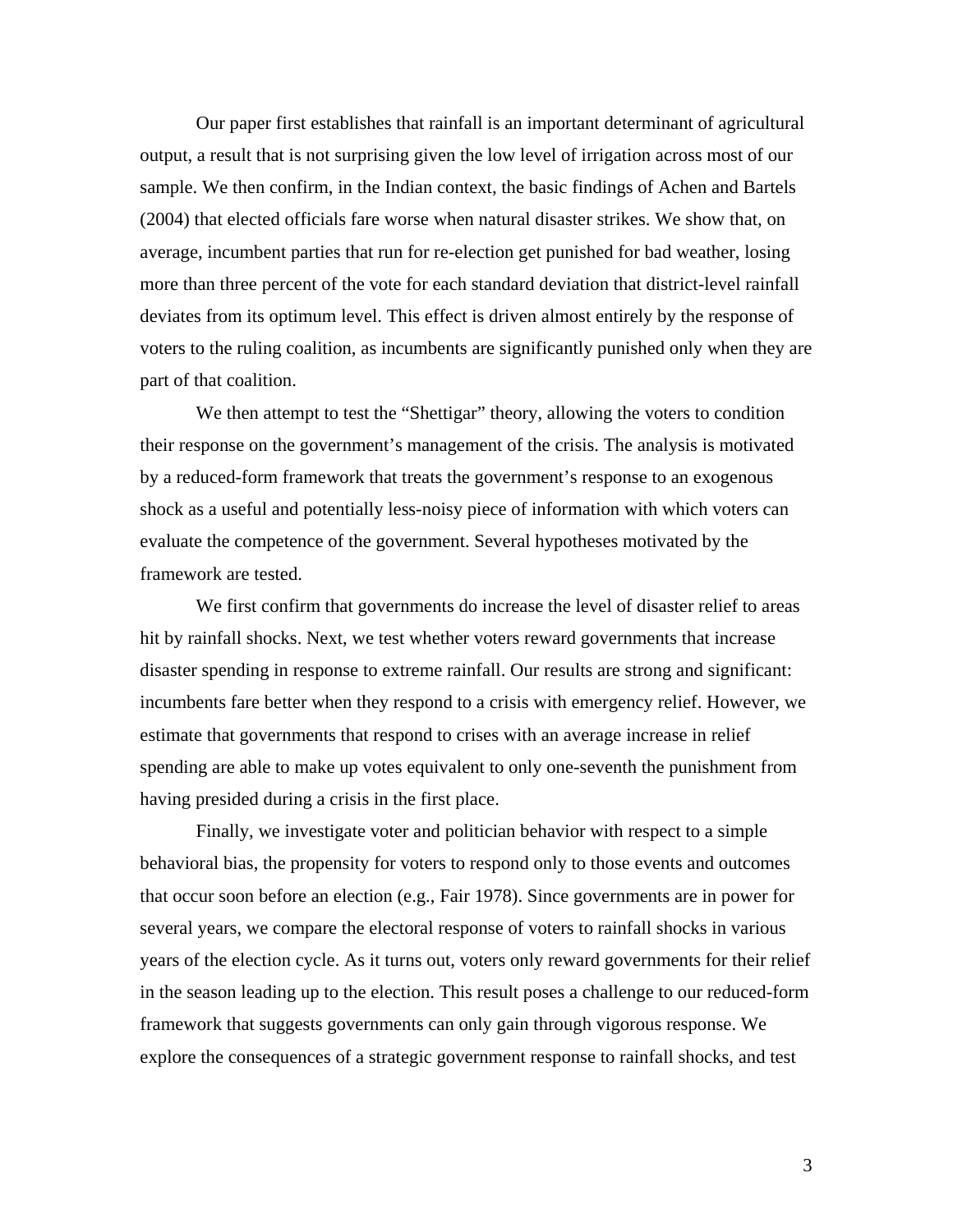for such behavior around election timing. The results indicate that governments respond to the voter recency bias by delivering more crisis relief during election years.

The rest of the paper is organized as follows. Section II outlines the conceptual framework that guides our empirical analysis. Section III summarizes the context of the political system in India and related research, while Section IV describes our data set and empirical specifications. Using the Indian data, Section V replicates and extends the tests of previous papers, analyzing the effect of rainfall on crop yields and voting outcomes. It then tests how governments respond to crises, and how voters evaluate their responses. Section VI tests specifically for a particular behavioral bias among Indian voters, recency bias, and examines whether governments strategically respond to this bias. Section VII concludes.

#### **II. Conceptual Framework**

In this section we describe a framework within which we analyze how voters respond to government action following a crisis. This framework forms the basis for our empirical tests.

## *Framing the reelection decision*

 $\overline{a}$ 

 A fundamental purpose of democracy is to allow voters to choose competent leadership by rewarding good governments with reelection, and punishing bad governments by voting them out at the polls. There are a variety of formal models of democratic accountability (see for example, Acemoglu and Robinson, 2006). Rather than developing a new one, we instead sketch what we believe as the most straightforward model of voters, who utilize all available information, including the governmental response to crisis, to decide whether to reelect a government. $2$ 

We consider a government that seeks to respond to crises by providing relief aid, potentially motivated both by concern for constituent welfare, and out of concern for winning reelection.

<span id="page-5-0"></span> $2^2$  Undoubtedly, there are more complex formulations of the principal-agent relationship between voters and their governments in which our framework's predictions are violated yet all actors behave rationally. In this paper we seek to explore the simplest model. Our focus is not to prove that some or all voters behave or do not behave rationally, but rather to establish and test a benchmark case.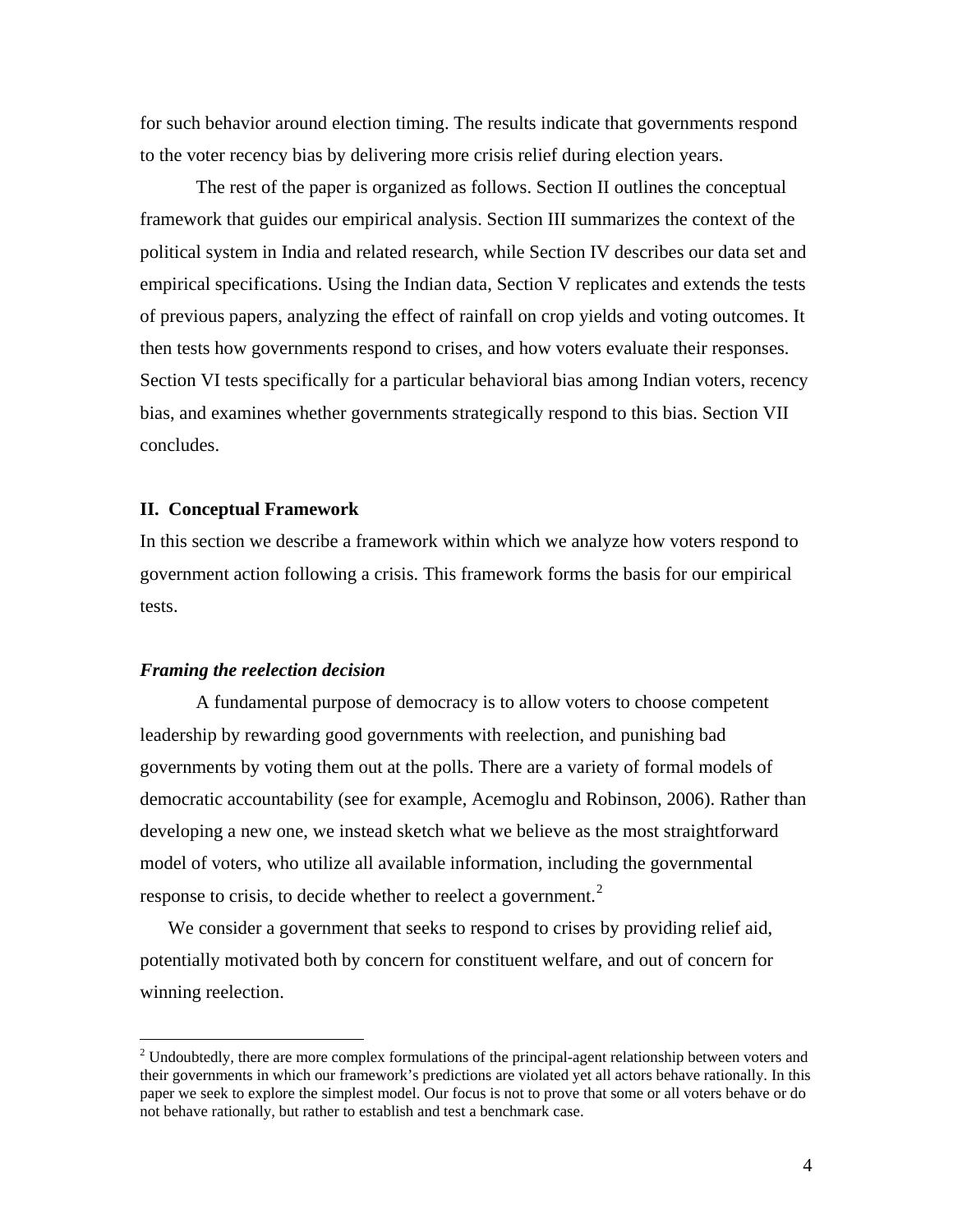Consider the following timeline:

- 1. A government of unknown competence is elected.
- 2. The government implements non-disaster policies.
- 3. It rains (or not). The amount of rainfall is random, drawn from the distribution for the district.
- 4. The government responds with some quantity of relief aid.
- 5. Voters observe their own welfare, rainfall, relief aid, and other government policies.
- 6. Steps 2 and 5 are repeated for each year until the next election occurs.
- 7. At the time of reelection, voters decide whether to vote for the incumbent or for a new government of unknown competence.

In this simplified framework, we note the possibility that voters learn about government competence by observing how the government responds to disasters. As the extensive literature on political business cycles has demonstrated, there are multiple plausible ways to interpret economic booms, budget deficits, and even monetary policy in the election cycle (Drazen, 2000). Voters may view these variables as partly attributable to competence, and partly to strategy. Such gamesmanship is possible with relief aid as well, but it is reasonable to imagine that in the Indian context relief is easier to observe than fiscal policy and state transfers—let alone industrial policy or other policies possibly important for welfare, but far removed from the experiences of a typical agrarian voter.

Four predictions follow immediately from this simple framework (see Table A). One, bad rainfall should not result in the punishment of politicians, on average. Since learning is most plausibly symmetric (politicians could improve or tarnish their image, depending on their response to a crisis), on average voters will feel better about a politician half the time, and worse about the politician the other half of the time. This suggests there should be no mean electoral consequences to a natural disaster.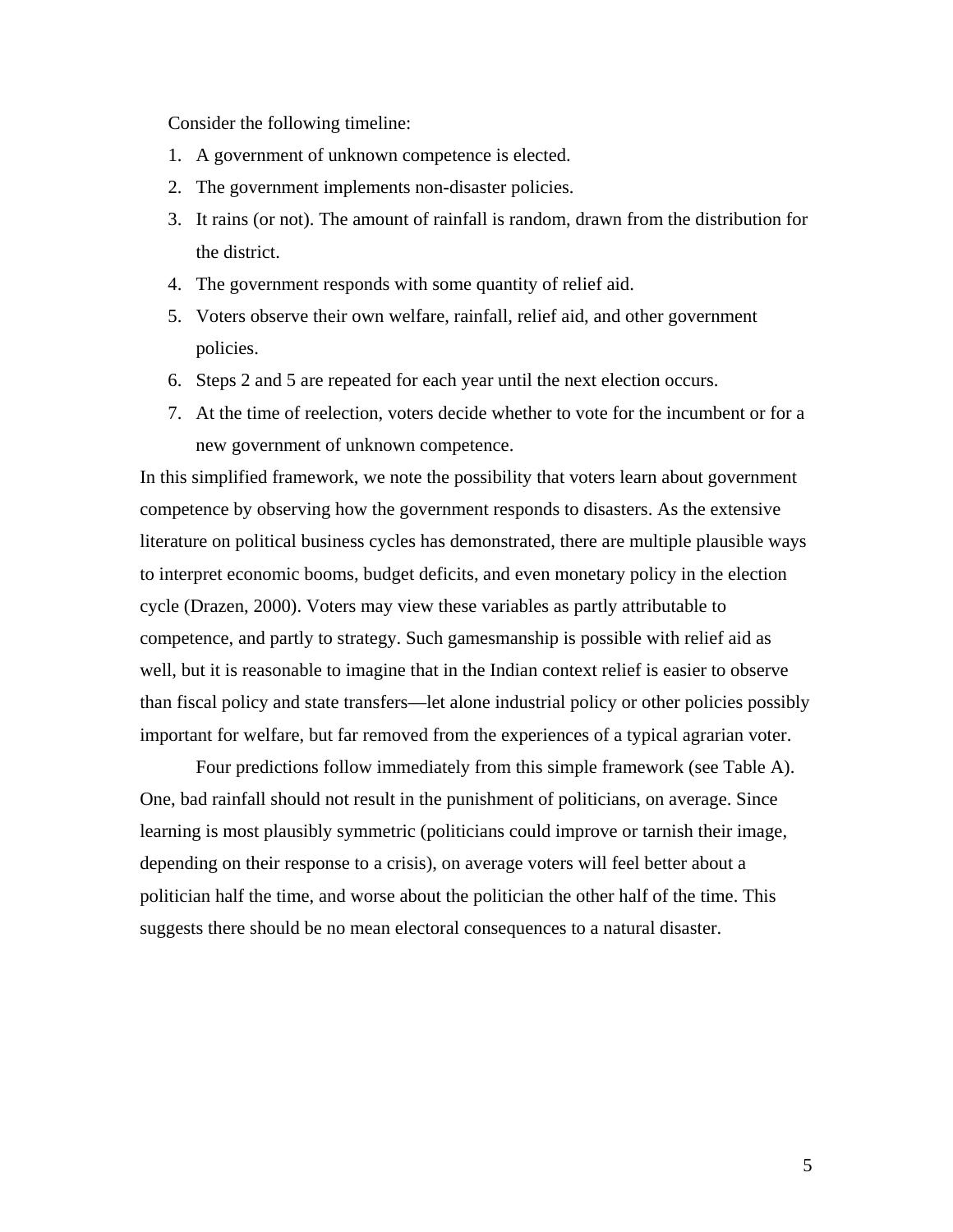**Table A:** Hypotheses with a rational electorate

H1: Weather will not affect voting outcomes, on average.

H2: Governments respond to bad rainfall with relief.

H3: Voters will reward governments for above-average disaster relief.

H4: Voters will reward government disaster relief no matter in which year of the election cycle it occurs.

Second, because voters infer competence from government reaction to crises, we predict that governments will respond to crises with relief aid. Third, in turn, voters will reward a government that has vigorously responded to a disaster more than one that has not. While seemingly obvious, these tests have nonetheless been omitted from most other previous studies.

Our final hypothesis relates to the timing of relief aid and the electoral cycle. We assume that voters interested in measuring competence use all information available, and in particular pay attention to relief aid distributed in both election years and nonelections. Since severe disasters are by definition rare events, in many cases voters will have at most one opportunity to learn government competence through the crisis-response channel, and this opportunity will not necessarily fall in an election year.<sup>[3](#page-7-0)</sup>

# **III. Politics in India**

 $\overline{a}$ 

#### *Previous Research on Indian Elections*

Several studies have exploited the richness of Indian electoral data. Linden (2004) uses a regression-discontinuity design to test for incumbency advantage in Indian national elections, finding that candidates enjoyed an incumbency advantage prior to 1991, while suffering from an incumbency disadvantage in the subsequent period. Khemani (2001) examines voter behavior in state and national elections and finds that voters evaluate state politicians based on economic growth over their representative's five-year term; in contrast, when evaluating national elections, they are influenced primarily by recent economic growth.

<span id="page-7-0"></span><sup>&</sup>lt;sup>3</sup> We acknowledge that this stands in contrast to the canonical models in political budget cycles literature, in which politicians optimally distort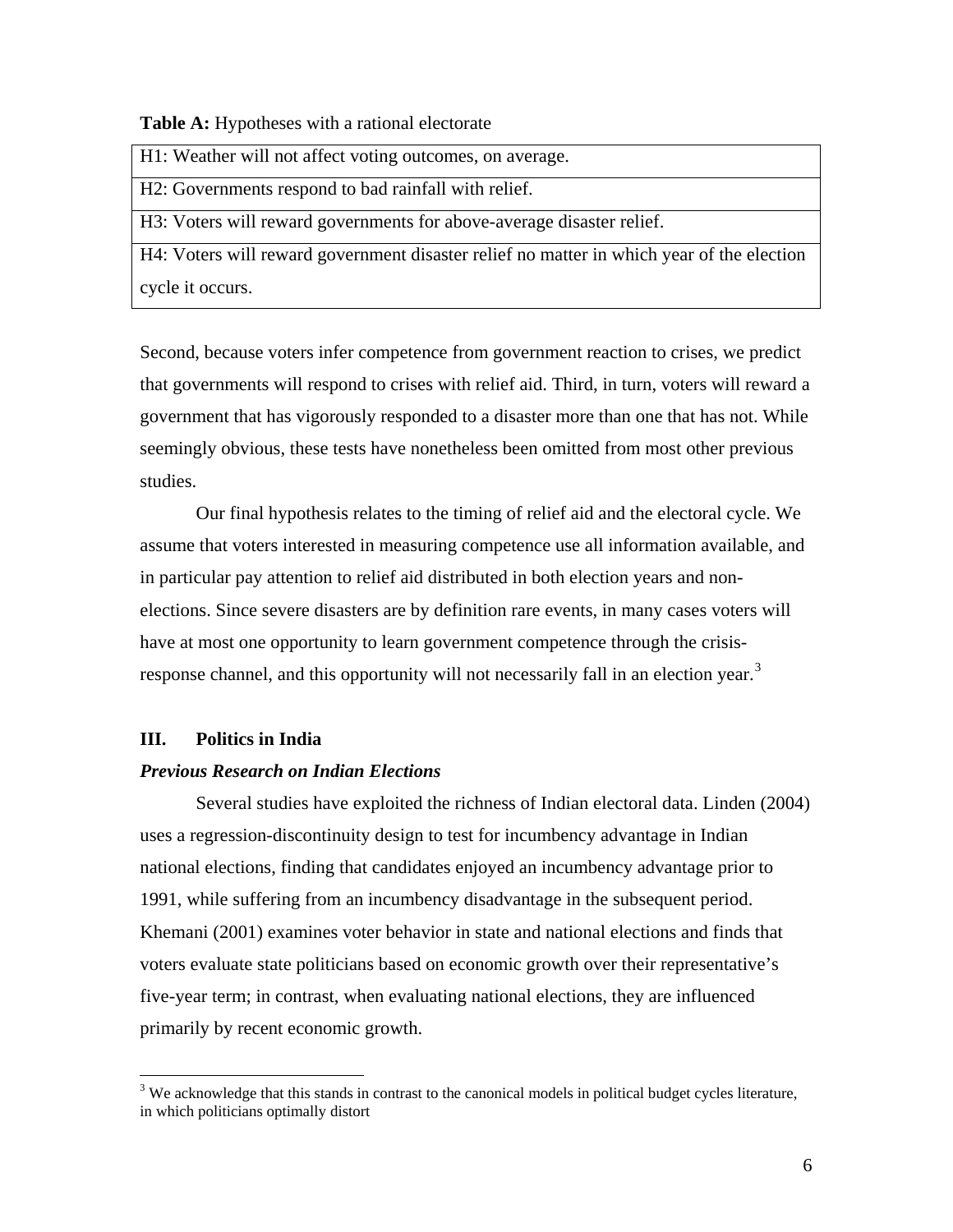Perhaps the work most closely related to the present paper is Afzal (2007), which studies rainfall and voting in South Asia. Afzal develops a model in which politicians who own land face a tradeoff between political effort and farm labor. When there is an incumbency disadvantage and good rainfall, politicians will not bother to govern well given the opportunity cost of agricultural production. Afzal tests this model using development fund spending in Pakistan, and variation in the profession of elected members of India's lower parliament, finding support for the model – in other words, the rainfall/re-election link is sensitive to the incumbency (dis)advantage of the period.

This paper differs from Afzal in several ways. We focus on state, rather than federal, elections. Our time panel is substantially longer, and because state elections are staggered, we can control for national political trends by including state fixed-effects. Most importantly, drought and flood relief spending is organized at the state level. The goal of our paper is not to isolate one particular mechanism that can plausibly explain voter behavior, but rather to understand better the incentives faced by electoral officials and how politicians react to these incentives.

# *Political Context*

 $\overline{a}$ 

In this paper we focus on state-level elections. State governments in India are responsible for most public goods in India, including agricultural infrastructure, health, education, and disaster relief. Our main measure of state responsiveness is state spending on disaster relief.

 India has a federal system of government, with a bicameral national legislature, but typically unicameral state legislatures.<sup>[4](#page-8-0)</sup> Elections in India function on a first-past-thepost system, with a seat going to the candidate who gets a plurality of votes. The number of seats per state ranges from 19 to 406, with an average of 136. Following the election, the governor of the state invites the party with the largest number of seats to form a government. If the party manages to form a majority, it becomes the ruling party. If not, the governor invites the next-largest party to form a ruling coalition.

<span id="page-8-0"></span><sup>&</sup>lt;sup>4</sup> A few states have upper houses, with indirect elections; for those states, we study the more important chamber, the popularly elected lower house.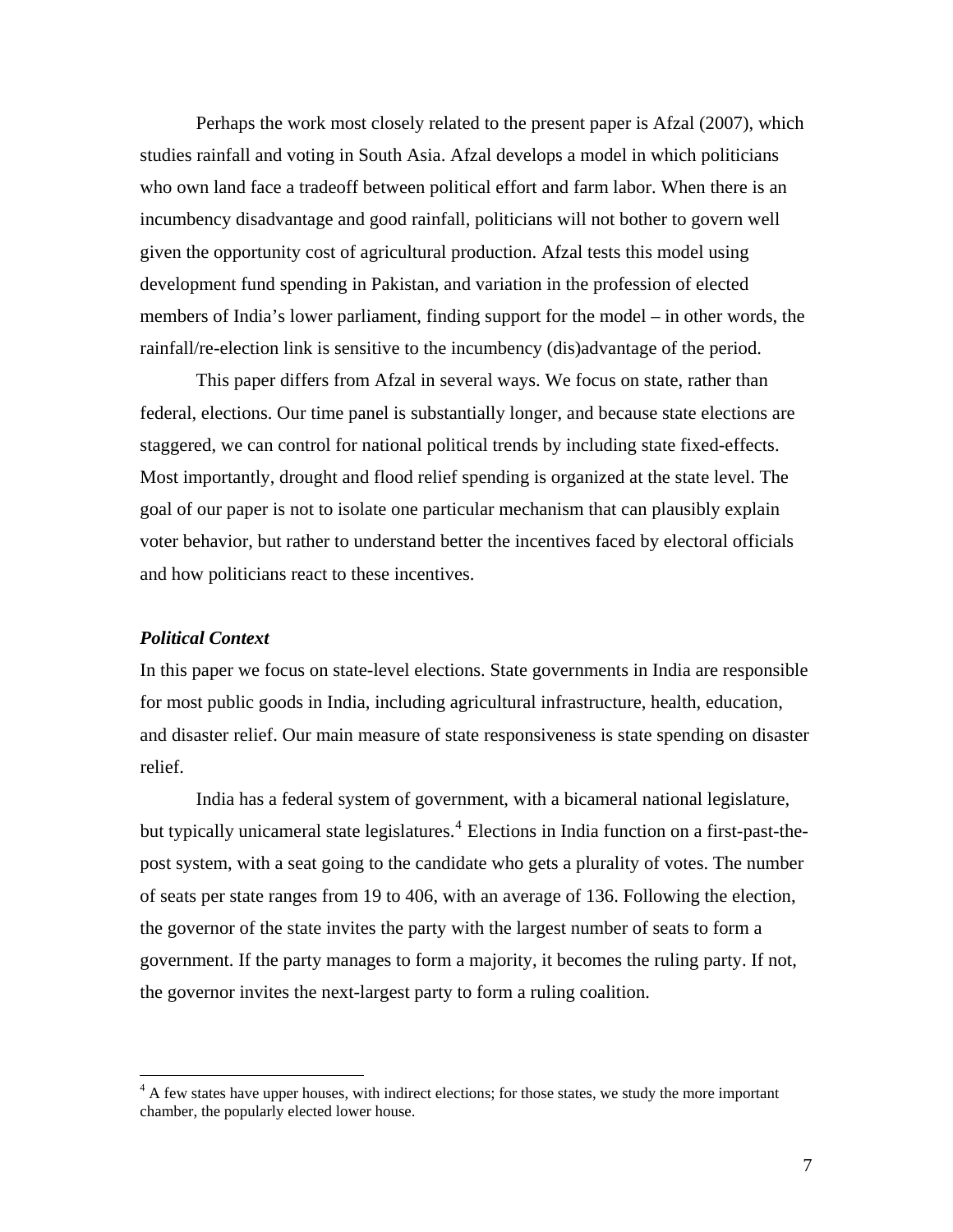The first state and federal elections were held in 1951, shortly after the promulgation of India's constitution. Parliamentary elections are scheduled to occur at five-year intervals, but as in other parliamentary systems, may be called earlier.<sup>[5](#page-9-0)</sup>

 Direct election campaign expenditure is relatively restricted in India, as compared to the United States. In contrast, politically-motivated budget manipulation and government-owned bank lending are important features of Indian elections that may aid incumbents seeking re-election. (See Khemani, 2004, and Cole, 2008, for examples.) In Russia, such manipulations have been shown to aid re-election (Akhmedov and Zhuravskaya, 2004).

### *Politics and parties*

1

 The Indian National Congress Party, which led the independence movement, initially dominated Indian politics, ruling the federal parliament and most state assemblies following independence. After 1977, stronger opposition parties emerged, and Congress victories were no longer assured.

Because, as noted by Chhiber and Kollman (1998), in any given electoral district there are usually two effective parties, we simplify analysis of state coalitions by coding parties that are part of the ruling coalition as "majority," with all others serving as "opponents."

## **IV. Data and Empirical Specification**

Our dataset contains information about the voting decisions of 1.58 billion voters in 21,532 electoral competitions in 28 Indian states over the period 1977-1999. We augment this dataset with information about rainfall, crop yields, population characteristics, and disaster relief spending.

<span id="page-9-1"></span> Electoral data is from the Election Commission of India. Unless otherwise noted, we aggregate voting outcomes up from the constituency level to the district level.<sup>[6](#page-9-1)</sup> There

<span id="page-9-0"></span><sup>&</sup>lt;sup>5</sup> Elections may be called if the government loses a no-confidence vote. Alternatively, under article 356 of the constitution, the central government can declare "President's Rule," dismiss the state legislature and executive, and appoint a governor. This is meant to occur when "the Government of the State cannot be carried on in accordance with the provisions of this Constitution." In practice, most of the instances of Governor's rule follow a collapse of the ruling coalition (National Commission to Review the Working of the Constitution, 2002).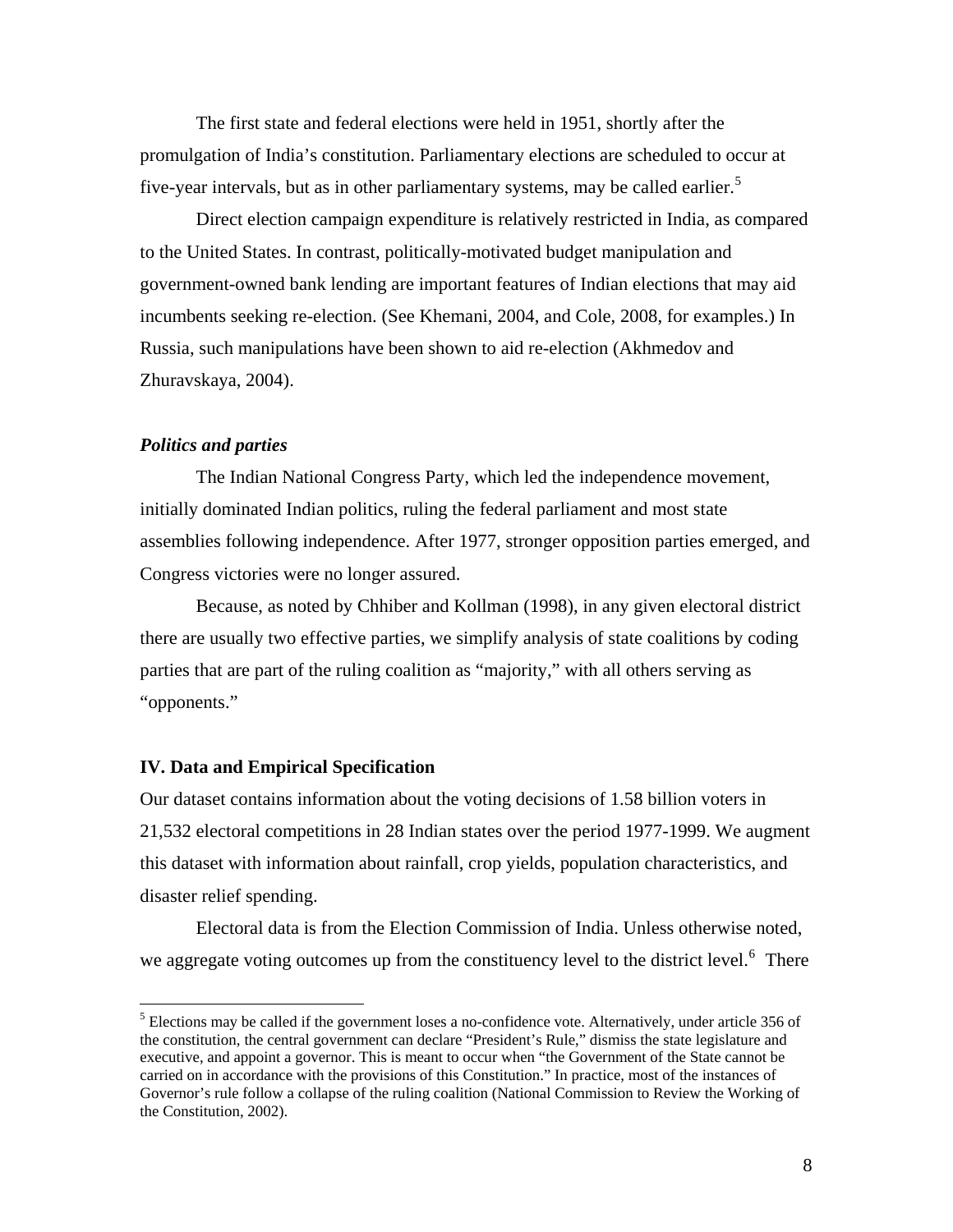are 594 administrative districts. A district is an administrative unit within a state roughly equivalent to a U.S. county; the number of constituencies in a district ranges from 1 to over 50, with a median of 5. We begin our analysis in 1977, the period after which Congress victory was no longer assured.

Rainfall data, gathered by Willmott and Matsuura (2001), provide monthly aggregate rainfall interpolated at the 0.5 degree level, or approximately 30 miles, which we match to districts.<sup>[7](#page-10-0)</sup> We account for spatial correlation of error terms by clustering results at the state-election level; the results are robust to clustering at the state level (available upon request). Data on agricultural output, from Sanghi, Kumar, and McKinsey (1998), provide the quantity, yield, and price for 25 of the most common agricultural crops in India. The dataset runs from 1950 to 1994; for the subsequent years, we use an updated version created by Rohini Pande.<sup>[8](#page-10-1)</sup>

Combining these datasets, we conduct all analysis, unless otherwise noted, at the district-election level. $9$  The unit of observation is, unless otherwise noted, the administrative district-election interaction. Finally, we note that disaster relief spending data are only available at the state level (for each year). Table 1 describes the summary statistics from our datasets. An average state election in our dataset had 156 seats. The most successful party won, on average, 56 percent of the seats in a state election. Only a plurality is necessary to win a constituency, and the winning candidate on average received approximately 48 percent of the vote. Finally, the incumbent ruling coalition won, on average, only 35 percent of votes in a constituency.

Panel B describes the weather data. We use as our main measure of rainfall the total amount of rain falling in a district from June 1 to September 30, which roughly

 $\overline{a}$ 

<sup>&</sup>lt;sup>6</sup> We do this to ensure our standard errors are conservative—we observe rainfall variation only at the district level.

<span id="page-10-0"></span> $7$  To match districts to rainfall, we calculate the centroid of each district using a 2001 GIS map. We then define a district's rainfall pattern as the grid point that is closest to the centroid. While this induces some measurement error, we are confident that the match is close.

<span id="page-10-1"></span><sup>&</sup>lt;sup>8</sup> Indian districts are periodically re-organized, typically by dividing one district into two districts. Thus, the number of districts increases over time. We map our electoral data and rainfall data to the most recent district boundaries (594 districts). The agricultural dataset was collected in a manner that maintains consistent data over the period 1950-1994, and therefore contains 272 districts per year.

<span id="page-10-2"></span><sup>&</sup>lt;sup>9</sup> While the electoral data are available at the constituency level, we aggregate constituency outcomes to the district level to match the granularity of our other data sources. The original unit of observation for our analysis was the electoral constituency, rather than the administrative district, and our results are unchanged if we estimate at that level.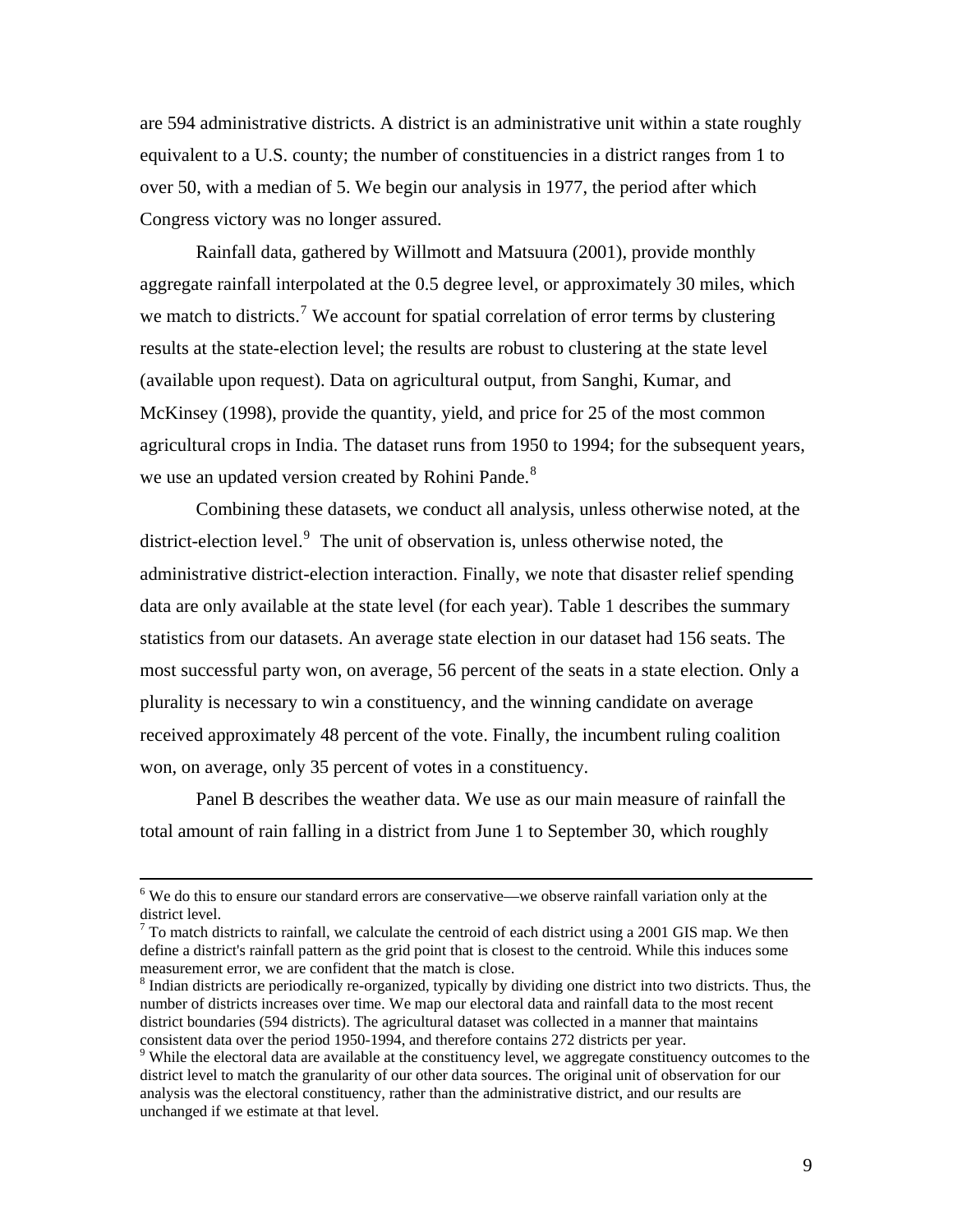approximates the *Kharif* growing season. This monsoon period is the most important for agriculture. The average of mean rainfall across districts is approximately 995mm, with a standard deviation of 667mm. The median value of the standard deviation of rainfall within-district over our sample period is  $609$  mm, while the  $25<sup>th</sup>$  percentile is 639 and the 75<sup>th</sup> percentile 1176.

Panel B also reports the share of variation in rainfall explained by year and district fixed-effects. While geography, unsurprisingly, explains a substantial amount of variation in rainfall, it is worth noting that year fixed-effects alone explain only a tiny fraction of rainfall variation. The monsoon is not a uniform event; rather, there is substantial variation even within a year.

 We adopt a general approach to map the quality of the monsoon to the value of agricultural output, using simple transformations of total rainfall occurring during the monsoon period.<sup>[10](#page-11-0)</sup> The first of our two measures of weather, *weather<sub>dt*</sub>, is normalized rainfall,  $\frac{K a u_n}{dt} - K a u_n$ *d*  $Rain_{dt} - Rain$ *s*  $-\frac{Rain_d}{d}$ , where  $Rain_{dt}$  is the number of millimeters of rainfall during the kharif season, and  $\overline{Rain_d}$  and  $s_d$  are the mean and standard deviation of annual kharif rainfall within the district. The relationship between normalized rainfall and outcomes

need not be linear: a quadratic specification allows for the possibility that excess rainfall may cause crop damage.<sup>[11](#page-11-1)</sup>

 Our second measure is the absolute deviation of normalized rainfall from the district optimum:  $\frac{\left|\frac{\mathbf{A}}{d} \mathbf{A} \mathbf{B}\right|}{\left|\frac{\mathbf{A}}{d} \mathbf{B}\right|} - 1$ *d*  $Rain_{dt} - Rain$ *s*  $\frac{-Rain_d}{-1}$ . This second measure is meant to represent the degree to which rain varies from the optimal amount, measured in standard deviations from the district mean.<sup>[12](#page-11-2)</sup> The next section demonstrates that the optimal level of rainfall is about one standard deviation above the mean.

-

<span id="page-11-0"></span> $10$  While different crops have different rainfall requirements, farmers grow crops that are appropriate for their climatic region; we thus believe the most logical analysis maps total monsoon rainfall to crop output.  $11$  Non-parametric estimation, not reported, suggests that a quadratic specification provides a good

<span id="page-11-2"></span><span id="page-11-1"></span>approximation of the true relationship between rainfall and voting, expenditures, and crop yield.  $12$ <sup>12</sup> These measures are very similar to the "Standardized Precipitation Index," developed in McKee, Doesken, and Kleist (1993), and are consistent with agro-climatic models from test plots which tend to measure a linear relationship between rainfall and crop yield (See Allen et al. (1998), or Cole (2007) for an accessible discussion). As a robustness test (available from the author), we substitute the Standardized Precipitation Index for each district in each year, and find nearly identical results.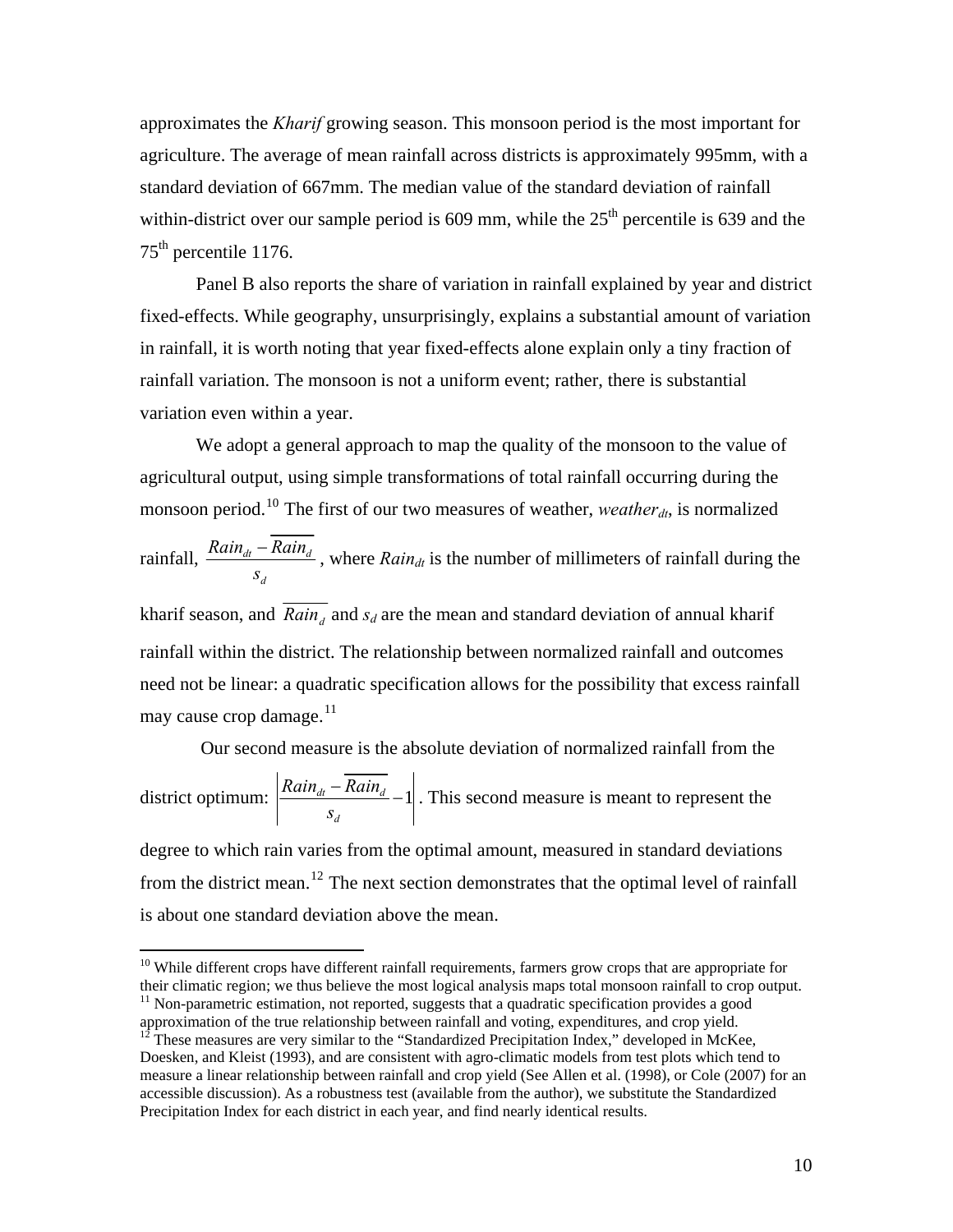We are interested in the effect of weather events on three general classes of outcomes: crop yield, voting, and government response. The primary contribution of this paper is the elucidation of the relationship between weather, government, and voters. Of course, it is necessary first to verify that weather indeed affects crop yields.

 We measure the relationship between rainfall and crop yield with the following regression, run on a panel of 272 districts over 32 years:

$$
(1) \qquad Yield_{dt} = \alpha + \gamma_d + \tau_t + \beta^* Weather_{dt} + e_{dt}
$$

where  $Yield_{dt}$  is a measure of the log value of a district's crop output, and include fixed effects for district,  $\gamma_d$ , and year,  $\tau_t$ . We weight the regressions by the number of votes in the district; the results are robust to non-weighted specifications (available upon request). As described previously, we use two different measures of *weather*<sub>dt</sub> to ensure that our results are robust. Agronomic models indicate yield increases in rain up to an optimal point, at which point yields fall, as excess rainfall damages the crops. Thus, using the second measure, the absolute normalized deviation of rain from the optimal rainfall, we expect a negative and monotonic relationship.

 Next, we estimate the relationship between weather and voting with the following equation:

(2) *VoteShare<sub>det</sub>* = 
$$
\alpha + \gamma_d + \tau_t + \beta^*
$$
 *weather<sub>dt-1</sub>* +  $e_{dt}$ 

*VoteShare<sub>dct</sub>* is the vote share in a constituency  $c$  for the candidate from the incumbent ruling party. We use the previous year's weather, as the main kharif season is from June to September, while the elections typically occur in February and March. Thus the rain in the calendar year before the election is the most salient.<sup>[13](#page-12-0)</sup> This equation will allow us to test, in the Indian context, the general hypothesis of Achen and Bartels (2004) and Healy (2008), that incumbents are punished for "acts of God" in the time leading up to their election.

 $\overline{a}$ 

<span id="page-12-0"></span><sup>&</sup>lt;sup>13</sup> We will study the role of earlier rainfall below.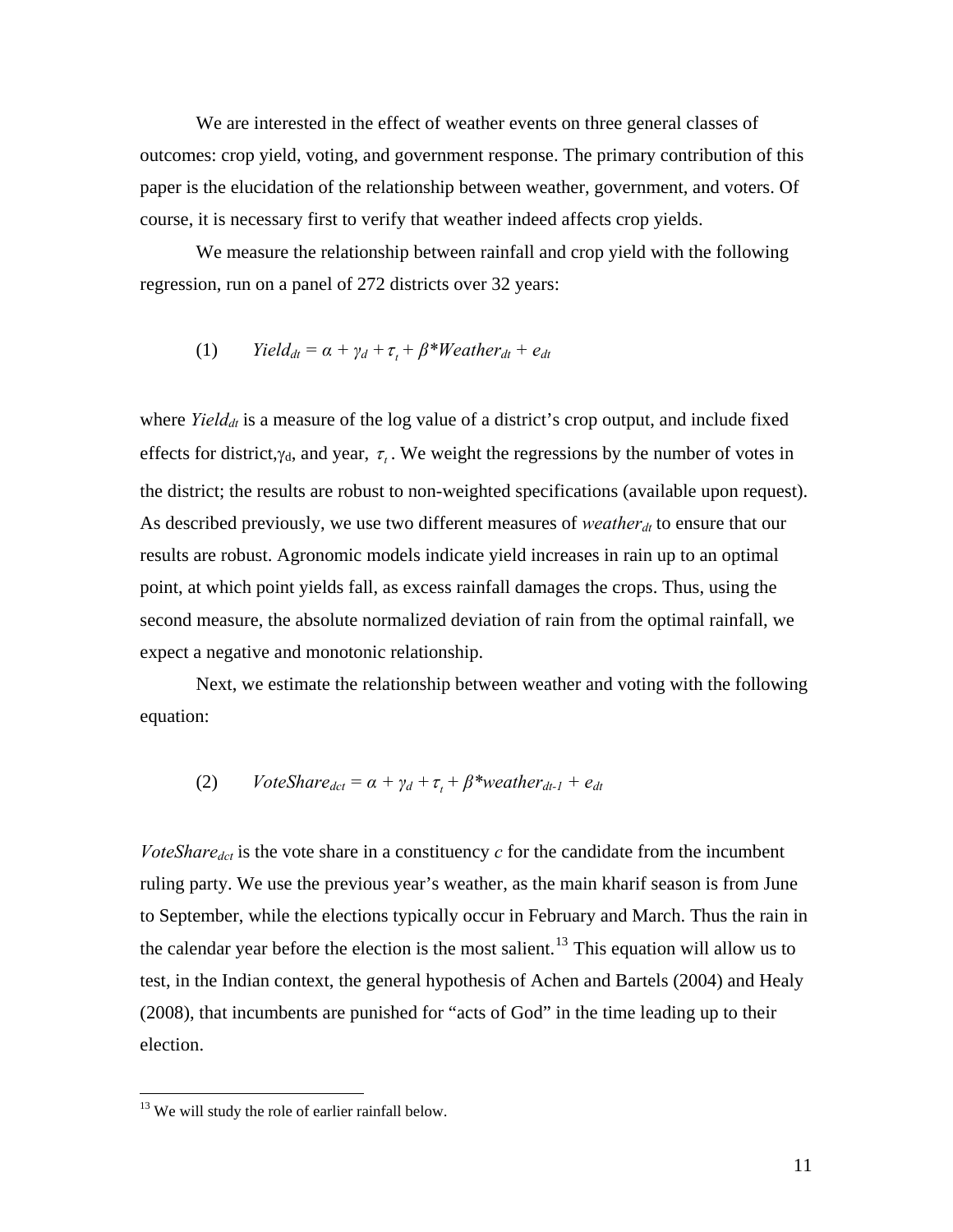To control for unobserved geographic heterogeneity, we estimate specifications including state fixed effects or district fixed effects. Our results are robust across specifications and all of our results hold when either state or district fixed effects (or neither) are included. In the following discussion, we focus on the results obtained by using district (and year) fixed effects; this specification controls for the most unobserved variation.

#### **V. Are Indian Politicians Punished for Poor Rainfall?**

If American voters punish incumbents for such "acts of God" as shark attacks and droughts, then we might expect Indian voters might do the same for poor rains. This section repeats the irrational-voter tests in our Indian context. We find that abnormally low or high rain in a district leads to lower agricultural output. On average, severe weather costs the incumbent coalition a large share of the vote. Voters only punish their representative with fewer votes if they are from the same party as the ruling coalition in the state.

# *Rainfall matters for yields*

 We first examine the relationship between severe weather and crop yields, as measured by the log value of agricultural output (in rupees).<sup>[14](#page-13-0)</sup> Table 2 tests variations of equation (1), using the natural log of the total value of crop yield as the dependent variable.<sup>[15](#page-13-1)</sup> As expected, all specifications indicate a strong relationship between rainfall and agricultural output. The magnitudes are large, and statistically significant; our preferred specification, which contains district fixed effects, yields a t-statistic above 4. Standard errors are clustered at the state-year level. Columns (1)-(2) present the linear relationship between normalized rainfall and output: the coefficient is positive and very statistically significant (*t*-statistics are given in parentheses). On average, a one standard deviation increase in rainfall results in a 3 to 4 percent increase in the value of output.

In columns (3)-(4), we include a quadratic term in normalized rainfall. The linear term is positive, while the quadratic is negative, indicating that revenue increases to an

<span id="page-13-1"></span><span id="page-13-0"></span><sup>&</sup>lt;sup>14</sup> Adjusting for inflation is not necessary, as all the regressions include year fixed-effects.<br><sup>15</sup> We use the sum of the value of the 25 most common crops, as reported in the Willmott and Matsuura data.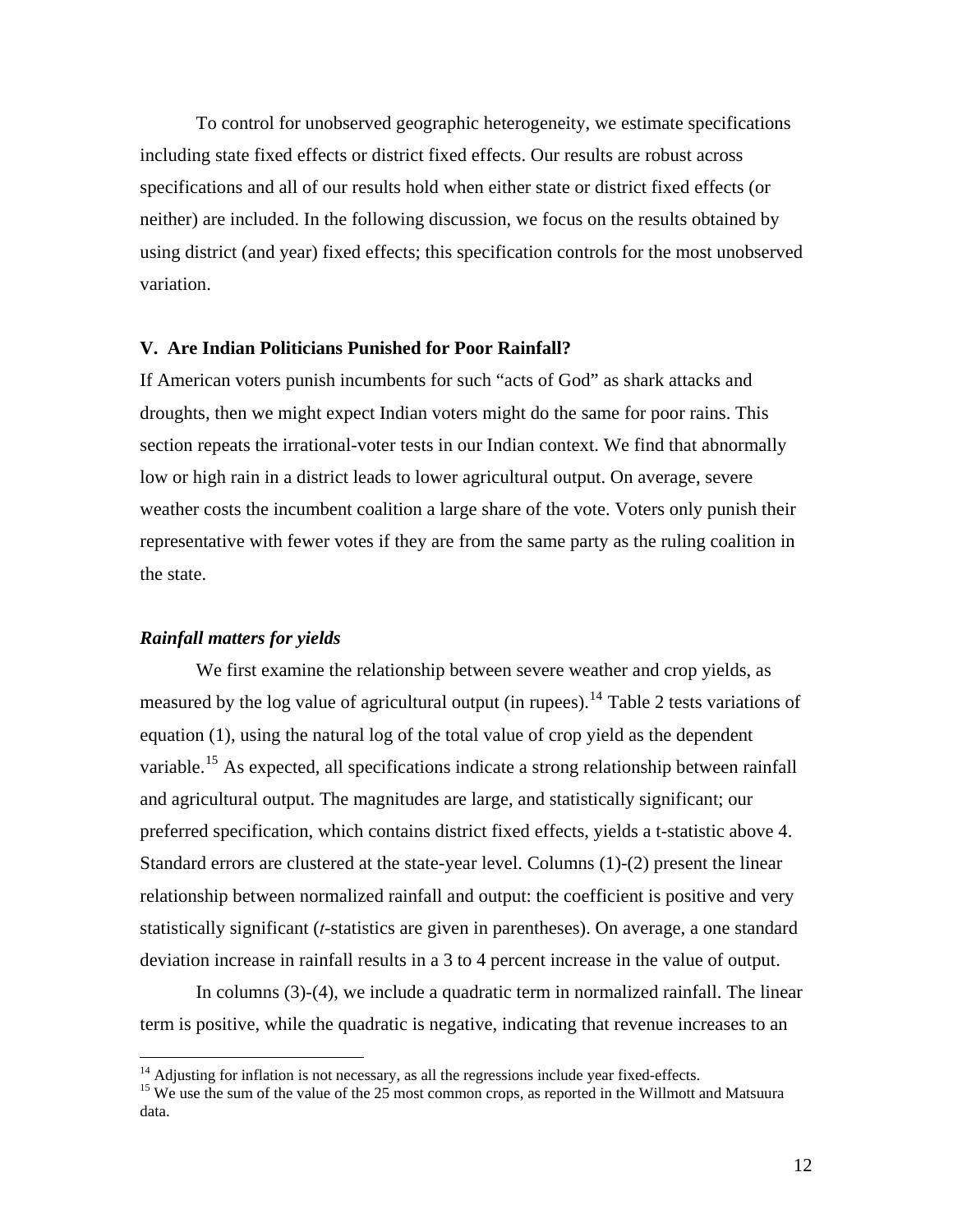optimal point (the optimum is reached around 0.97-1.62 standard deviations above the mean, depending on the specification, with the result being 1.27 standard deviations for the specification that includes district fixed effects). From this we assume an optimal amount of rainfall of one standard deviation above the mean in our second *weather*  measure outlined in Section IV.<sup>[16](#page-14-0)</sup>

 Columns (5)-(6) measure how the value of output falls as rainfall departs from this optimum. Controlling for district effects and time effects, the specification in column (6) indicates that rain that is one standard deviation away from this optimum leads to a 5.4 percent drop in agricultural output, on average. Since farmers typically pay a substantial cost to grow crops (seeds, fertilizer, etc.), a 5.4 percent variation in the value of output likely implies a significantly higher amount of variation in a farmer's net income.

 It is important to note that adverse effects of this shock to agricultural output are not limited to land-owners. While the effects on price are mitigated to some extent by government price controls, particularly for staples, the demand for agricultural labor is strongly correlated with rainfall: Jayachandran (2006) demonstrates that wage workers suffer significant reductions in wages during adverse weather shocks.

## *Voters punish the ruling coalition for adverse rainfall*

 $\overline{a}$ 

 Poor weather reduces crop yields, which makes voters worse off, but also generates government response, providing tangible evidence of politicians' desire and ability to help the public. What is the net effect of poor weather on support for the ruling party? In this section, we measure the effect of rainfall shocks on the vote share for the ruling party.

We start by graphing the basic relationship between rainfall and voting behavior in India. Figure 1 gives the average vote share of the ruling party by rainfall category: the bar graph gives the mean for each indicated bin; the line gives results from a nonparametric regression. The ruling party does very poorly during extreme droughts, but its performance increases steadily with rainfall, reaching an optimum at a point between 0

<span id="page-14-0"></span><sup>&</sup>lt;sup>16</sup> The optimal amount of rainfall does not vary significantly by state: all states fall within 0.5 to 1.5 standard deviations above the mean.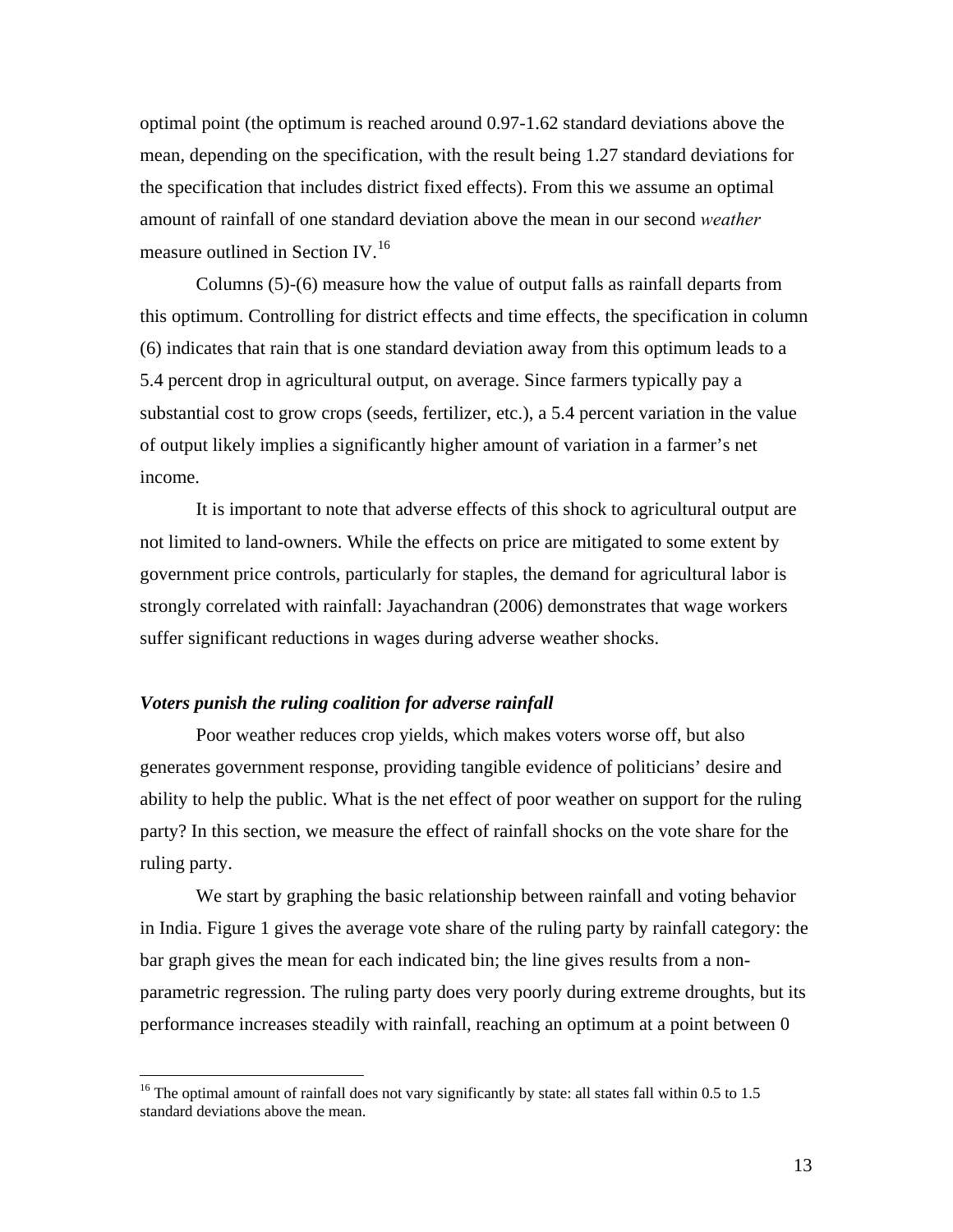and 1 standard deviation above the mean. As rainfall exceeds this optimum, support for the ruling party declines. This relationship mirrors the relationship between rain and crop yields in the previous section.

In Panel B, we present a falsification test, plotting the relationship between current rain and the vote share for the ruling party's vote share in the *previous* election. For example, in Panel A the 1987 West Bengal electoral outcomes is correctly matched to 1986 weather; in Panel B, we instead match 1982 elections to 1986 weather. As expected, there is no effect of rain for this control group, confirming that there is nothing mechanical behind these relationships.

 Table 3 presents regression results estimating the relationship between voting decisions and rainfall. The shape of the relationship between rain and the ruling party's vote share closely resembles the shape of the relationship between rain and crop yields. The coefficient on rain is positive and significant across all specifications; the coefficient on the quadratic term is negative and significant. Likewise, increases in the deviation of rain from the optimal amount cause incumbents to lose vote share. The results in columns (5) and (6) of Table 3 indicate that rainfall one standard deviation from the optimum causes a drop of more than 3 percentage points in the vote that the ruling party receives. The specification in column (6), which includes district fixed effects, gives an estimate that a one standard deviation worsening of the weather will cost the incumbent party 3.25 percentage points of the vote. Given that one-fourth of the contests in our sample are decided by a margin of 5.26 percentage points or less, rainfall is an important determinant of electoral outcomes. Voters appear to suffer an attribution bias, linking their raininduced economic hardship to government behavior.

 These results stand in sharp contrast to hypothesis H1, which posited that observable, exogenous shocks do not systematically affect the electoral fortunes of politicians. In the balance of this section, we examine which politicians are punished, and whether various groups of voters behave differently.

## *Targeted disappointment*

There are two ways voters might express displeasure against politicians: simply by voting against their incumbent politician, no matter what her or his party is; or by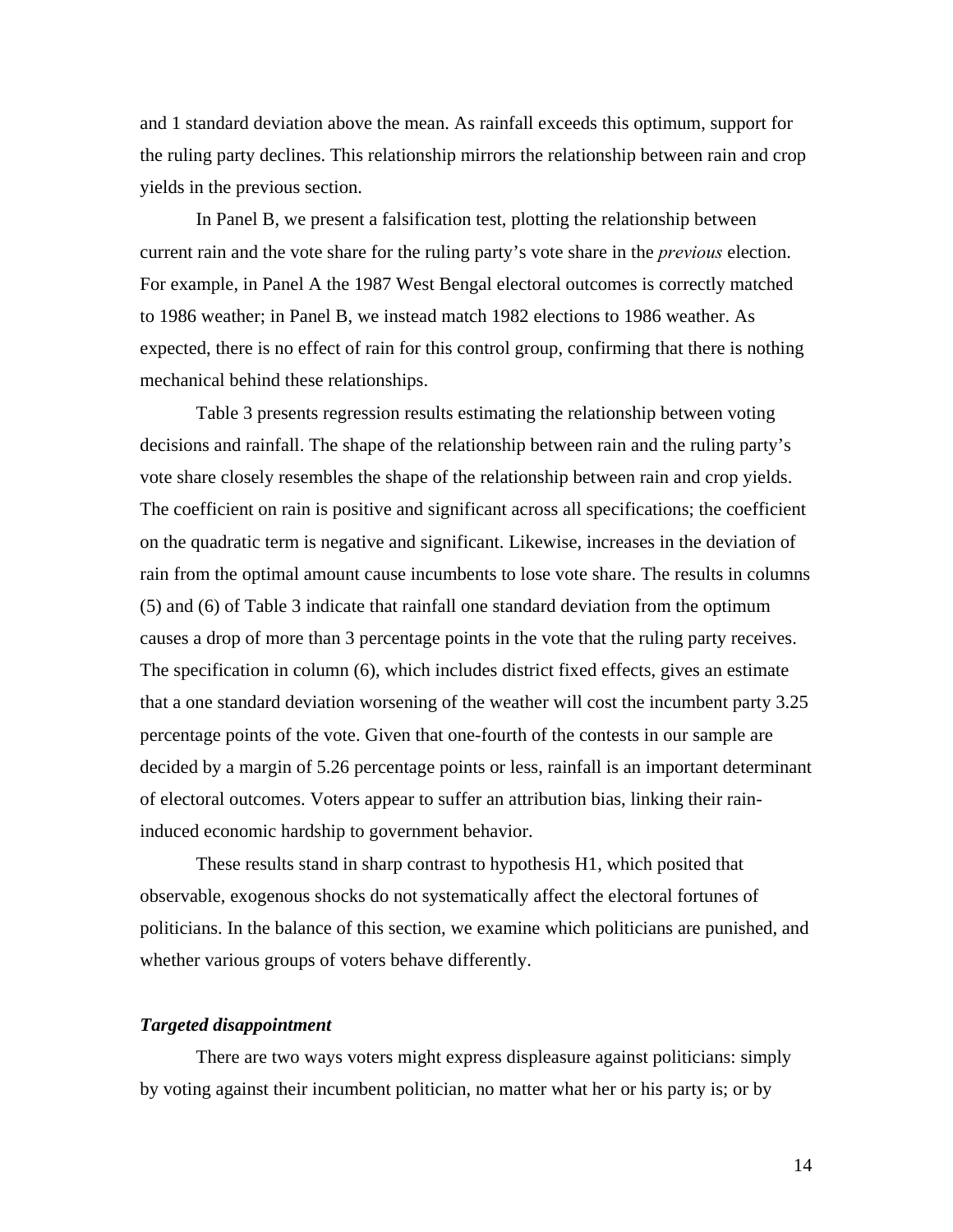voting against the state ruling coalition. Voters seeking a change in government would presumably vote in this latter fashion.

Figure 2 graphs the ruling coalition's vote share as a function of rainfall, for cases when the ruling party is also incumbent in the constituency (striped bar), and when the opposition is the incumbent party in the constituency (solid line). In both cases, the same pattern obtains, but the ruling party's vote share is much more sensitive to rainfall when it also controls the constituency. We test this formally in Table 4. We begin by replicating our analysis at the constituency (rather than district) level, separately estimating the effect of rainfall and relief spending on the electoral fortunes of the state ruling party or coalition. Consistent with the district level results, we find a large negative effect: a one standard deviation shortfall in rain results in 3.8 percent fewer votes for the incumbent coalition.

Splitting the sample into constituencies represented by the ruling coalition (columns (3) and (4)), and those in which an opposition member is an incumbent (columns (5) and (6)), we find striking evidence in favor of the view that voters seek a change in government. Incumbents who are affiliated with the ruling coalition suffer an average 2.23 percentage-point loss of the vote following a one standard deviation rainfall shortfall, while incumbents who are not in the ruling coalition benefit from adverse rainfall, *gaining* an average of about 2 percentage points of the vote for each standard deviation by which rainfall deviates from the optimum.

As a final check, we further break down the analysis to analyze separately constituencies in which the incumbent party is the leader of the ruling coalition and those in which the incumbent party is a member, but not the lead party, of the ruling coalition. We find negative and significant results for both of these subgroups (not reported), neither of which is statistically distinguishable from the point estimates reported in columns  $(3)$  and  $(4)$ .

# *Heterogeneous impact*

 The effect of rain need not be constant across time or space. An advantage of our setting is the very large number of elections, combined with detailed data at the district level, which allows us to test for heterogeneous effects.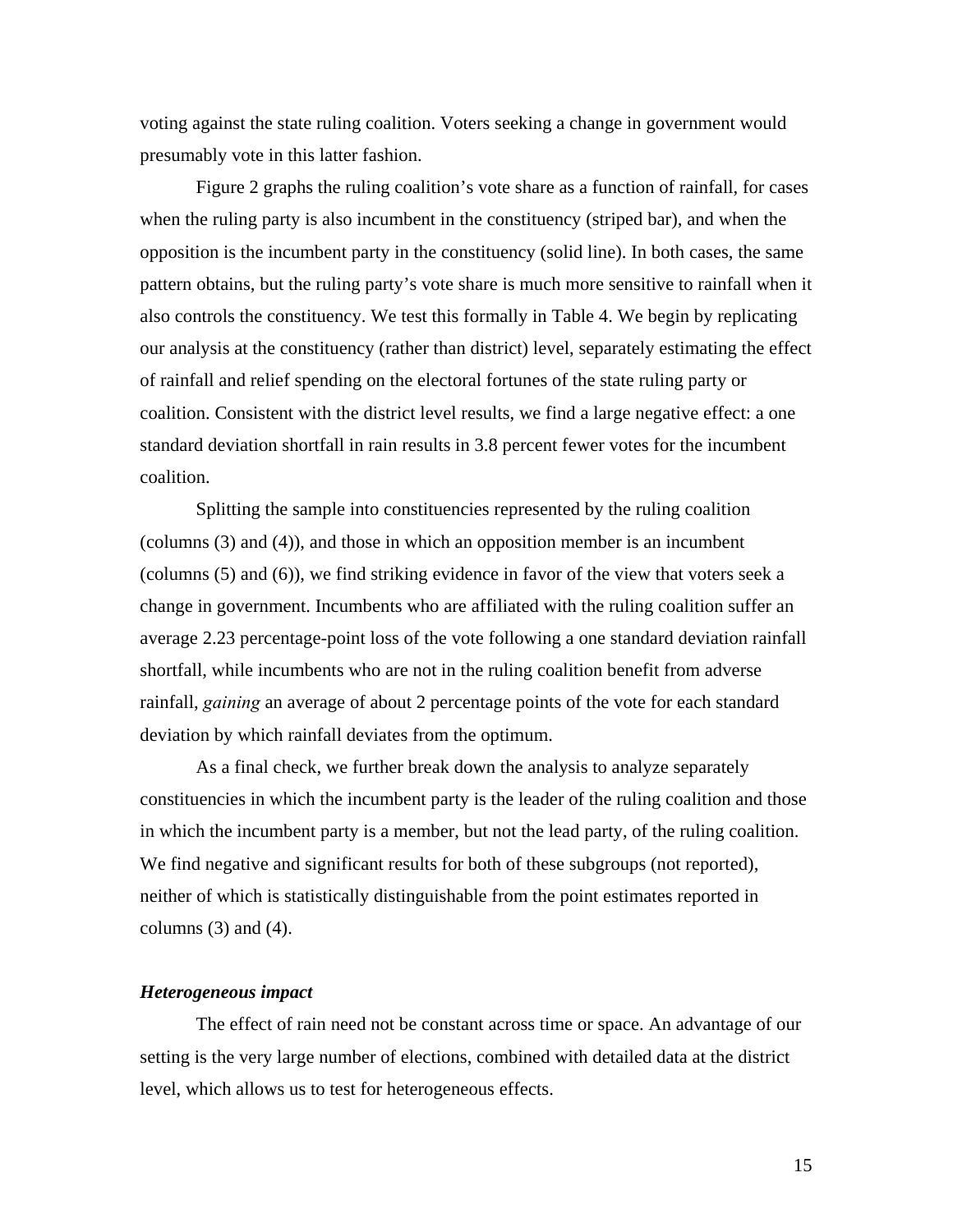Leigh (2009) shows that voters in more educated countries are less likely to reward their leaders for swings in the global economy beyond their leaders' control. He interprets this as evidence that better informed voters are more rational. In Table 5, we investigate the possibility that different kinds of voter characteristics may predict a higher tendency to respond to the weather. We consider two characteristics: the share of farm households in a district and the literacy rate in a district. Each of these variables comes from the Indian Census, so we only observe data from the years 1971, 1981, and 1991. We use a district's 1981 literacy rate as a proxy for its literacy rate for each election from 1981-1990. For each variable, we include the variable by itself as well as its interaction with the number of standard deviations of rain from the district optimal amount. For the interaction terms, we use the deviation of rainfall from its mean amount in the dataset. Centering the interaction does not affect the coefficient on the interaction term; it does allow interpretation of the coefficient on the linear term at the mean value of rain.

In columns  $(1)$  -  $(2)$ , we present results for share involved in agriculture, columns  $(3)$  - (4) add literacy rate, and  $(5)$  - (6) include each of these variables in the same specifications. Somewhat surprisingly, we find no significant effects, although the estimated coefficients have the expected signs. The point estimates suggest that farming districts may punish the incumbent more for weather shocks, and literate districts less.

In sum, the Indian data are consistent with U.S. and global data from different shocks: they describe an electorate that seems to punish incumbent politicians for acts beyond their control. We add to the existing literature by showing that not all incumbent politicians, but only those aligned with the ruling coalition, are punished. In the following section, we consider the possibility that response to crises might provide useful information to voters.

 One possible explanation for these results is "attribution bias," by which individuals attribute success or failure to the actions of a particular individual, even when the situation or circumstances are the primary determinant of an outcome. Weber et al. (2001), for example, demonstrates experimental subjects attribute success or failure in a coordination game to the quality of a randomly selected leader, rather than the exogenously imposed group size.

16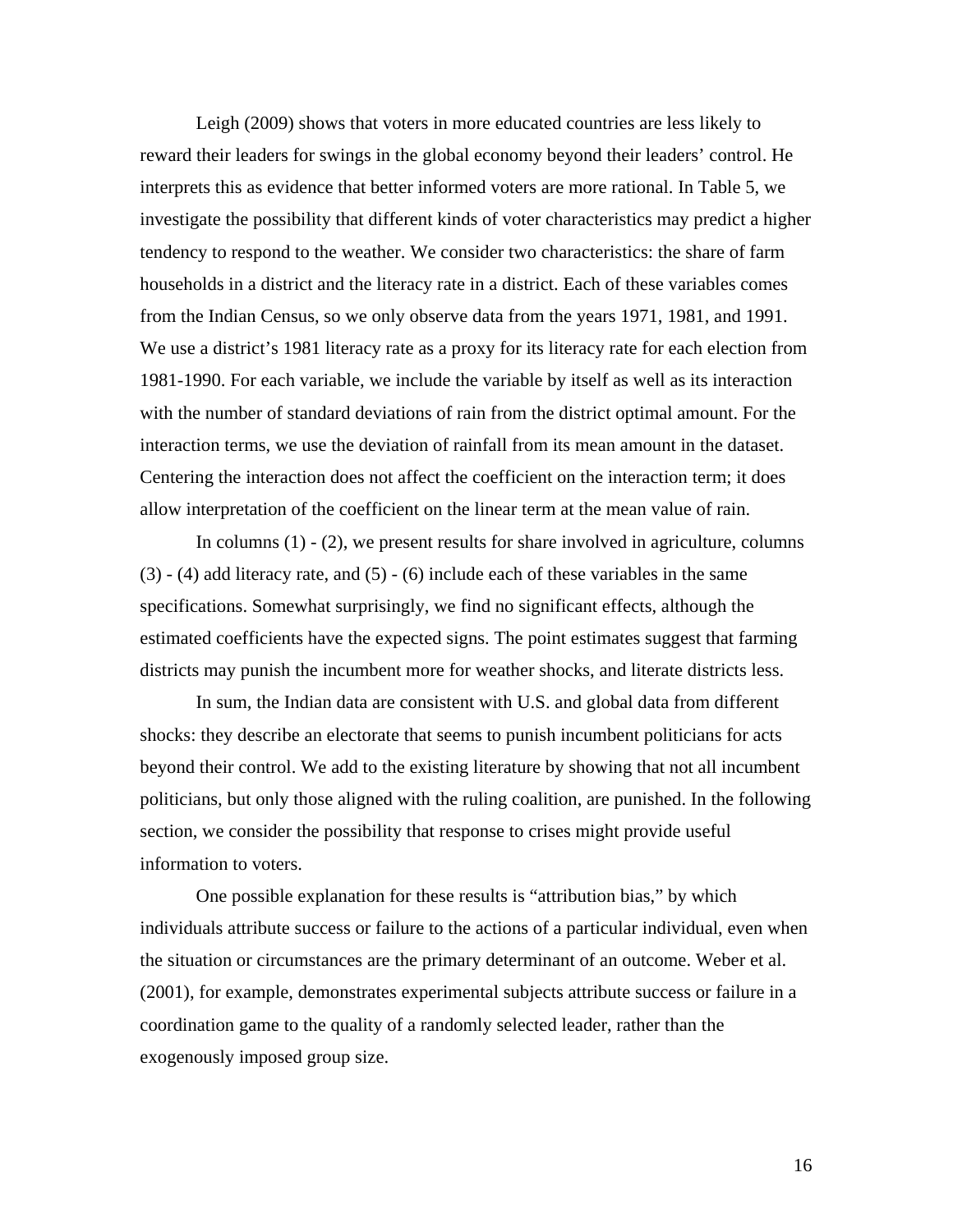#### **VI. Are Governments Rewarded for Responding to Disasters?**

#### *Governments are responsive*

 Our measurement of the relationship between rainfall and relief is similar to that for crop yield or voting in the previous section. As noted earlier, since district-level relief spending is not available, we use state-level data. The mean level of relief spending per capita was 10.3 rupees (approximately \$0.32 today), with a standard deviation of 11.8. We regress the log of state expenditure on disaster relief, at the state level, on total state expenditure (excluding relief expenditure), state and year fixed effects, and lagged weather.

(3) 
$$
Relief_{st} = \alpha + \gamma_s + \tau_t + \eta * TotalSpending_{st} + \beta * Weather_{st-1} + e_s
$$

In the above equation, we take the mean of the weather variable across the state in a given year. We lag weather because the Indian fiscal year ends on March 31. Thus, relief spending for the 2000 fiscal year, represents spending in the twelve months from April 1999 to March 2000. We therefore relate relief spending from April 1999 to March 2000 to weather from May 1999 to October 1999, the most recent monsoon season. We expect our coefficients on weather to be the opposite from those in equation (1): more extreme weather should generate higher relief spending.<sup>[17](#page-18-0)</sup> Table 6 tests various specifications for equation (3), using the different definitions of *weather* outlined in Section IV.

 As Table 6 shows, state disaster relief spending does show the opposite relationship with rain from crop yields. The first two columns indicate that more rain, on average, is associated with less disaster relief. When a squared term for normalized district rainfall is included, we see that extreme amounts of rain lead to higher amounts of disaster spending. A minimum amount of disaster spending occurs at about one and a half standard deviations of rain above the mean in a district, as estimated in columns (3) and (4), consistent with our estimates of rain and agricultural yield, although the squared term in rain is not significant, suggesting that disaster expenditure particularly increases during

<span id="page-18-0"></span><sup>&</sup>lt;sup>17</sup> Many states in India have a second growing season, called *Rabi*, in the winter. However, there is little rainfall during this time, and crops grown during *Rabi* typically depend either on irrigation or moisture retained in the soil from the *Kharif* rains.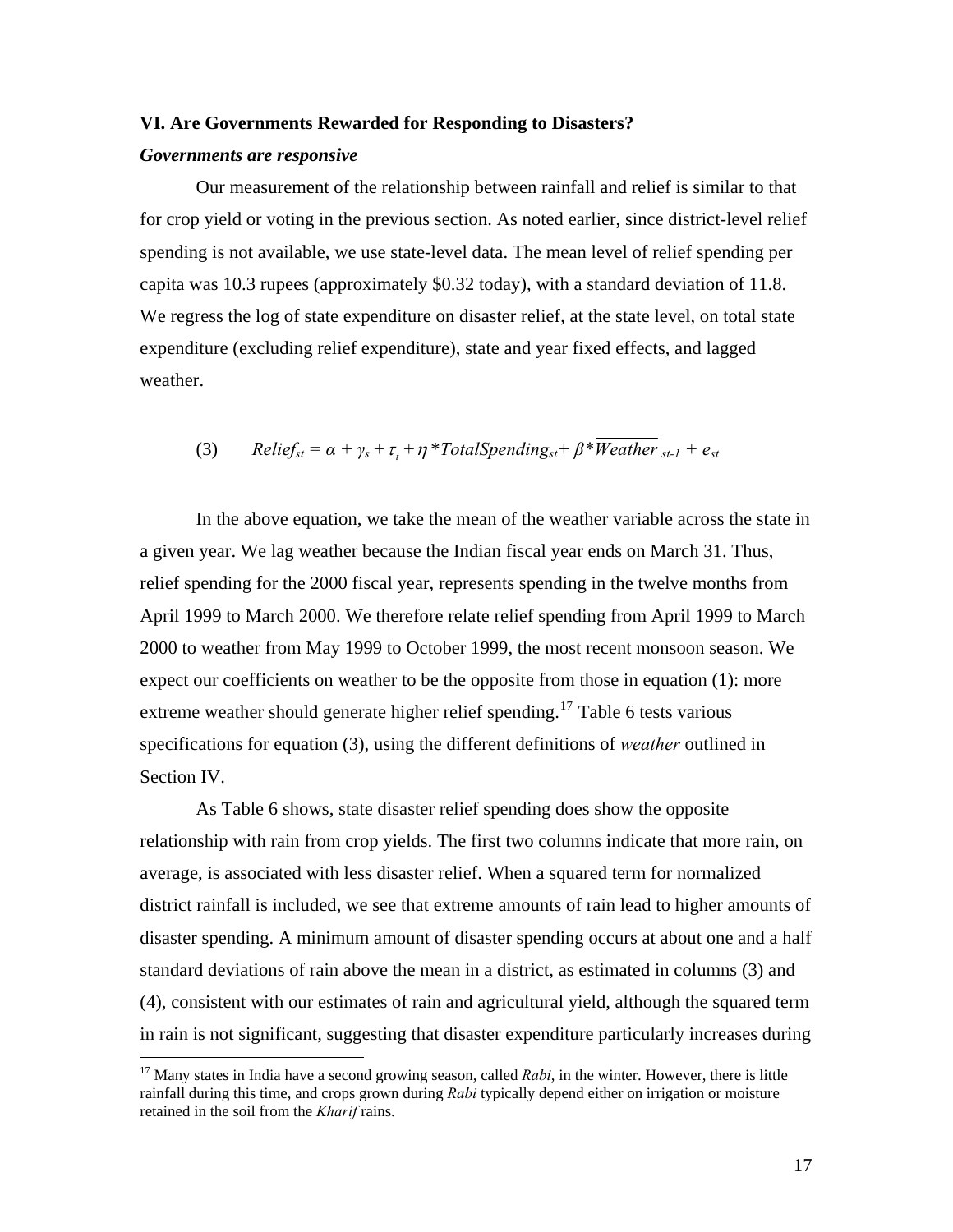droughts. The point estimates in columns (5) through (6) indicate that as rainfall moves one standard deviation further from the optimum, disaster spending goes up by 18-25 percentage points. All of these relationships are statistically significant at standard leve ls.

The results are entirely consistent with prediction H2.

#### *Do voters reward the government for responding to a crisis?*

To determine how voters' responses to extreme weather are affected by government response to that event, we look at natural disaster relief expenditure made by the government during the year of an election, and interact it with the weather variable.<sup>[18](#page-19-0)</sup>

(4) *VoteShare<sub>det</sub>* = 
$$
\alpha + \gamma_d + \tau_t + \beta^*
$$
 *weather<sub>dt-1</sub>* +  $\lambda^*$  *relief<sub>st</sub>* +  $\delta^*$  *weather<sub>dt-1</sub>* \* *relief<sub>st</sub>* + *e<sub>dt</sub>*

If voters do respond to the presence of disaster spending in the face of bad weather, then we would expect that  $\delta$  would be positive in the above regressions.<sup>[19](#page-19-1)</sup> We note that there is tremendous heterogeneity in government response, and the variance in relief spending increases in the severity of the weather.

The first two columns of Table 7 report the results of estimating equation (4). We find that voters do indeed reward politicians for disaster spending in response to extreme weather, with  $\delta$  positive, and consistently significant across all specifications. In the third column we perform the same analysis at the state level. Since it is limited to election years, the number of observations falls to 79, but even with that small sample the  $\delta$  is positive, of a similar magnitude as with the district-level regressions, and marginally statistically significant (*t*-statistic of 1.74).

To understand the magnitude of the coefficient estimate, consider the implied effect that rainfall becoming one standard deviation further from optimal has on disaster deviation further from optimal leads to an increase in log disaster spending of 0.178. expenditure. With state effects, Table 6 indicates that rain becoming one standard Combining this result with the estimate from Table 7, we estimate that a party which

 $\overline{a}$ 

<span id="page-19-0"></span><sup>&</sup>lt;sup>18</sup> We do not lag relief expenditures because they correspond to the fiscal year leading up to the calendar year – thus covering the rainy season under analysis.

<span id="page-19-1"></span><sup>&</sup>lt;sup>19</sup> Khemani (2004) finds that overall state expenditure does not vary in election years, although the composition of taxes does. We do not find an election year effect on disaster relief spending  $(p = 0.77)$ .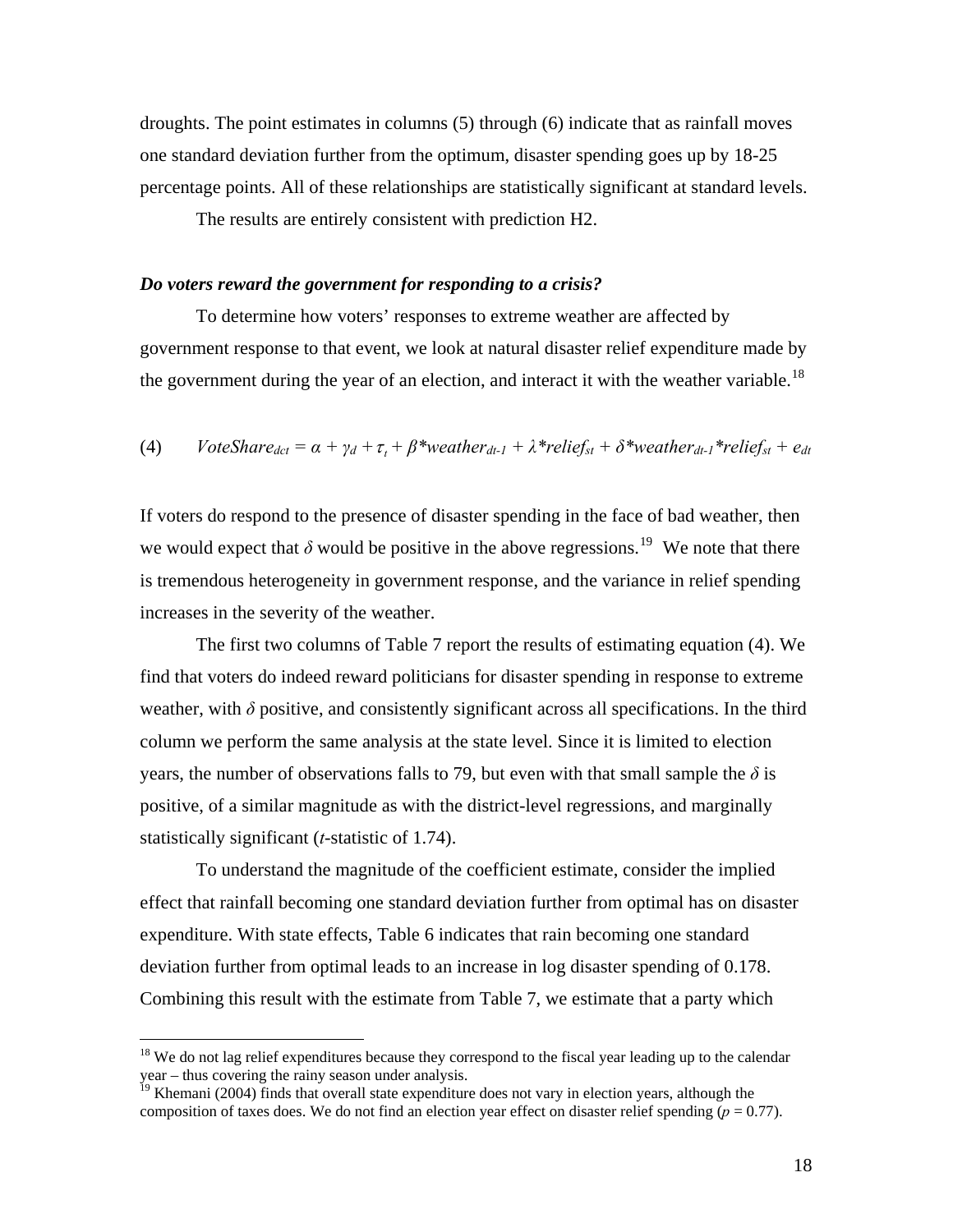responds to bad rainfall with an average increase in disaster spending will gain about 0 .52 percentage points of vote share (0.178\*2.91) compared to a coalition that does not increase its disaster response when the weather shock occurs. Since a one standard deviation worsening in weather costs the incumbent party 3.25 percentage points of the vote share on average, failing to respond in the face of a crisis should lead to an average reduction of votes of 3.77 percent.

 It should be stressed that the se calculations examine local (district-level) response politically connected areas. Nevertheless, our sample includes a very diverse set of states, to state-wide disaster relief expenditures: more localized relief expenditure data are not available. We cannot, for example, observe the efficiency with which relief expenditures are disbursed. A government allocating relief to the hardest-hit areas may well receive a more favorable response from voters than a government seen as allocating relief to over quite a long period of time, and the point estimates we describe may be seen as average effects.

Thus, the average disaster response offsets about one seventh of the electoral cost of the b ad weather. Similarly, a government with a twice-average response would offset beyond its control. On balance, this evidence appears to reject our third hypothesis, that voters do reward responsive governments, even if the electorate as a whole punishes them about one quarter of the cost of a rainfall shock. In other words, the weather still hurts the ruling coalition even when they respond vigorously, but less so. Voters do not filter out the entire effect of weather, but rather punish the ruling coalition for circumstances voters reward politicians who offer strong responses to crises. However, at least some more for the negative events than it rewards them for the robust response.

#### *Robustness*

As our framework illustrates, the response to a rainfall shock is not the only signal that the voter observes. Our finding that voters are more likely to reelect an incumbent who has responded well to an emergency may result from our measure of government responsiveness (rainfall shock interacted with relief spending) being correlated with the general competence level of the state government. After all, a government that responds well to one crisis may just be a better government, and therefore do better at the ballot

19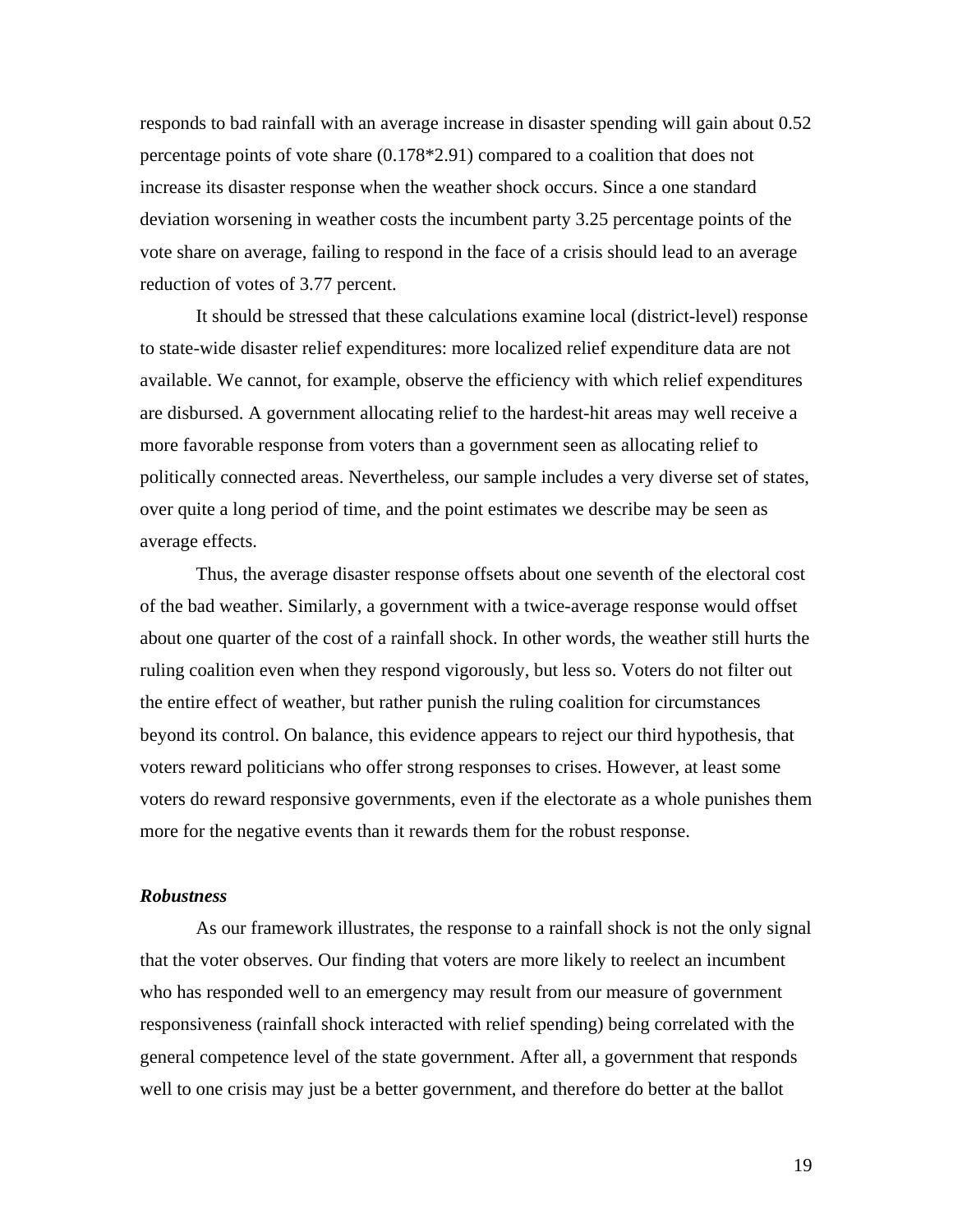box for a whole host of reasons; crisis management might play only a small part. While this alternative interpretation is consistent with the broader theme of the paper, two piece s of evidence suggest that our narrower, crisis-management story is correct.

 First, in Appendix Table 1 we add a number of controls at the state level to our competence. None of these variables—state GDP growth, change in cash balances, and correlated with voters' perception of the quality of government. As can be seen in the preferred specification in Table 7 that should be correlated with general government budget deficits—is a perfect measure of government behavior; yet they are likely table, the addition of these controls has little impact on the coefficient of rainfall shock interacted with relief spending: it is still statistically and economically quite significant.

any sys tematic difference in administrative abilities across political parties. The results remains statistically significant, though the precision of the main effects declines when a Second, in Appendix Table 2 we add controls for political parties, to account for are consistent with those reported previously. Column (1) includes an indicator variable for whether Congress is the coalition leader; column (2) includes dummies for the three largest parties, INC, BJP, and JNP, and column (3) includes fixed-effects for all parties. In all cases, the coefficient on (rainfall deficit last year) \* (relief expenditure last year) fixed effect is included for every ruling coalition party identity.

#### **VII. Strategic Government**

The framework in Section II assumed a benevolent government that, if competent, would crisis—and the voters' reaction at the polls—was consistent with that view; however, it remains possible that more complex strategies might be at play. In this section we test for respond to a crisis by distributing relief aid. A simple test of government response to strategic disaster-relief spending on the part of incumbent governments in India.

Our test of this hypothesis derives from the well-documented "recency" bias, identified in the psychology literature for over a century (Calkins 1896), that individuals put greater weight on more recent events. Similar effects have long been observed with respect to voters' responses to the events they observe, as well (Fair 1978, Caplan 2007, Bartels 2008). While general government competence is likely correlated with the quality of crisis response, it is unlikely to be correlated with crises only in certain years. On the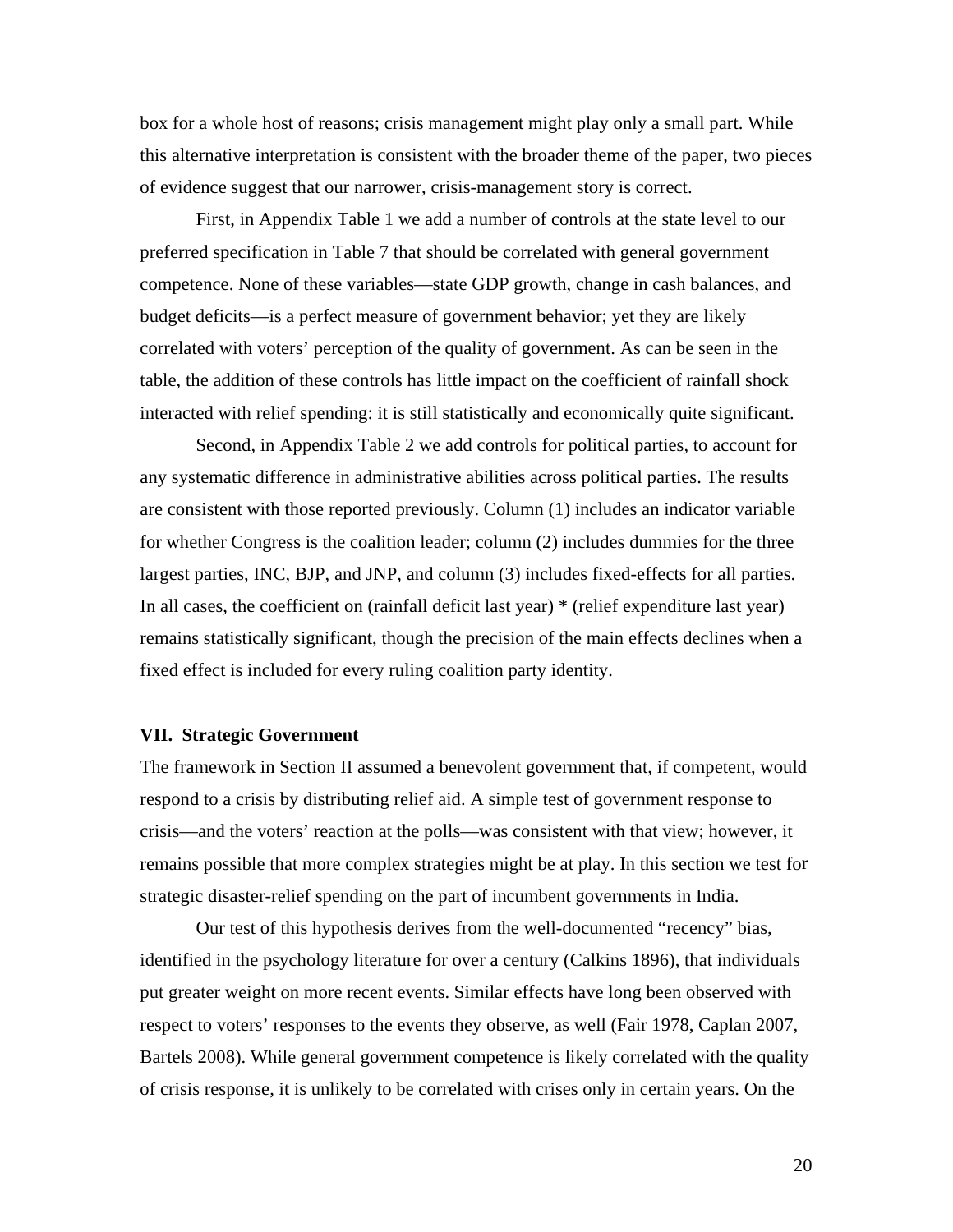other hand, voters may be better at recollecting government responses to crises that occurred more recently. We first establish that the recency bias exists in the electorat e's response to crises, then test a fifth hypothesis that easily follows from the framework in which the government is non-naïve.

H5: Governments respond more vigorously with relief when the electoral rewards for doing so are greater.

In Table 8, we present strong evidence for the recency bias, by considering separat ely rainfall the year prior to the election and rainfall in the year before that. Columns (1) and (2) provide strong evidence of this bias: rainfall from more than one year prior to the election does not affect the electorate's decision. Similarly, we find that government, we might expect the same relationship throughout the electoral cycle, or for while for earlier years it is economically and statistically insignificant. This amounts to a years of crisis response. Since voters are unlikely to observe multiple crises during the in the earlier year there is no relationship between vote share for the incumbent coalition and our measure of responsiveness, the interaction between relief expenditure and rainfall (columns (3) and (4)). If our measures were picking up general competence of the the coefficient on responsiveness in the year prior to the election to diminish. Yet we find that the coefficient on recent crisis response maintains its magnitude and significance, rejection of our fourth hypothesis, that voters will use information from all available same period of office, this is strong evidence that this simple psychological bias causes significant failures in voters' collective abilities to hold elected officials accountable for their actions.

This voter bias gives us an opportunity to test for non-naïve government relief. After all, if voters do not demand responsiveness of the government after particular crises examines government spending on relief to bad rainfall, comparing election years with (those, in this case, that do not occur in the year preceding an election), then the government may choose not to allocate resources towards disaster relief. Table 9 non-election years.

21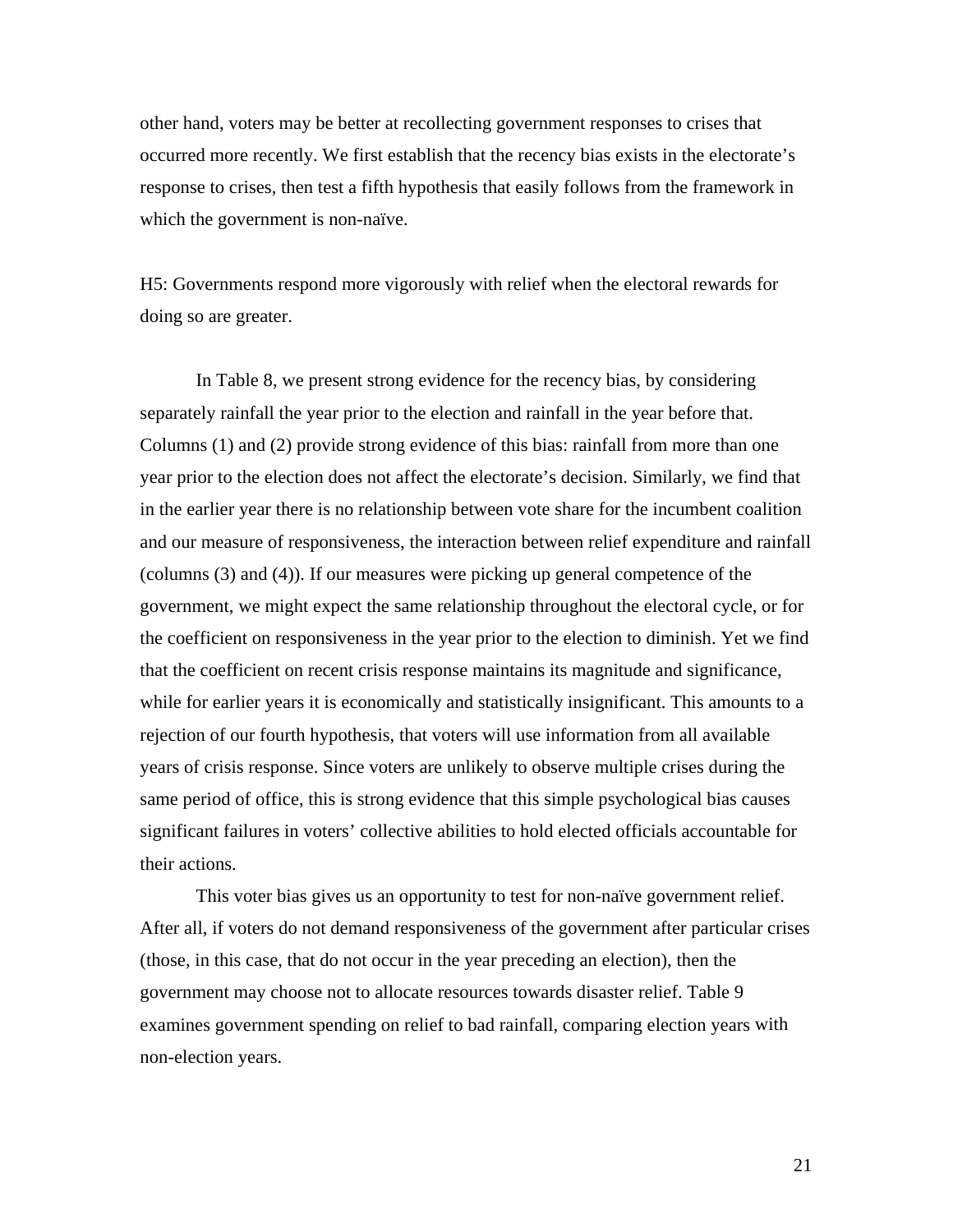The first two columns repeat the main specifications from Table 9. With state and year fixed effects, we find that for each standard deviation by which rain deviates from the optimal amount, the government increases its disaster spending by 18 log points, or 19 percent. But as columns 9 and 10 show, when we restrict our analysis to election years—when voters actually pay attention—the government's generosity rises. With the year dummies, the same standard deviation in rain fall from optimal leads to an increase in relief aid of 45 log points, or 57 percent. This is evidence consistent with H5: the government, on average, appears to be strategically distributing relief according to the voters' biases. In contrast to the policies that would be implied by public welfare maximization, Indian policymakers appear to give voters what they ask for.

While we cannot measure constituent welfare, it is quite likely that this strategic behavior is welfare-reducing: if the marginal returns to disaster relief decline with the level of spending, then voters may be better off when relief is targeted at years of severe drought, rather than years prior to an election.

#### **VIII. Conclusion**

Using detailed weather, electoral, and relief data from India, we test hypotheses on electoral outcomes and government responsiveness to exogenous events. We find evidence that voters are guilty of attribution bias: they punish incumbent politicians for economically significant events beyond their control. Introducing a simple framework, we ask whether voters reward their leaders for good administration during such crises. We find that voters do reward leaders for correctly responding to climatic events in India, although in general not to a degree sufficient to compensate for the politician's "bad luck" for having presided over a crisis. In this setting, Indian voters exhibit a recency bias—only punishing and rewarding governments for crises and responses in the year preceding the election. Strategically, governmental response is more vigorous to rainfall shocks that occur during election years.

Overall, these results tie together the findings of the literature on relief provision in democracies and voter irrationality. In democratic contexts, governments respond to crises with government-supplied relief, but the degree to which they do so depends on the likely electoral return. Besley and Burgess (2002) noted that governments were more

22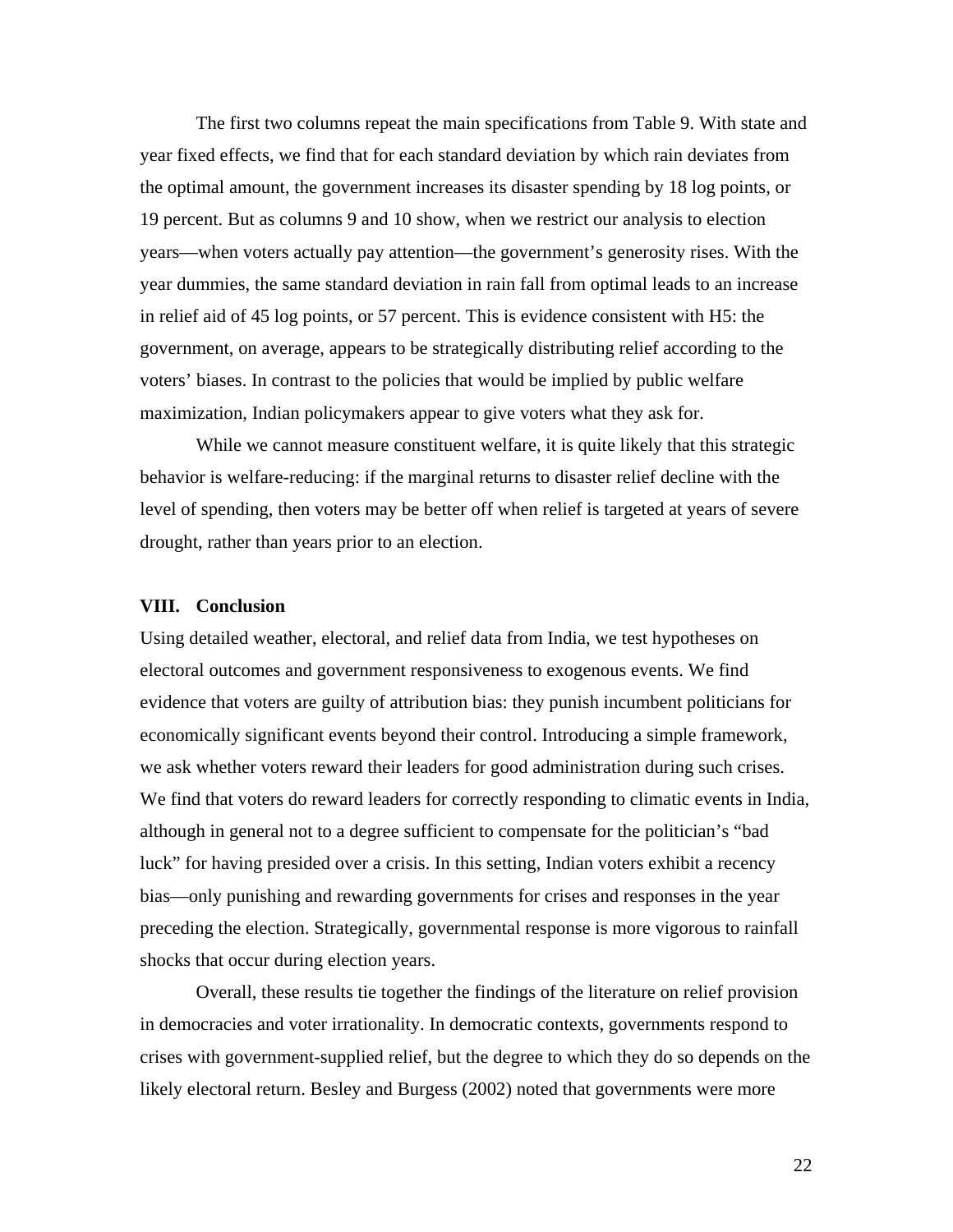generous with relief to literate districts and those with more media outlets. Such a strategy plays to the intelligence and watchfulness of an electorate. We bring to this analysis a different strategy: since Indian voters, on average, punish their leaders for events beyond their control, we examine whether such behavior might feed into the provision of relief in India. The government's sharper focus on relief during election years plays not to the best qualities of democracy, but to the biases and forgetfulness of voters.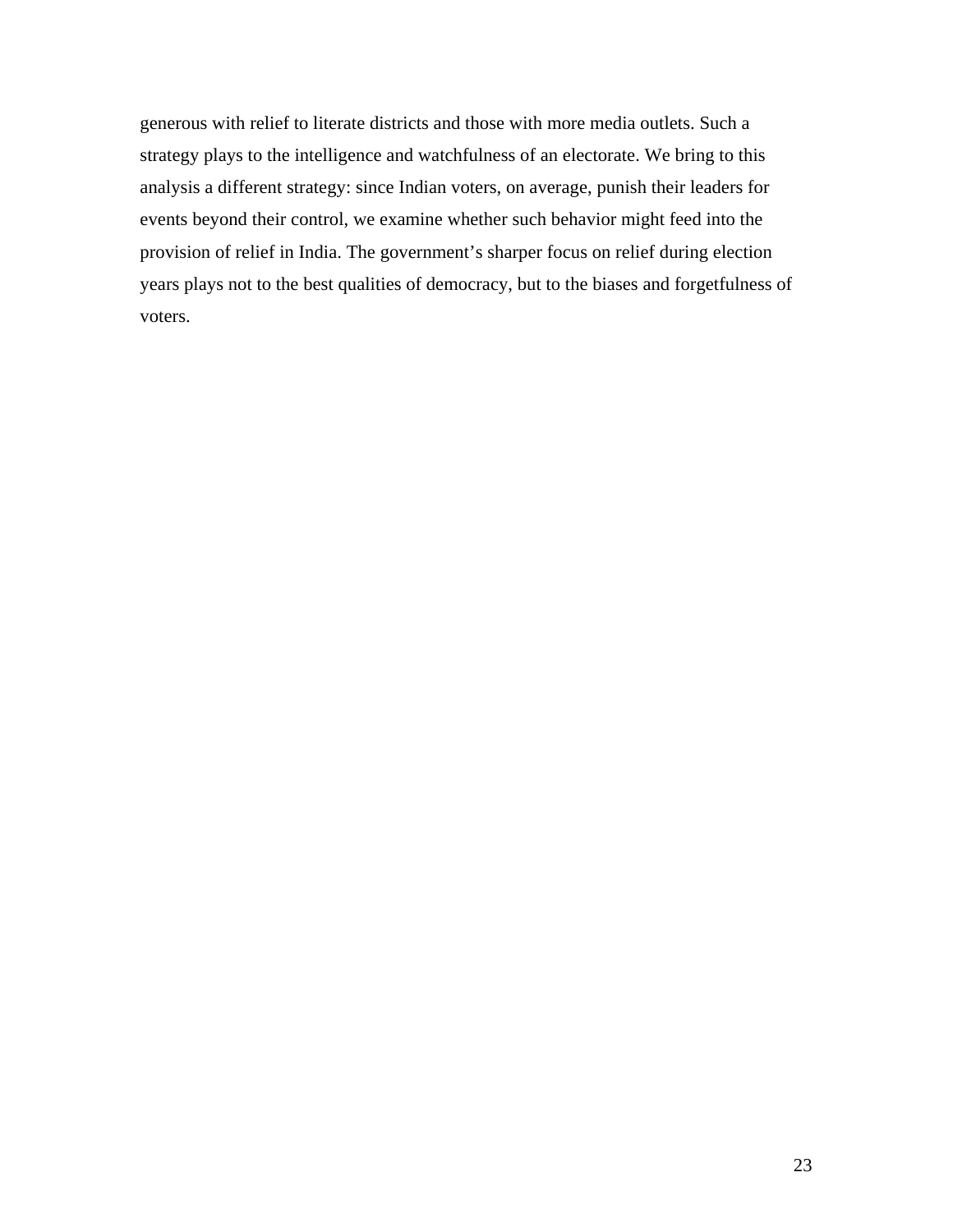### **References**

- Achen, Christopher H. and Larry M. Bartels. 2004. "Blind Retrospection: Electoral Responses to Drought, Flu, and Shark Attacks." working paper, Princeton University.
- Afzal, Madiha. 2007. "Voter Rationality and Politician Incentives: Exploiting Luck in Indian and Pakistani Elections." manuscript, Yale University.
- Akhmedov, Akhmed, and Ekaterina Zhuravskaya. 2004. "Opportunistic Political Cycles: Test in a Young Democracy Setting." *Quarterly Journal of Economics*, 119(4): 1301- 1338.
- Allen, Richard, Luis Pereira, Dirk Raes, Martin Smith, 1998. "Crop Evapotranspiration— Guidelines for Computing Crop Water Requirements," FAO Irrigation and Drainage Paper 56, Rome, Italy.
- Bai, Matt. 2007. "America's Mayor Goes to America." *New York Times Magazine.* 9 Sept 2007.
- Bartels, Larry M. 2008. "Unequal Democracy." Princeton, NJ: Princeton University Press.
- Besley, Tim and Robin Burgess. 2002. "The Political Economy of Government Responsiveness: Theory and Evidence from India." *Quarterly Journal of Economics.* 117(4): 1415-1451.
- Calkins, Mary W. 1896. "Association: An Essay Analytic and Experimental." *Psychological Review Monograph Supplement.* 1(2):35-56.
- Caplan, Bryan. 2007. *The Myth of the Rational Voter: Why Democracies Choose Bad Policies*. Princeton: Princeton University Press.
- Chhiber, Pradeep, and Ken Kollman. 1998. "Party Aggregation and the Number of Parties in India and the United States." *American Political Science Review*, 92(2):329-342.
- Cole, Shawn. 2007. "BASIX Teaching Note." *Harvard Business School Case* 5-208-017, Boston, Massachusetts.
- Cole, Shawn. 2009. "Fixing Market Failures or Fixing Elections? Agricultural Credit in India," *American Economic Journals: Applied Economics*, 1(1):219-250.
- Drazen, Allen. 2000. "The Political Business Cycle After 25 years." *NBER Macroeconomics Annual* (May).
- Drèze, Jean. 1990. "Famine Prevention in India," in Jean Drèze and Amartya Sen (eds.) *The political economy of hunger*. Oxford: Oxford University Press.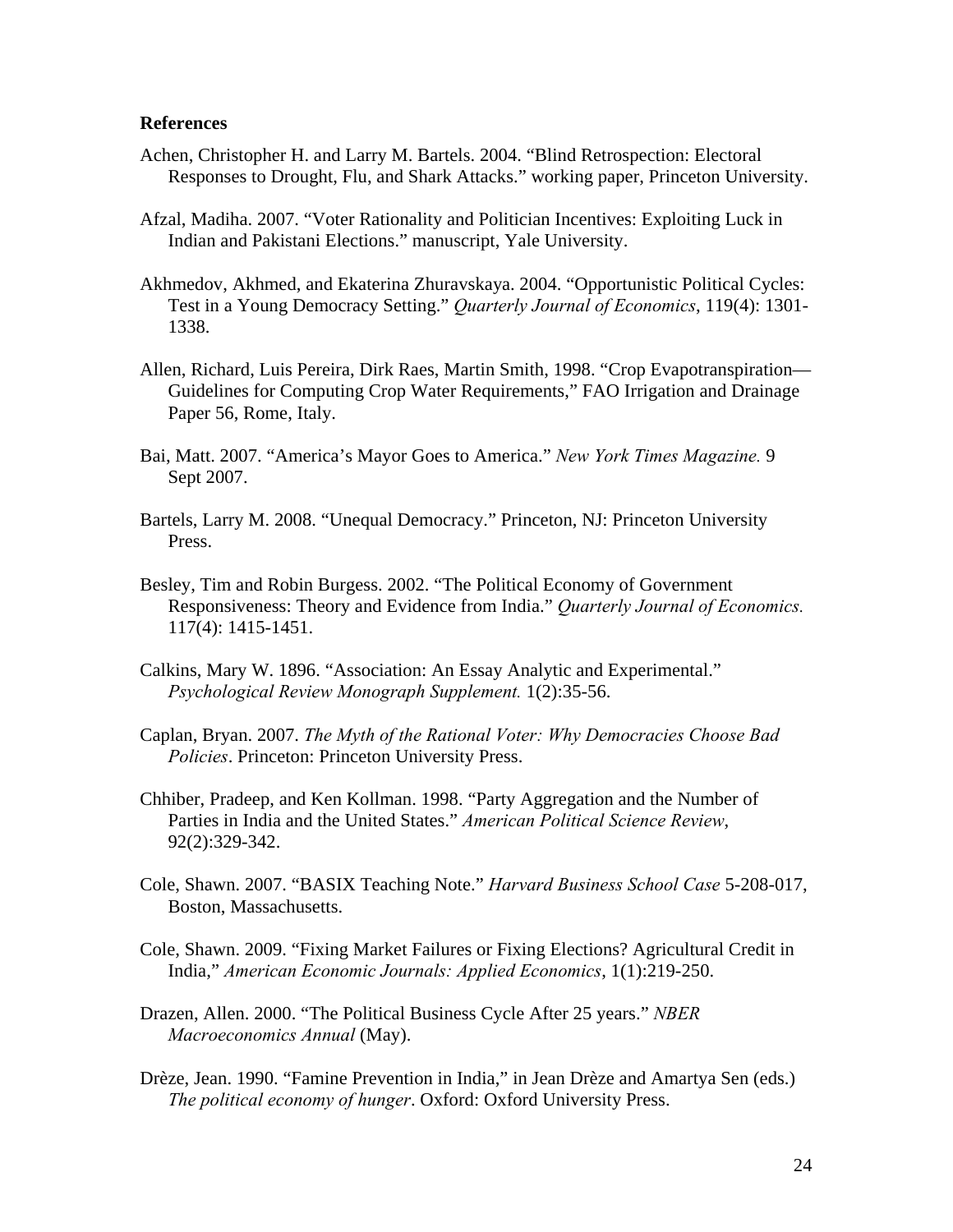- Drèze, Jean, and Amartya Sen. 1989. *Hunger and Public Action.* Oxford: Oxford University Press.
- Fair, Ray C. 1978. "The Effect of Economic Events on Votes for President." *Review of Economics and Statistics*. 40: 159-173.
- Garrett, Thomas A. and Russell S. Sobel. 2003. "The Political Economy of FEMA Disaster Payments." *Economic Inquiry.* 41, 3: 496-509.

Haass, Richard. 2000. "Putin's Rule May Leave U.S. Cold." *Newsweek.* Jan 3 2000.

- Healy, Andrew and Neil Malhotra. 2009. "Myopic Voters and Natural Disaster Policy," *American Political Science Review* 103(3): 387-406.
- Jayachandran, Seema. "Selling Labor Low: Wage Response to Productivity Shocks in Developing Countries." *Journal of Political Economy*, 114(3): 538-575.
- Khemani, Stuti. 2001. "Decentralization and Accountability Are Voters More Vigilant in Local than in National Elections?" World Bank Policy Research Working Paper 2557, Washington, D.C.
- Khemani, Stuti. 2004. "Political Cycles in a Developing Economy: Effect of Elections in the Indian States." *Journal of Development Economics,* 73(1): 125-54.
- Khemani, Stuti. 2007. "Does Delegation of Fiscal Policy to an Independent Agency Make a Difference? Evidence from Intergovernmental Transfers in India." *Journal of Development Economics,* 82(2): 464-84.
- Leigh, Andrew. 2009. "Does the World Economy Swing National Elections?" *Oxford Bulletin of Economics and Statistics*. Forthcoming.
- Linden, Leigh. 2004. "Are Incumbents Always Advantaged? The Preference for Non-Incumbents in India," manuscript, Columbia University.
- McKee, T.B.; N.J. Doesken; and J. Kleist (1993). "The relationship of drought frequency and duration to time scales" 8th Conference on Applied Climatology, pp. 179–184. January 17–22, Anaheim, California.
- National Commission to Review the Working of the Constitution. 2002. *Report of the National Commission to Review the Working of the Constitution.* Government of India. URL: http://lawmin.nic.in/ncrwc/finalreport/volume1.htm.
- Sanghi, A., K. Kumar, and J. McKinsey. 1998. "Measuring the Impact of Climate Change on Indian Agriculture," World Bank Technical Paper No. 402.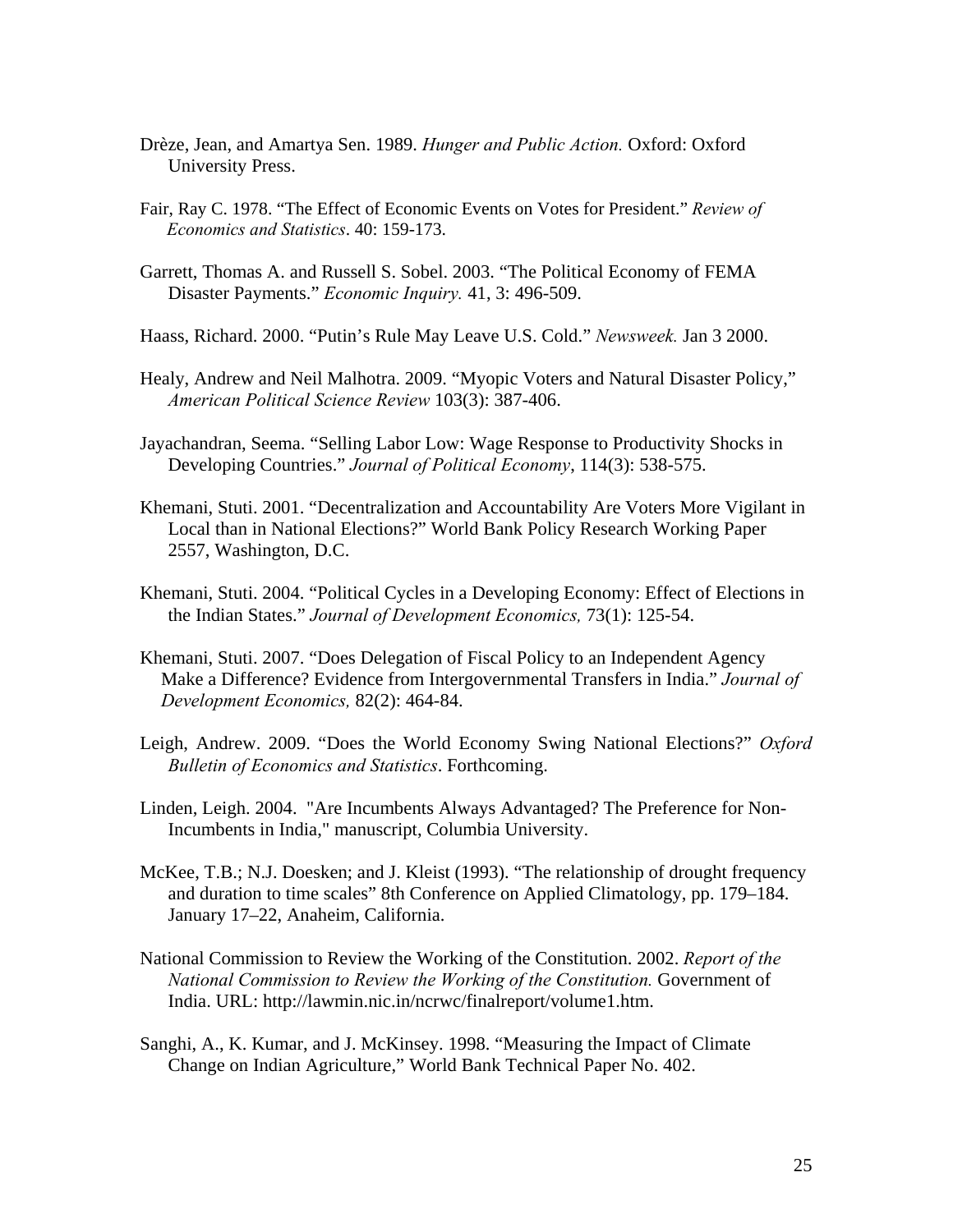- Sen, Amartya. 1981. *Poverty and Famines: An Essay on Entitlement and Deprivation.* Oxford: Oxford University Press.
- Sridharan, E. 1999. "Toward State Funding of Elections in India? A Comparative Perspective on Possible Options." *Journal of Policy Reform*, 3 (3)
- Vanneman, Reeve and Douglas Barnes. 2000. Indian District Data, 1961-1991: machinereadable data file and codebook. Internet address: http://www.inform.umd.edu/~districts/index.html.
- Weber, Roberto, Colin Camerer, Yuval Rottenstreich and Marc Knez, 2001. "The Illusion of Leadership: Misattribution of Cause in Coordination Games, Organization Science, 12(5), pp. 582-598.
- Winchester, Peter, 2000. "Cyclone Mitigation, Resource Allocation and Post-disaster Reconstruction in South India: Lessons from Two Decades of Research," *Disasters*, 24(1):18-37.
- Willmott, Cort and Kenji Matsuura. 2001. "Terrestrial Air Temperature and Precipitation: Monthly and Annual Time Series (1950-1999)," Version 1.02. http://climate.geog.udel.edu/~climate/html\_pages/README.ghcn\_ts2.html, accessed November 2003.
- Wolfers, Justin. 2006. "Are Voters Rational? Evidence from Gubernatorial Elections." working paper, Wharton School of Business.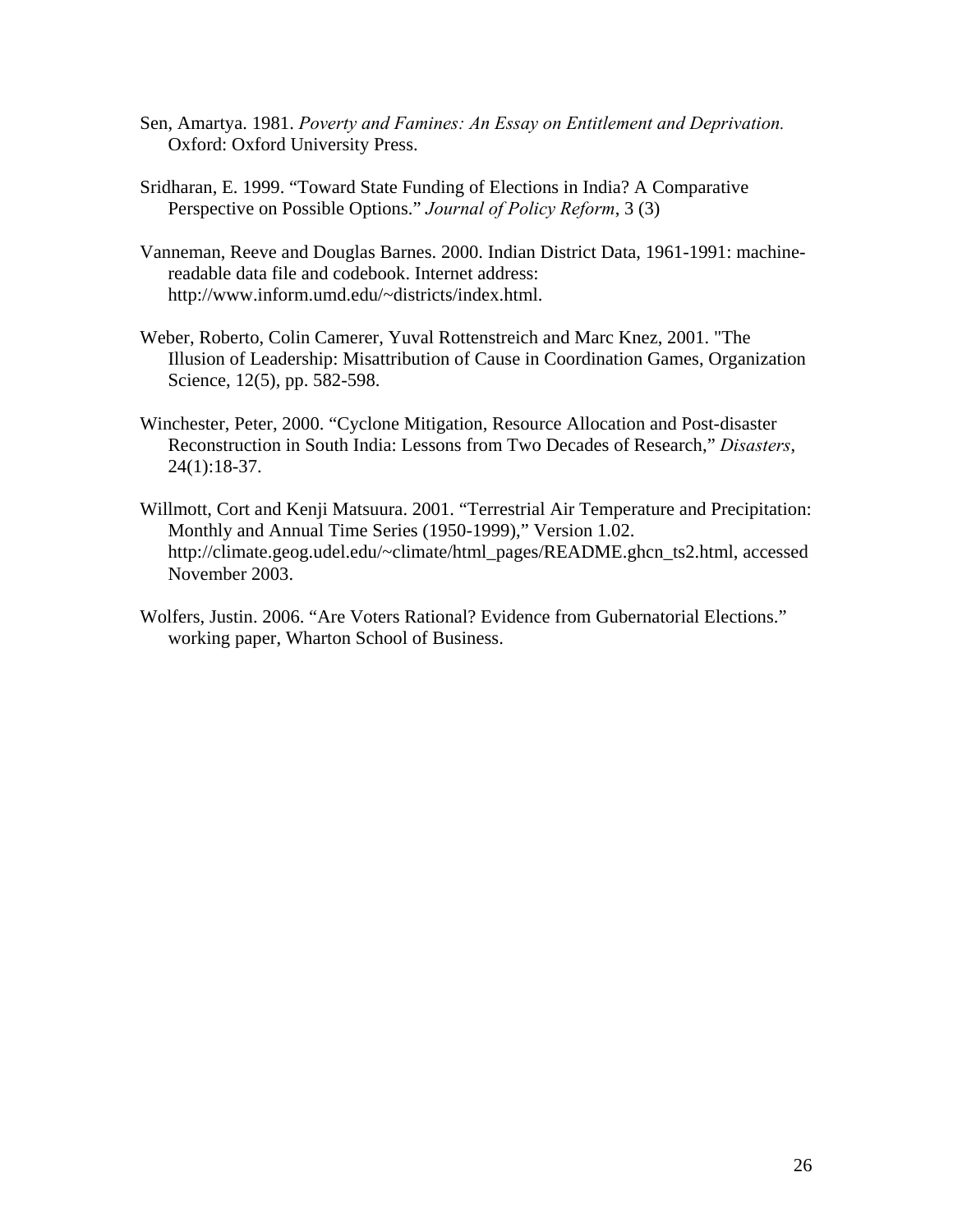#### DATA APPENDIX

**Elections Data**: Elections data are from the Election Commission of India, a quasijudiciary body set up to administer state and national elections in 1950. Data are available on their website [http://www.eci.gov.in/StatisticalReports/ElectionStatistics.asp.](http://www.eci.gov.in/StatisticalReports/ElectionStatistics.asp) For elections not available as electronic datasets, we used Stata programs to convert the pdf files to Stata datasets.

**Rainfall**: Rainfall data are from Willmott and Matsuura, "Terrestrial Air Temperature and Precipitation: Monthly and Annual Climatologies," version 3.02, 2001: [http://climate.geog.udel.edu/~climate/html\\_pages/README.ghcn\\_clim2.html](http://climate.geog.udel.edu/%7Eclimate/html_pages/README.ghcn_clim2.html). The database provides rainfall at a .5 degree by .5 degree grid. A degree of latitude is approximately 69 miles.

**District Data**: We use the database Indian District Data, compiled by Vanneman and Barnes (2000), for information on literacy and urbanization at the district level. The data are available at:<http://www.bsos.umd.edu/socy/vanneman/districts/home/citations.html>

**Agricultural Output**: Agricultural output data come from Sanghi, Kumar, and McKinsey (1998), available here: [http://chd.ucla.edu/dev\\_data/datafiles/india\\_agric\\_climate.htm.](http://chd.ucla.edu/dev_data/datafiles/india_agric_climate.htm) The updated dataset was obtained from Rohini Pande (Harvard University).

**Electoral Constituencies**: Electoral constituencies were mapped to districts using the 1977 "Delimitation of Parliamentary and Assembly Constituencies Order," issued by the Election Commission of India.

Data on **coalitions** were obtained for all elections in which a single party did not capture more than 50% of the votes, from contemporary news reports (typically the *Times of India*).

During the period covered by our data, constituency boundaries were stable, allowing us to match constituencies over time and thus identify the political affiliation of the incumbent . Of the 21,532 elections in our data, we are able to identify the incumbent party in 17,744 elections. We cannot identify the incumbents following state political reorganizations, which resulted in the creation of entirely new legislative assemblies for the new states.

**Disaster relief** spending data. We use data compiled from state budgets, reported in various issues of the Reserve Bank of India Annual Bulletin. Data prior to 1992 were compiled by Robin Burgess and Stutti Khemani. We obtained data for 1993 onwards from the website of the Reserve Bank of India.

**Calamity** data are from Robin Burgess, and were the basis of Besley and Burgess (2002). Burgess' website provides the data from 1951-1996.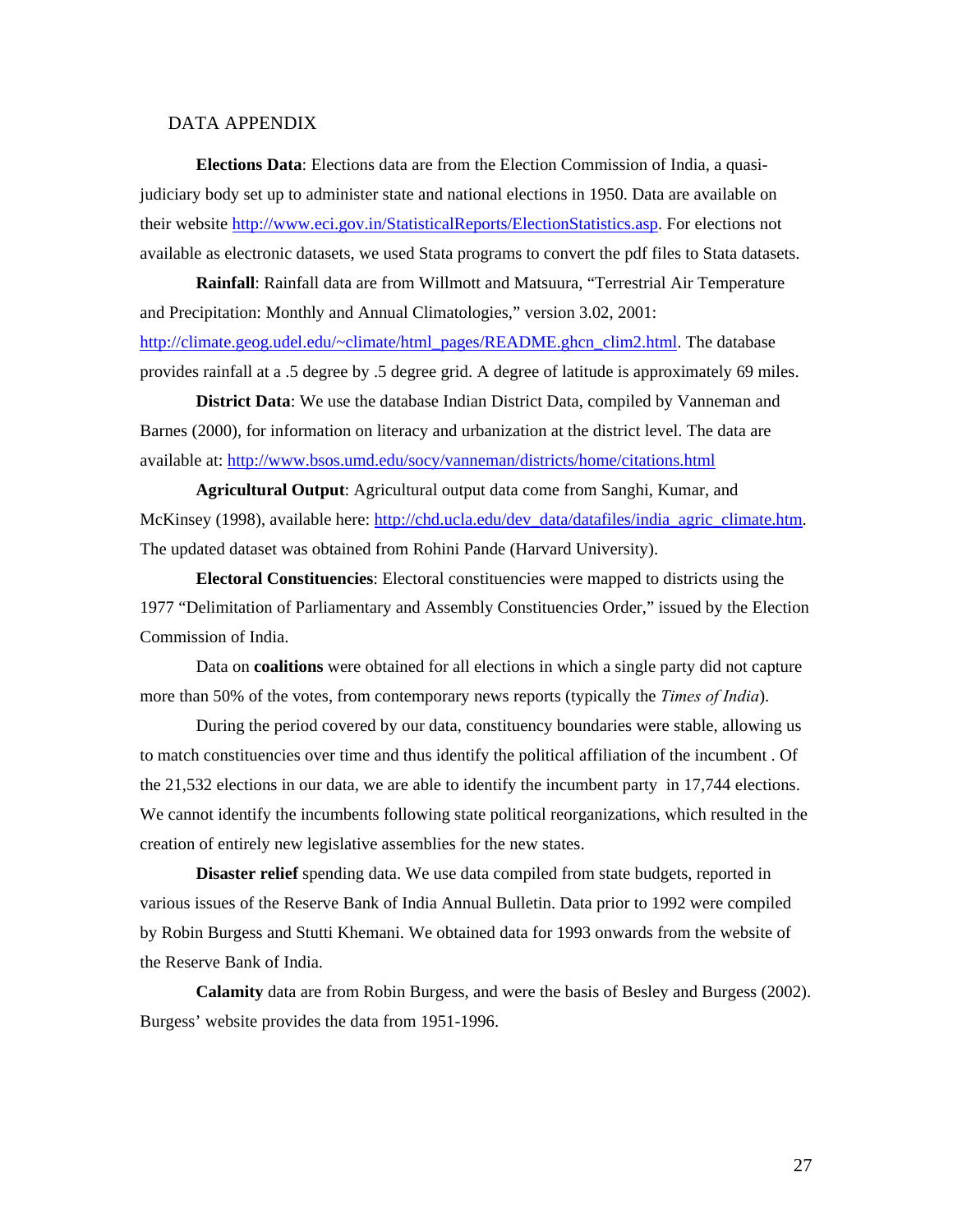

**Figure 1: Relating rain to the ruling coalition and incumbent party vote percentage**

Panel A (upper left): Coalition vote percentage

Panel B (upper right): Coalition vote percentage in the previous election - falsification test

Panel C (bottom): Coalition vote percentage, broken down according to whether the incumbent party in the constituency is a coalition member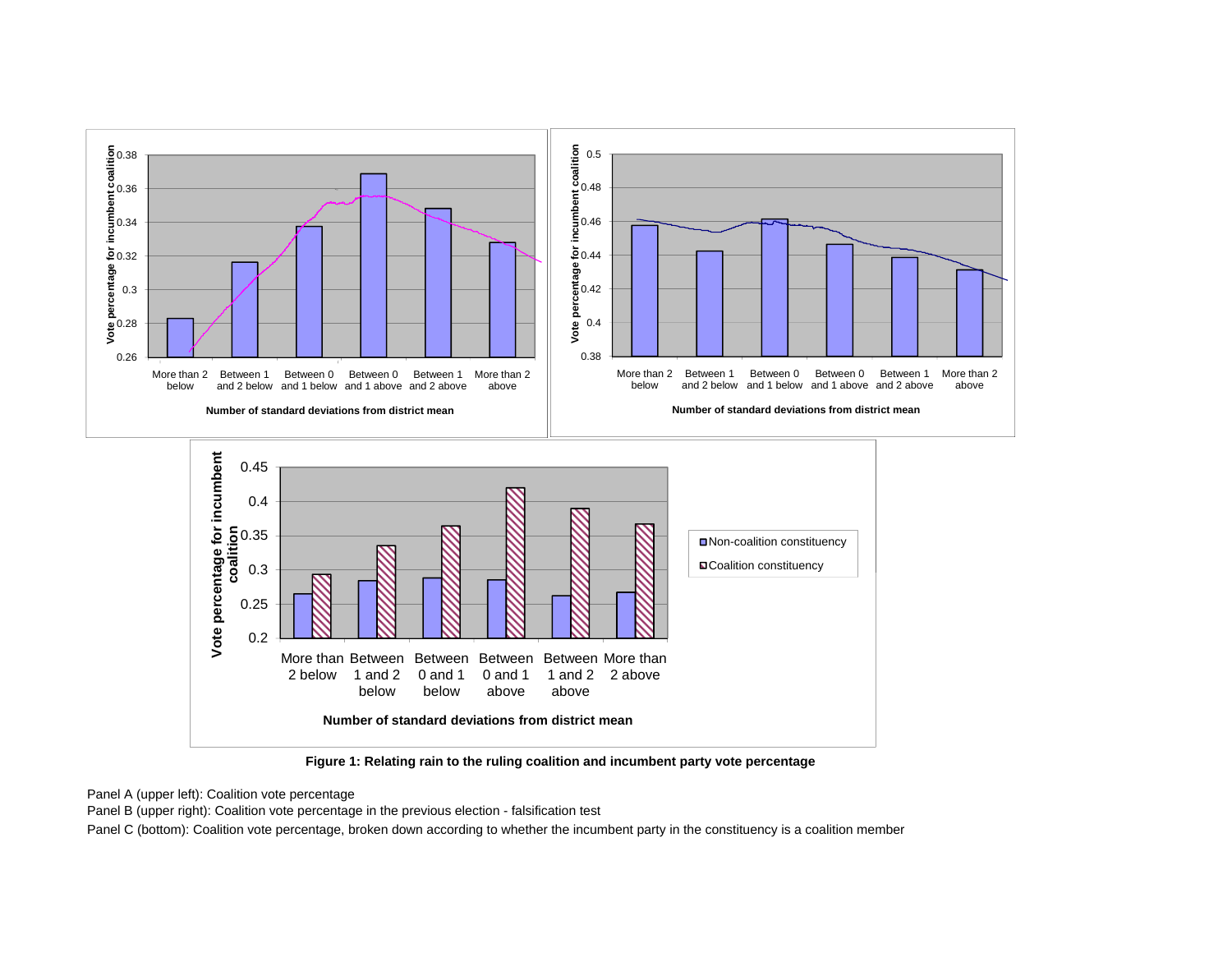

**Figure 2: Vote share for the state ruling coalition when it is and is not defending the constituency seat**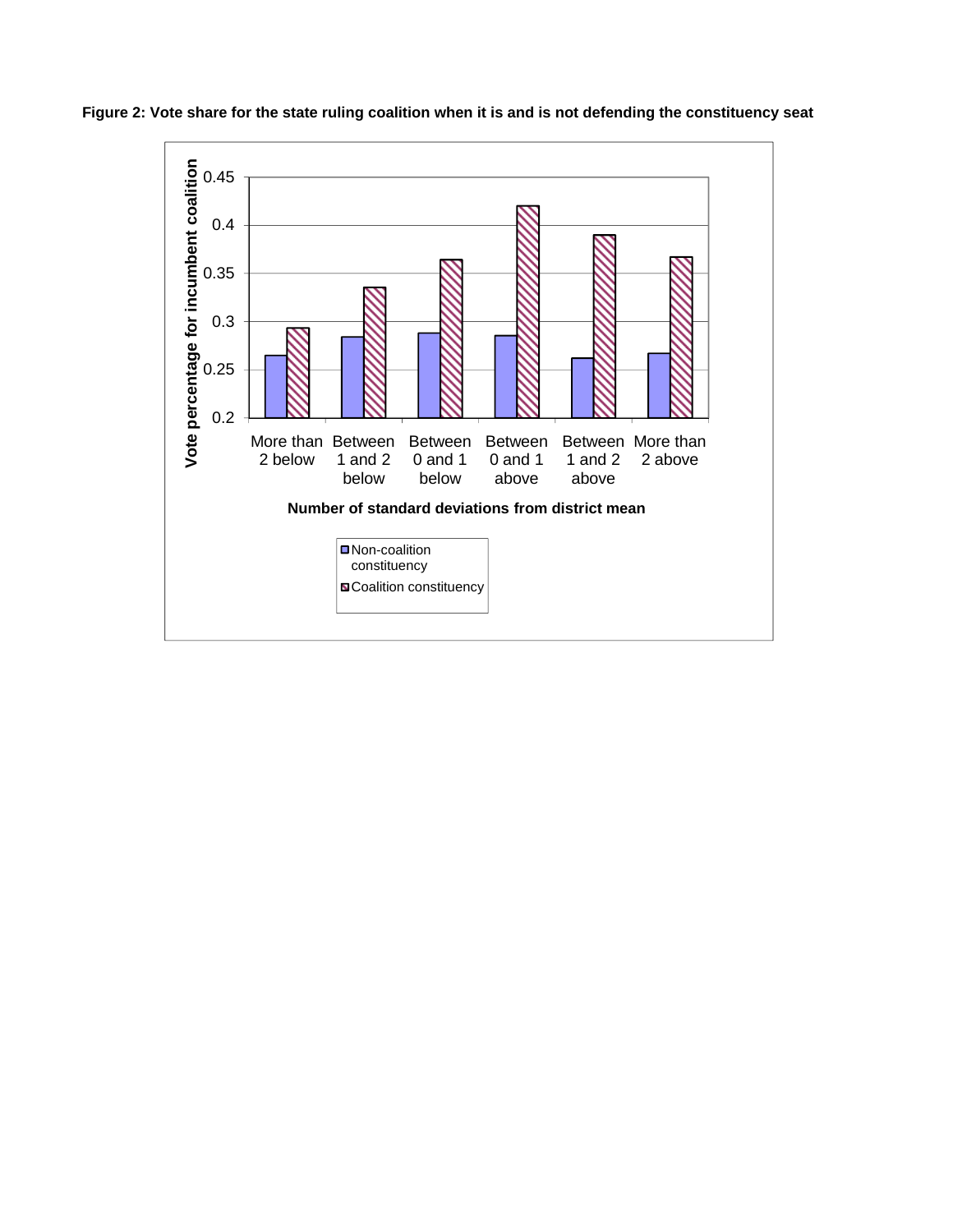| Variable                                                                                                         | Mean  | S.D.  |  |
|------------------------------------------------------------------------------------------------------------------|-------|-------|--|
|                                                                                                                  |       |       |  |
| A. Voting variables                                                                                              |       |       |  |
| Number of seats contested in an election                                                                         | 155.9 | 112.8 |  |
| Percentage of seats won by top party                                                                             | 56.0  | 15.6  |  |
| Vote percentage for winning candidate in a constituency                                                          | 48.1  | 11.0  |  |
| Vote percentage for the ruling coalition in a constituency                                                       | 35.3  | 15.5  |  |
| <b>B. District-Level Rainfall Measure</b>                                                                        |       |       |  |
| Kharif (June - September) rainfall in mm                                                                         | 995   | 667   |  |
| Standard deviation across districts (average Kharif rainfall)                                                    | 91    |       |  |
| Fraction of rainfall variance explained by district fixed-effects<br>$(R2$ of regression with district FE)       | .804  |       |  |
| Fraction of rainfall variance explained by year fixed-effects<br>$(R2$ of regression with year FE)               | .018  |       |  |
| Fraction of rainfall variation explained by district and year fixed-effects<br>$(R2$ of regression with year FE) | .823  |       |  |
| Percentage of observations for which rainfall is more<br>than two standard deviations from the optimal amount    | 18.3% |       |  |
| Percentage of observations for which rainfall is more<br>than three standard deviations from the optimal amount  | 1.1%  |       |  |
| C. Disaster expenditure                                                                                          |       |       |  |
| Per-capita average expenditure (Rs/person)                                                                       | 10.3  | 11.8  |  |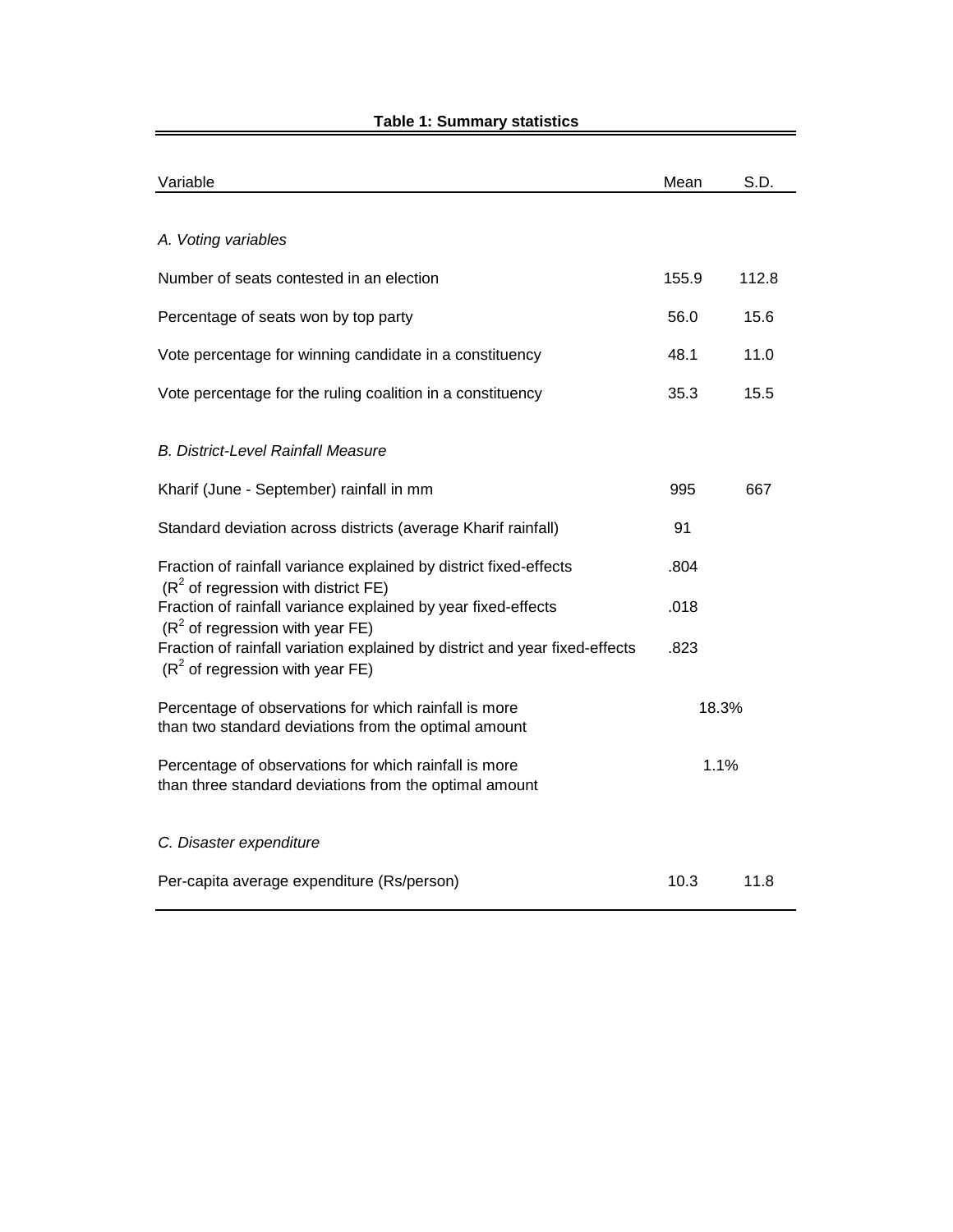|                                                             | (1)             | (2)            | (3)                    | (4)                  | (5)                  | (6)                  |
|-------------------------------------------------------------|-----------------|----------------|------------------------|----------------------|----------------------|----------------------|
| Normalized Kharif Rainfall<br>(Rain from June to September) | .0381<br>(4.41) | .035<br>(5.85) | .046<br>(4.76)         | .0449<br>(6.62)      |                      |                      |
| (Normalized Kharif Rainfall)^2                              |                 |                | $-0.0142$<br>$(-2.61)$ | $-0177$<br>$(-4.69)$ |                      |                      |
| Standard deviations of kharif rain<br>from optimal          |                 |                |                        |                      | $-0584$<br>$(-4.95)$ | $-0538$<br>$(-6.74)$ |
| State dummies?                                              | Y               | $\mathsf{N}$   | Y                      | N                    | Υ                    | $\mathsf{N}$         |
| District dummies?                                           | N               | Y              | $\mathsf{N}$           | Y                    | N                    | Υ                    |
| R-squared                                                   | .34             | .878           | .341                   | .879                 | .341                 | .878                 |
| N                                                           | 14108           | 14108          | 14108                  | 14108                | 14108                | 14108                |

# **Table 2: Effect of rain on crop yields (1956-1987)**

*Dependent variable: Log of total crop value*

#### Notes:

1) The rain variables are all standardized by subtracting the district mean and dividing by the district standard deviation.

2) *t* -statistics are in parentheses. Standard errors are corrected for clustering at the state\*year level.

3) All regressions include year dummies.

4) The major crops are wheat, bajra, maize, rice, and jowar. All of these except wheat are primarily kharif crops.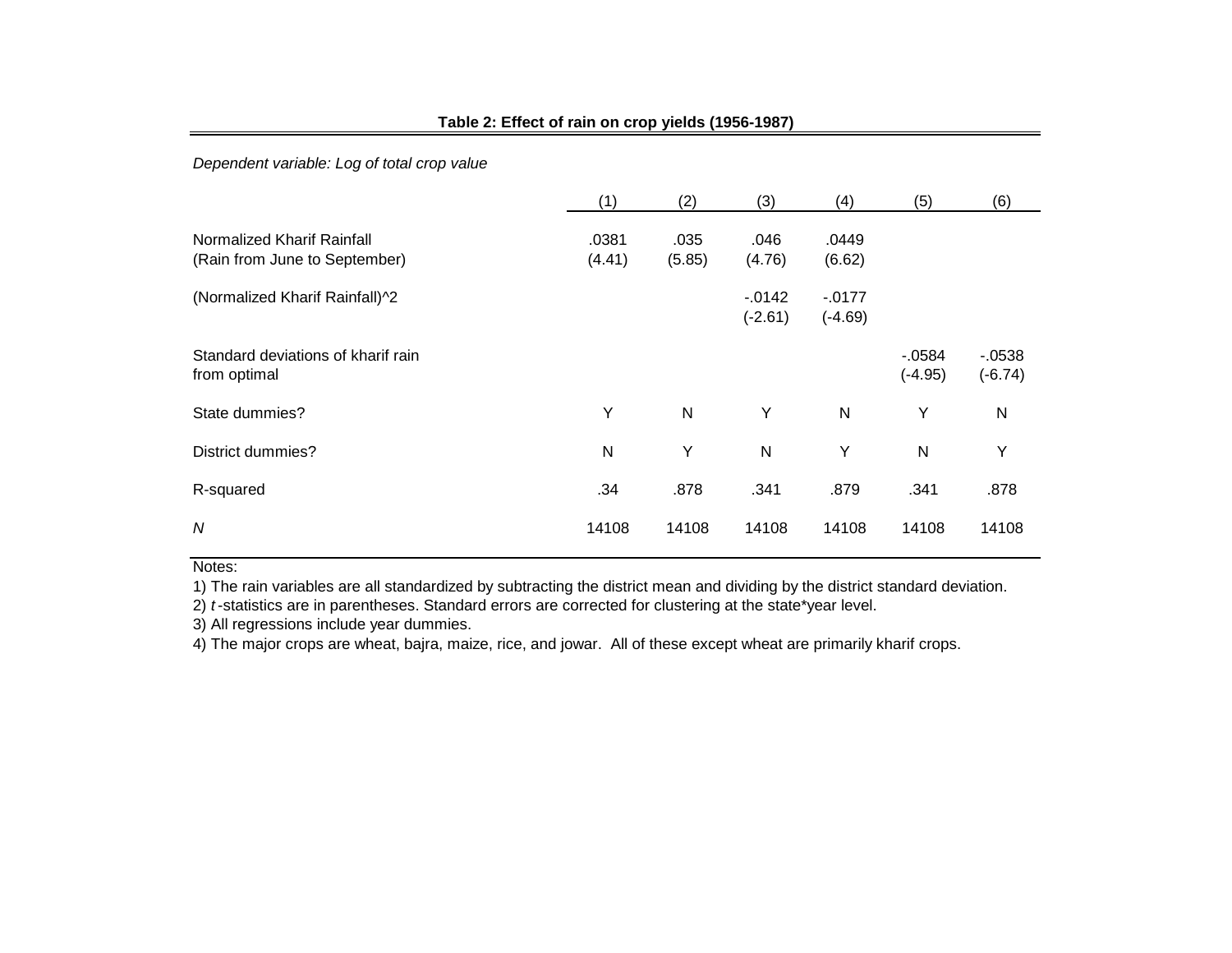## **Table 3: Effect of weather on vote for the ruling coalition**

*Dependent variable: Vote share in the district for the incumbent coalition*

|                                                    | (1)             | (2)             | (3)                    | (4)                   | (5)                    | (6)                    |
|----------------------------------------------------|-----------------|-----------------|------------------------|-----------------------|------------------------|------------------------|
| Kharif rain<br>(Rain from June to September)       | .0253<br>(2.92) | .0229<br>(2.27) | .0291<br>(3.2)         | .0275<br>(2.62)       |                        |                        |
| Kharif rain^2                                      |                 |                 | $-0.0073$<br>$(-2.17)$ | $-0.092$<br>$(-2.33)$ |                        |                        |
| Standard deviations of kharif rain<br>from optimal |                 |                 |                        |                       | $-0.0331$<br>$(-3.29)$ | $-0.0325$<br>$(-2.77)$ |
| State dummies?                                     | Y               | N               | Y                      | $\mathsf{N}$          | Y                      | $\mathsf{N}$           |
| <b>District dummies?</b>                           | N               | Υ               | $\mathsf{N}$           | Υ                     | $\mathsf{N}$           | Y                      |
| R-squared                                          | .355            | .452            | .359                   | .458                  | .355                   | .454                   |
| $\boldsymbol{N}$                                   | 2091            | 2091            | 2091                   | 2091                  | 2091                   | 2091                   |

## Notes:

1) The rain variables are all standardized by subtracting the district mean and dividing by the district standard deviation.

2) *t-* statistics are in parentheses. Standard errors are corrected for clustering at the state\*year level.

3) All regressions include year dummies.

4) Regressions are weighted by the number of votes in the district.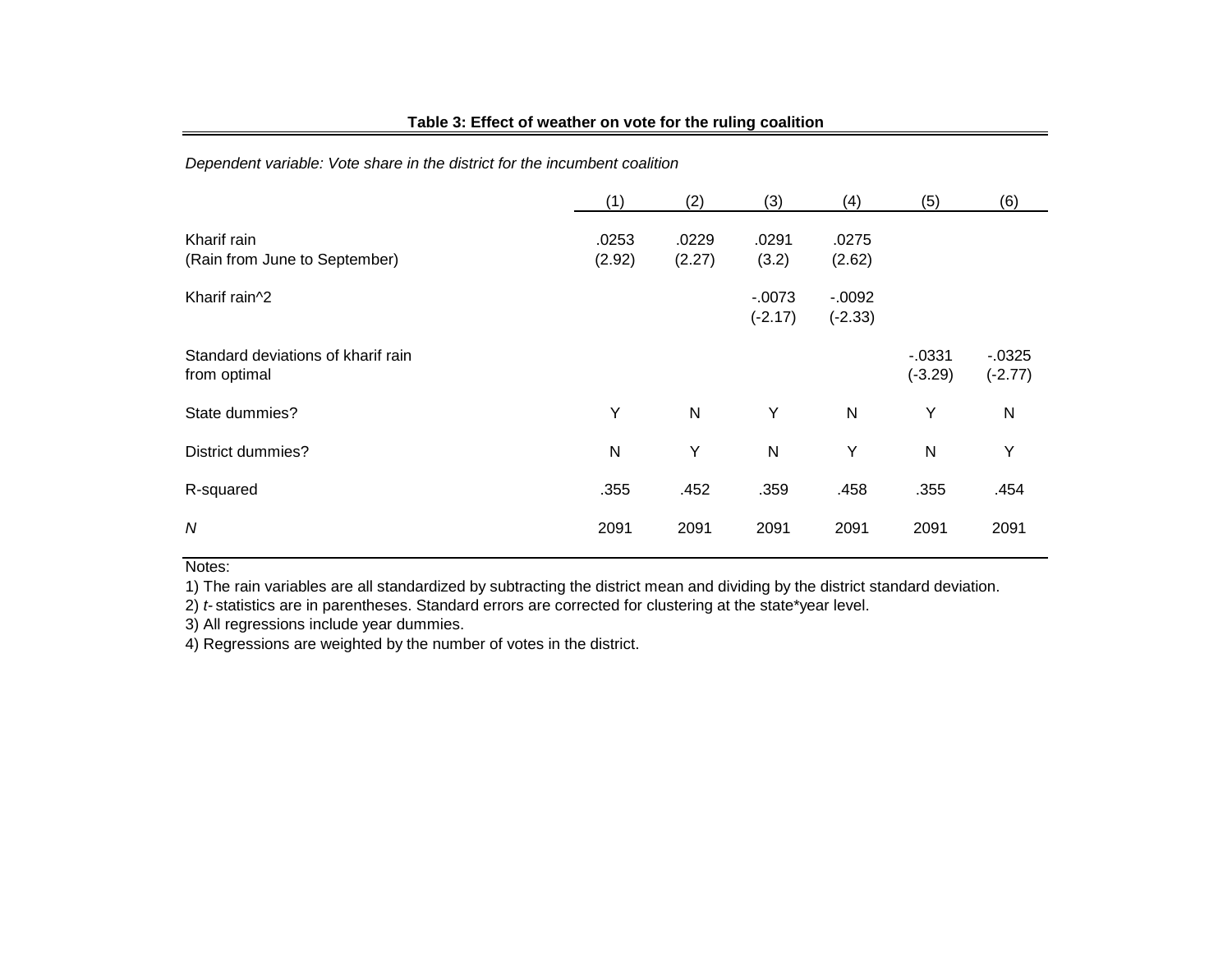| ----- ອ -                          | Constituency level vote shares:        |           |                                                                               |           |                                                                              |           |  |  |  |  |
|------------------------------------|----------------------------------------|-----------|-------------------------------------------------------------------------------|-----------|------------------------------------------------------------------------------|-----------|--|--|--|--|
|                                    | For all parties in<br>ruling coalition |           | Incumbent legislator,<br>where legislator is<br>member of ruling<br>coalition |           | Incumbent legislator,<br>where legislator is not<br>part of ruling coalition |           |  |  |  |  |
|                                    | (1)                                    | (2)       | (3)                                                                           | (4)       | (5)                                                                          | (6)       |  |  |  |  |
| Standard deviations of kharif rain | $-0.038$                               | $-0.0375$ | $-0223$                                                                       | $-0.0255$ | .0203                                                                        | .0191     |  |  |  |  |
| from optimal                       | $(-3.56)$                              | $(-3.32)$ | $(-2.45)$                                                                     | $(-2.68)$ | (2.01)                                                                       | (1.51)    |  |  |  |  |
| State dummies?                     | Y                                      | N         | Y                                                                             | N         | Y                                                                            | ${\sf N}$ |  |  |  |  |
| <b>District dummies?</b>           | N                                      | Υ         | N                                                                             | Υ         | N                                                                            | Υ         |  |  |  |  |
| R-squared                          | .14                                    | .184      | .41                                                                           | .433      | .288                                                                         | .365      |  |  |  |  |
| N                                  | 21532                                  | 21532     | 17994                                                                         | 17994     | 4656                                                                         | 4656      |  |  |  |  |

#### **Table 4: Affiliation with ruling coalition and the effect of weather on electoral outcomes**

#### Notes:

1) The rain variables are all standardized by subtracting the district mean and dividing by the district standard deviation.

2) *t-* statistics are in parentheses. Standard errors are corrected for clustering at the state\*year level.

3) All regressions include year dummies.

4) Regressions are weighted by the number of votes in the constituency.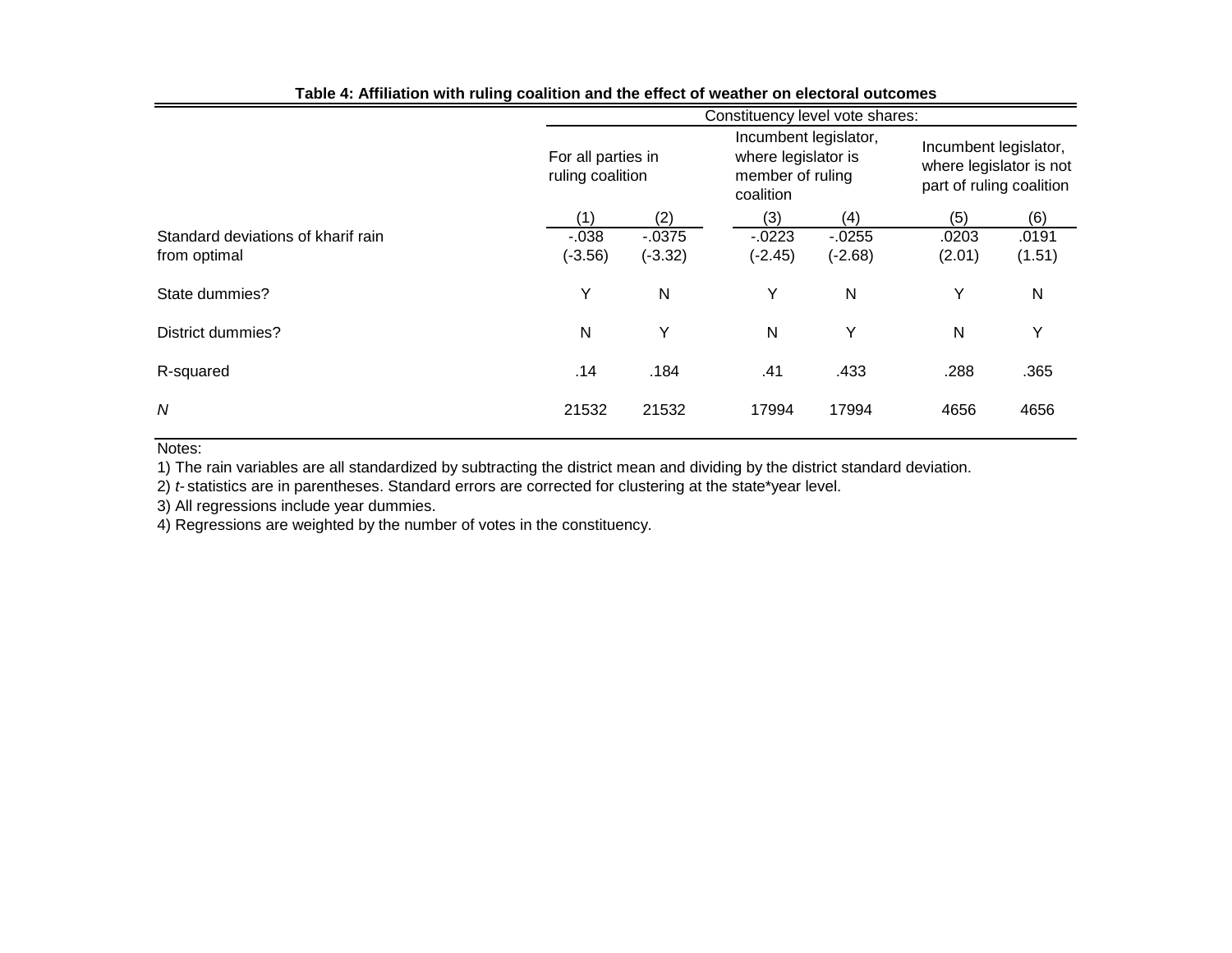|                                                                                               | (1)                    | (2)                    | (3)                    | (4)                    | (5)                    | (6)                    |
|-----------------------------------------------------------------------------------------------|------------------------|------------------------|------------------------|------------------------|------------------------|------------------------|
| Standard deviations of rain from optimal<br>(Rain in June-September year before the election) | $-0.0346$<br>$(-3.49)$ | $-0.0328$<br>$(-2.79)$ | $-0.0377$<br>$(-3.27)$ | $-0.0389$<br>$(-2.67)$ | $-0.0377$<br>$(-3.01)$ | $-0.0379$<br>$(-2.43)$ |
| District farm share                                                                           | .0313<br>(.96)         | $-0.3045$<br>$(-1.6)$  |                        |                        | .0253<br>(.33)         | $-4291$<br>$(-2.19)$   |
| District farm share*Standard<br>deviations of rain from optimal                               | $-0.0106$<br>$(-.42)$  | $-0.0367$<br>$(-1.11)$ |                        |                        | .0027<br>(.06)         | $-0.0084$<br>$(-.14)$  |
| District literacy rate                                                                        |                        |                        | $-0.0485$<br>$(-.67)$  | .0303<br>(.08)         | $-0.0146$<br>$(-.11)$  | $-2106$<br>$(-.52)$    |
| District literacy rate*Standard<br>deviations of rain from optimal                            |                        |                        | .0265<br>(.53)         | .0587<br>(.94)         | .0297<br>(.36)         | .0541<br>(.56)         |
| State dummies?                                                                                | Υ                      | ${\sf N}$              | Y                      | $\mathsf{N}$           | Υ                      | $\mathsf{N}$           |
| <b>District dummies?</b>                                                                      | N                      | Υ                      | $\mathsf{N}$           | Y                      | $\mathsf{N}$           | Y                      |
| R-squared                                                                                     | .36                    | .46                    | .356                   | .456                   | .356                   | .459                   |
| $\boldsymbol{N}$                                                                              | 2063                   | 2063                   | 2026                   | 2026                   | 2026                   | 2026                   |

# **Table 5: Voter characteristics and the relationship between rainfall and electoral support**

*Dependent variable: Vote share in the district for the ruling coalition*

Notes:

1) The rain variables are all standardized subtracting the district mean and dividing by the district standard deviation.

2) *t-* statistics are in parentheses. Standard errors are corrected for clustering at the state\*year level.

3) All regressions include year dummies.

4) Regressions are weighted by the number of votes in the district.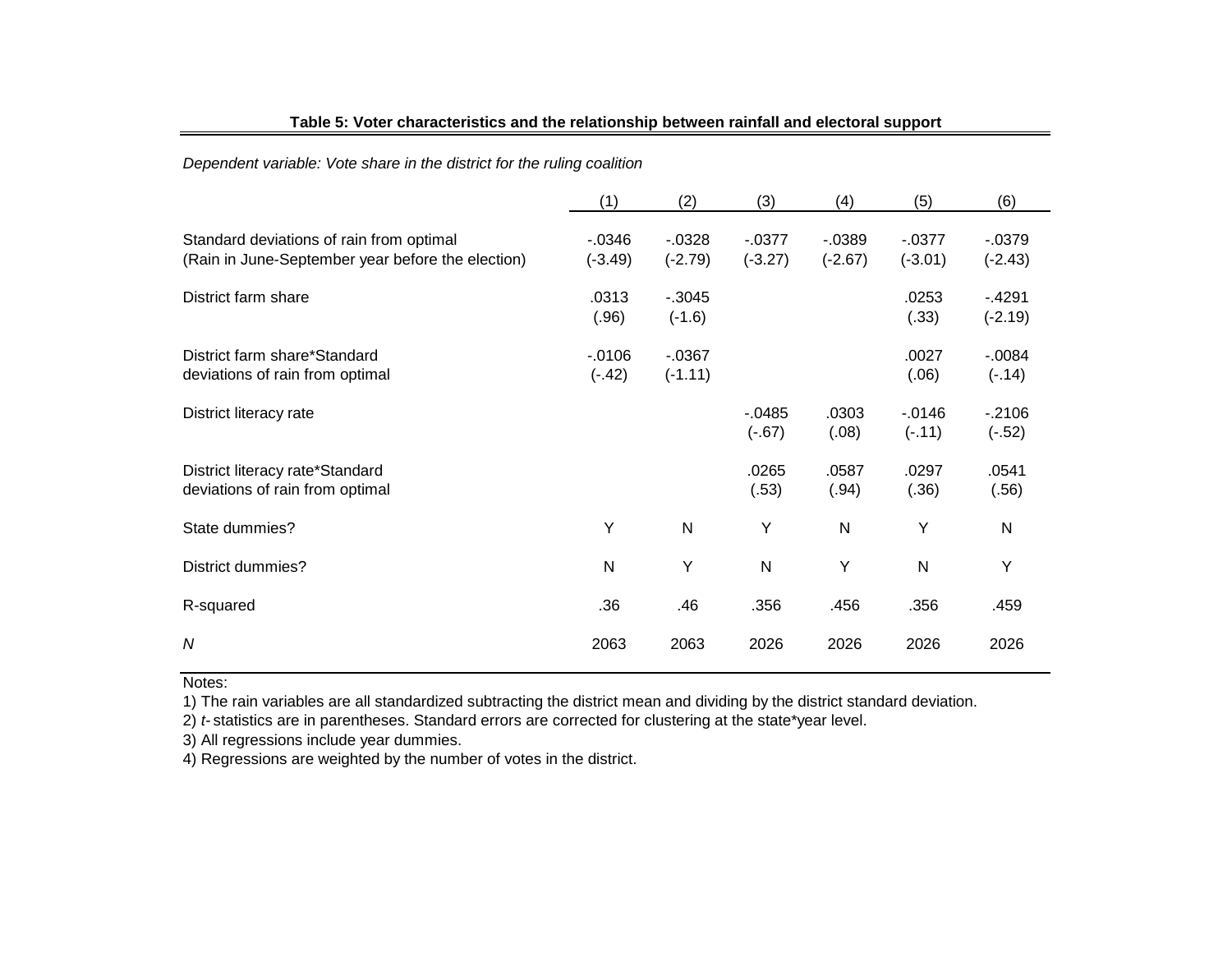#### **Table 6: Rain's effect on disaster spending (1960-1999)**

*Dependent variable: Log of State per-capita natural calamity relief expenditure*

|                                                             | (1)                  | (2)                  | (3)                  | (4)                  | (5)             | (6)             | (7)                 | (8)                 | (9)             | (10)            |
|-------------------------------------------------------------|----------------------|----------------------|----------------------|----------------------|-----------------|-----------------|---------------------|---------------------|-----------------|-----------------|
| Kharif rain<br>(Rain from June to September)                | $-1726$<br>$(-3.04)$ | $-1289$<br>$(-2.41)$ | $-1914$<br>$(-3.12)$ | $-1429$<br>$(-2.47)$ |                 |                 |                     |                     |                 |                 |
| Kharif rain^2                                               |                      |                      | .0681<br>(1.32)      | .0489<br>(1.00)      |                 |                 |                     |                     |                 |                 |
| Standard deviations of kharif rain<br>from the optimal      |                      |                      |                      |                      | .2458<br>(3.00) | .1775<br>(2.28) | .2206<br>(2.27)     | .1389<br>(1.47)     |                 |                 |
| Election dummy                                              |                      |                      |                      |                      |                 |                 | $-0652$<br>$(-.27)$ | $-1415$<br>$(-.63)$ |                 |                 |
| Election*Standard deviations of<br>kharif rain from optimal |                      |                      |                      |                      |                 |                 | .101<br>(.54)       | .1533<br>(.86)      | .3891<br>(2.39) | .4533<br>(2.98) |
| State dummies?                                              | Υ                    | Υ                    | Y                    | Y                    | Υ               | Υ               | Υ                   | Υ                   | Y               | Υ               |
| Year dummies?                                               | N                    | Y                    | ${\sf N}$            | Υ                    | N               | Υ               | $\mathsf{N}$        | Υ                   | $\mathsf{N}$    | Y               |
| R-squared                                                   | .657                 | .691                 | .658                 | .692                 | .657            | .691            | .658                | .692                | .688            | .745            |
| $\boldsymbol{N}$                                            | 551                  | 551                  | 551                  | 551                  | 551             | 551             | 551                 | 551                 | 128             | 128             |

Notes:

1) The rain variables are all standardized by subtracting the district mean and dividing by the district standard deviation.

2) *t-* statistics are in parentheses. Standard errors are corrected for clustering at the state level.

3) Each regression includes a control for total expenditure in the state.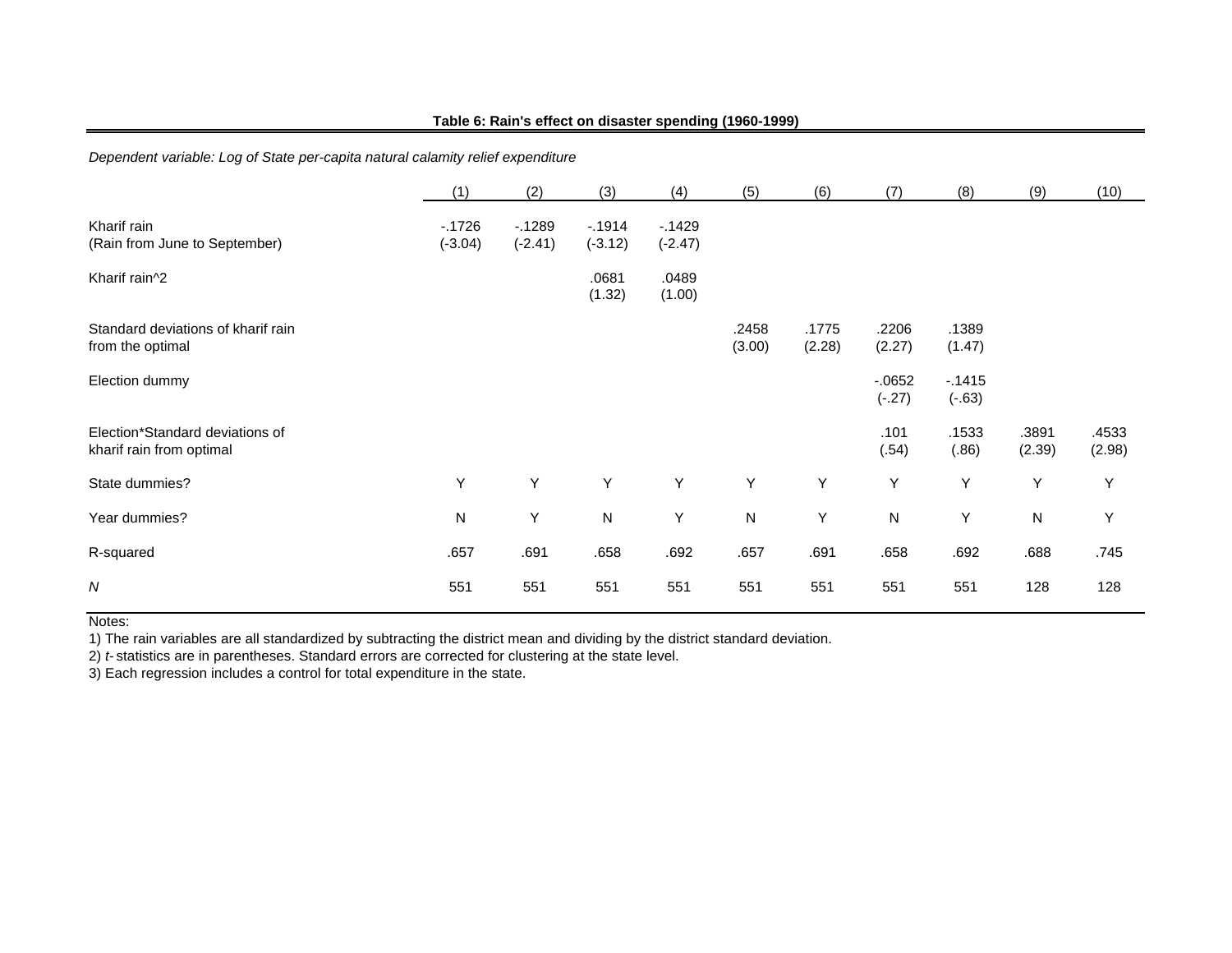#### **Table 7: Weather, voting, and relief expenditure**

*Dependent variable: Vote share in for the ruling coalition*

|                                                                                   | <b>District Level</b>  |                       |                       | State Level          |
|-----------------------------------------------------------------------------------|------------------------|-----------------------|-----------------------|----------------------|
|                                                                                   |                        | (2)                   | (3)                   | (4)                  |
| Standard deviations of kharif rain<br>from optimal last year                      | $-0.0386$<br>$(-4.08)$ | $-0.036$<br>$(-3.28)$ | $-.0706$<br>$(-2.14)$ | $-0791$<br>$(-2.97)$ |
| In (relief expenditure last year)                                                 | .0063<br>(.35)         | .0077<br>(.38)        | .0095<br>(.55)        | .0012<br>(.05)       |
| In (relief expenditure last year) *<br>standard deviations from optimal last year | .0222<br>(2.35)        | .0291<br>(3.3)        | .0313<br>(1.24)       | .0373<br>(1.74)      |
| State dummies?                                                                    | Υ                      | N                     | N                     | Υ                    |
| District dummies?                                                                 | N                      | Υ                     |                       |                      |
| R-squared                                                                         | .387                   | .503                  | .373                  | .578                 |
| N                                                                                 | 1756                   | 1756                  | 79                    | 79                   |

Notes:

1) The rain variables are all standardized by subtracting the district mean and dividing by the district standard deviation.

2) *t-* statistics are in parentheses. Standard errors are corrected for clustering at the

state\*year level.

3) All regressions include year dummies.

4) Regressions are weighted by the number of votes in the district.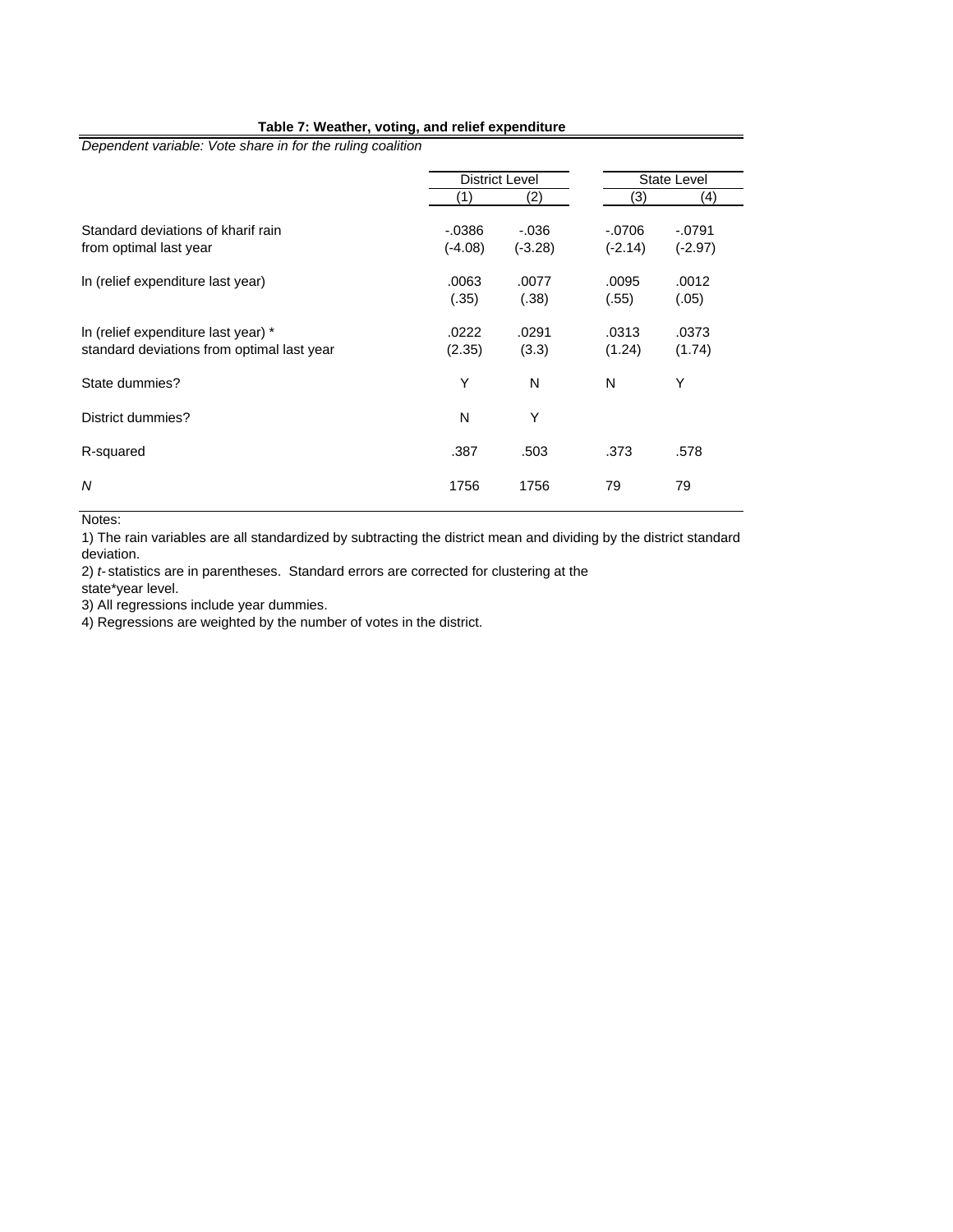#### **Table 8: Weather, voting, and relief expenditure**

*Dependent variable: Vote share in the district for the ruling coalition*

|                                                                                                     | (1)                    | (2)                    | (3)                   | (4)                    |
|-----------------------------------------------------------------------------------------------------|------------------------|------------------------|-----------------------|------------------------|
| Standard deviations of kharif rain<br>from optimal last year                                        | $-0.0335$<br>$(-3.32)$ | $-0.0325$<br>$(-2.78)$ | $-0.0383$<br>$(-4.2)$ | $-0.0356$<br>$(-3.39)$ |
| In (relief expenditure last year)                                                                   |                        |                        | .0139<br>(.71)        | .0149<br>(.69)         |
| In (relief expenditure last year) *<br>standard deviations from optimal last year                   |                        |                        | .0229<br>(2.45)       | .0295<br>(3.45)        |
| Standard deviations of kharif rain<br>from optimal two years previous                               | .0094<br>(1.03)        | .0101<br>(1.05)        | .0084<br>(.92)        | .0059<br>(.62)         |
| In (relief expenditure two years previous)                                                          |                        |                        | $-0.061$<br>$(-.31)$  | $-0.008$<br>$(-.38)$   |
| In (relief expenditure two years previous) *<br>standard deviations from optimal two years previous |                        |                        | $-.0091$<br>$(-1.19)$ | $-0.0075$<br>$(-.99)$  |
| State dummies?                                                                                      | Υ                      | N                      | Υ                     | N                      |
| District dummies?                                                                                   | N                      | Y                      | N                     | Υ                      |
| R-squared                                                                                           | .356                   | .456                   | .393                  | .508                   |
| N                                                                                                   | 2091                   | 2091                   | 1756                  | 1756                   |

#### Notes:

1) The rain variables are all standardized subtracting the district mean and dividing by the district standard deviation.

2) *t-* statistics are in parentheses. Standard errors are corrected for clustering at the state\*year level.

3) All regressions include year dummies.

4) Regressions are weighted by the number of votes in the district.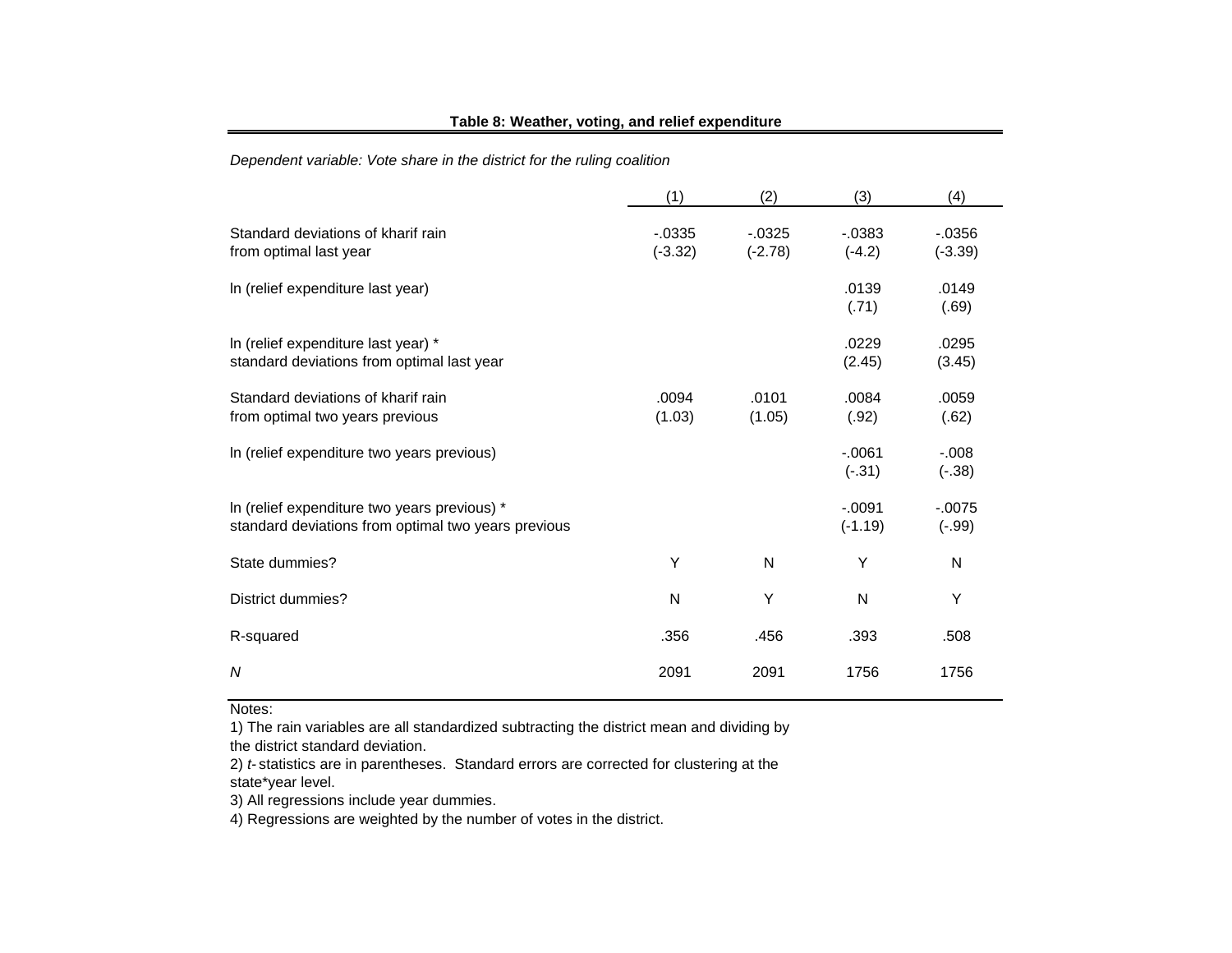#### **Table 9: Rain's effect on disaster spending (1960-1999)**

# *Dependent variable: Log of State per-capita natural calamity relief expenditure*

|                                                             | (1)                  | (2)                  | (3)                  | (4)                  | (5)             | (6)             | (7)                 | (8)                 | (9)             | (10)            |
|-------------------------------------------------------------|----------------------|----------------------|----------------------|----------------------|-----------------|-----------------|---------------------|---------------------|-----------------|-----------------|
| Kharif rain<br>(Rain from June to September)                | $-1726$<br>$(-3.04)$ | $-1289$<br>$(-2.41)$ | $-1914$<br>$(-3.12)$ | $-1429$<br>$(-2.47)$ |                 |                 |                     |                     |                 |                 |
| Kharif rain^2                                               |                      |                      | .0681<br>(1.32)      | .0489<br>(1.00)      |                 |                 |                     |                     |                 |                 |
| Standard deviations of kharif rain<br>from the optimal      |                      |                      |                      |                      | .2458<br>(3.00) | .1775<br>(2.28) | .2206<br>(2.27)     | .1389<br>(1.47)     |                 |                 |
| Election dummy                                              |                      |                      |                      |                      |                 |                 | $-0652$<br>$(-.27)$ | $-1415$<br>$(-.63)$ |                 |                 |
| Election*Standard deviations of<br>kharif rain from optimal |                      |                      |                      |                      |                 |                 | .101<br>(.54)       | .1533<br>(.86)      | .3891<br>(2.39) | .4533<br>(2.98) |
| State dummies?                                              | Υ                    | Υ                    | Υ                    | Y                    | Y               | Y               | Υ                   | Y                   | Y               | Y               |
| Year dummies?                                               | ${\sf N}$            | Υ                    | ${\sf N}$            | Υ                    | ${\sf N}$       | Υ               | ${\sf N}$           | Y                   | ${\sf N}$       | Y               |
| R-squared                                                   | .657                 | .691                 | .658                 | .692                 | .657            | .691            | .658                | .692                | .688            | .745            |
| N                                                           | 551                  | 551                  | 551                  | 551                  | 551             | 551             | 551                 | 551                 | 128             | 128             |

Notes:

1) The rain variables are all standardized by subtracting the district mean and dividing by the district standard deviation.

2) *t-* statistics are in parentheses. Standard errors are corrected for clustering at the state level.

3) Each regression includes a control for total expenditure in the state.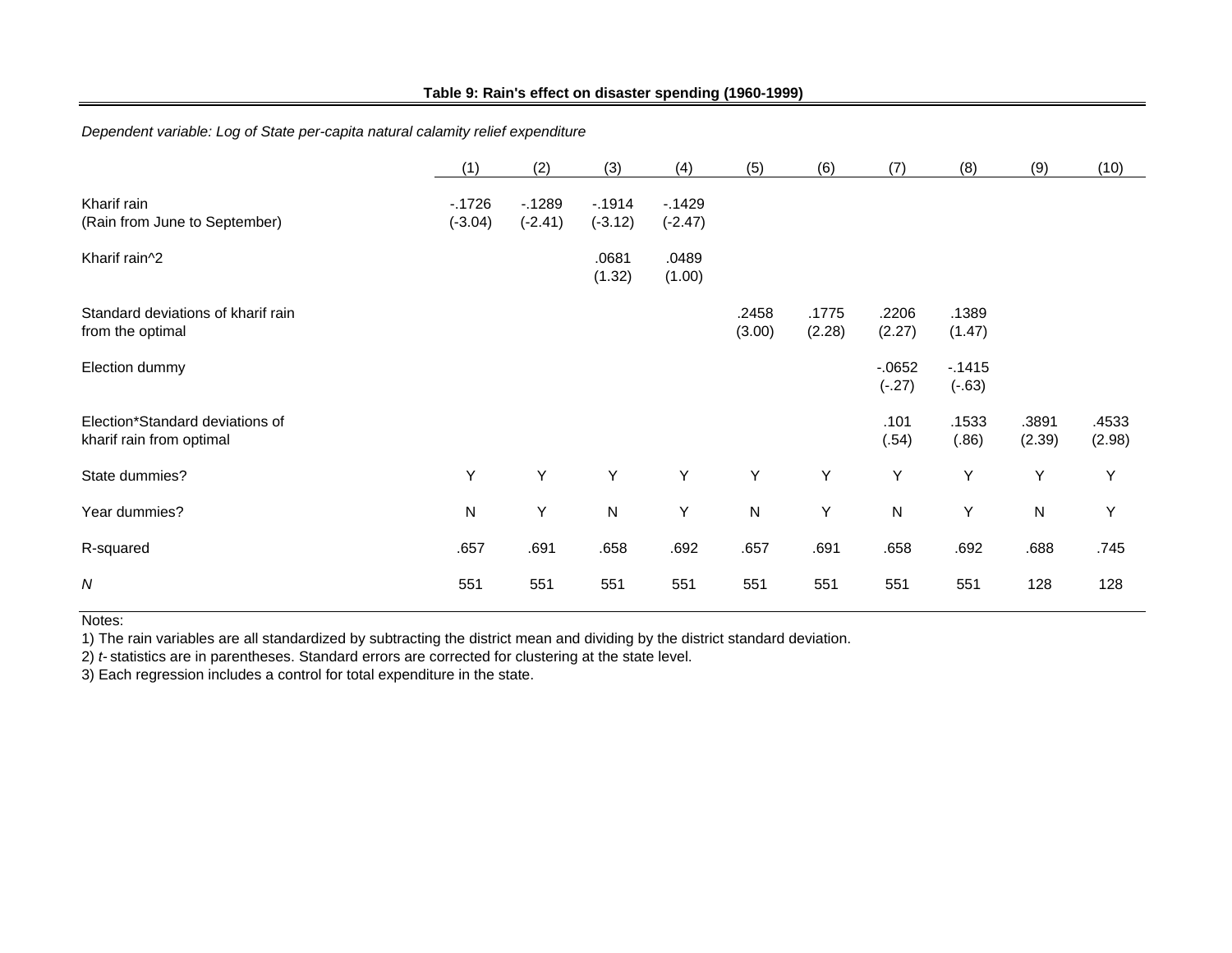## **Appendix Table 1: Weather, voting, and relief expenditure (controlling for good government)**

#### *Dependent variable: Vote share in the district for the ruling coalition*

|                                                                                   | (1)                  | (2)                    | (3)                  | (4)                    |
|-----------------------------------------------------------------------------------|----------------------|------------------------|----------------------|------------------------|
| Standard deviations of kharif rain<br>from optimal last year                      | $-0296$<br>$(-2.84)$ | $-0.0267$<br>$(-2.34)$ | $-0282$<br>$(-2.64)$ | $-0.0246$<br>$(-2.12)$ |
| In (relief expenditure last year)                                                 | .007<br>(.36)        | .0102<br>(.48)         | .0054<br>(.29)       | .0061<br>(.29)         |
| In (relief expenditure last year) *<br>standard deviations from optimal last year | .0249<br>(2.85)      | .0268<br>(2.42)        | .0203<br>(1.7)       | .0276<br>(2.65)        |
| State GDP growth in the previous year                                             | .3003<br>(1.28)      | .3024<br>(1.25)        | .3507<br>(1.63)      | .3669<br>(1.51)        |
| Change in cash balances (in thousands)                                            |                      | $-0.015$<br>$(-.7)$    | $-0.014$<br>$(-74)$  | $-0.011$<br>$(-.53)$   |
| Budget deficit (in thousands)                                                     |                      |                        | .0016<br>(1.76)      | .0016<br>(1.52)        |
| Population growth                                                                 |                      |                        |                      | $-2.699$<br>$(-.29)$   |
| State dummies?                                                                    | N                    | ${\sf N}$              | N                    | N                      |
| District dummies?                                                                 | Y                    | Υ                      | Y                    | Υ                      |
| R-squared                                                                         | .512                 | .496                   | .396                 | .507                   |
| N                                                                                 | 1756                 | 1605                   | 1605                 | 1605                   |

Notes:

1) The rain variables are all standardized subtracting the district mean and dividing by the district standard deviation.

2) *t-* statistics are in parentheses. Standard errors are corrected for clustering at the state\*year level.

3) All regressions include year dummies.

4) Regressions are weighted by the number of votes in the district.